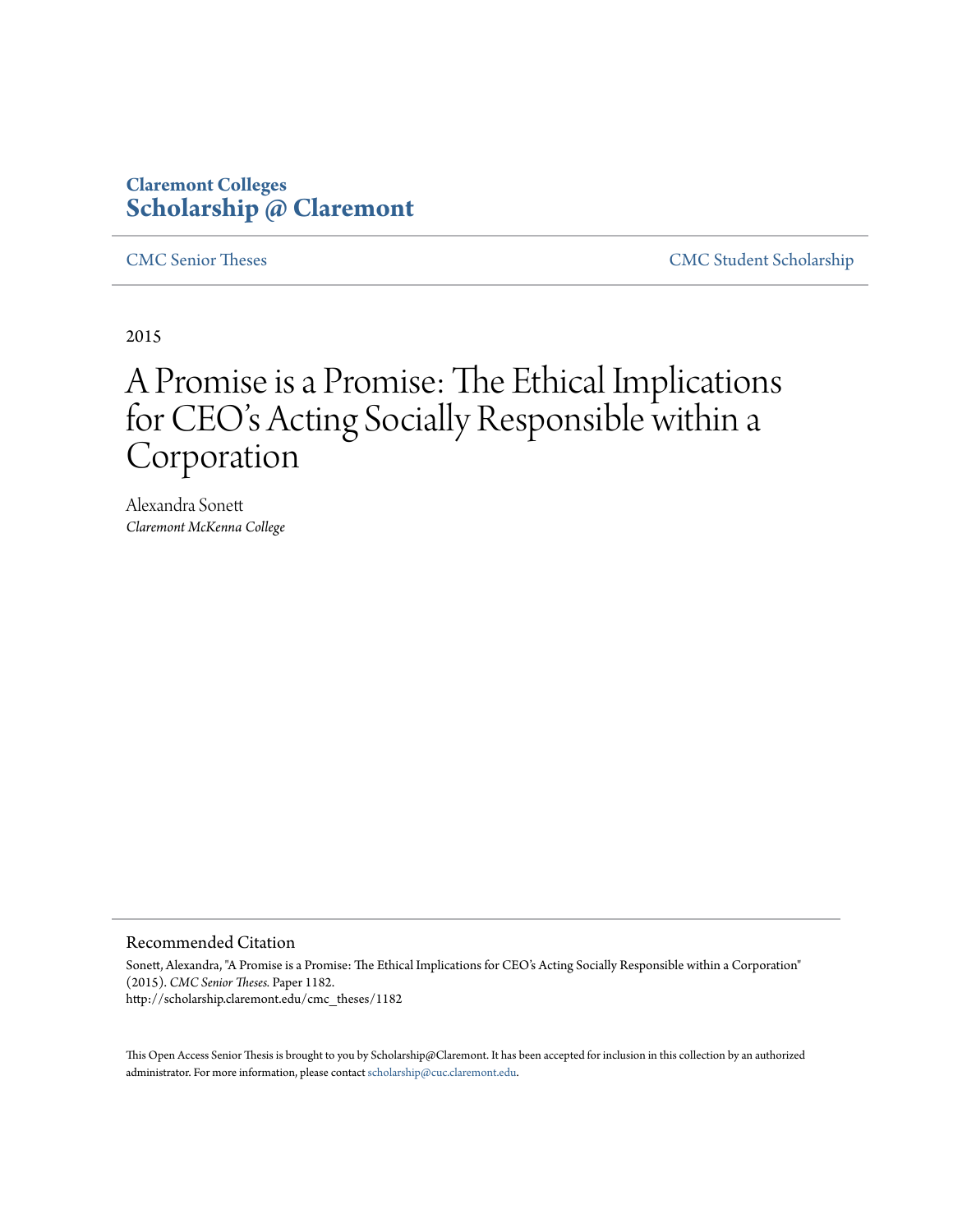Claremont McKenna College

# **A Promise is a Promise: The Ethical Implications for CEO's Acting Socially Responsible within a Corporation**

# SUBMITTED TO

Professor Alex Rajczi AND Dean Nicholas Warner

> BY Alexandra Sonett

For SENIOR THESIS

Spring 2015 April 27, 2015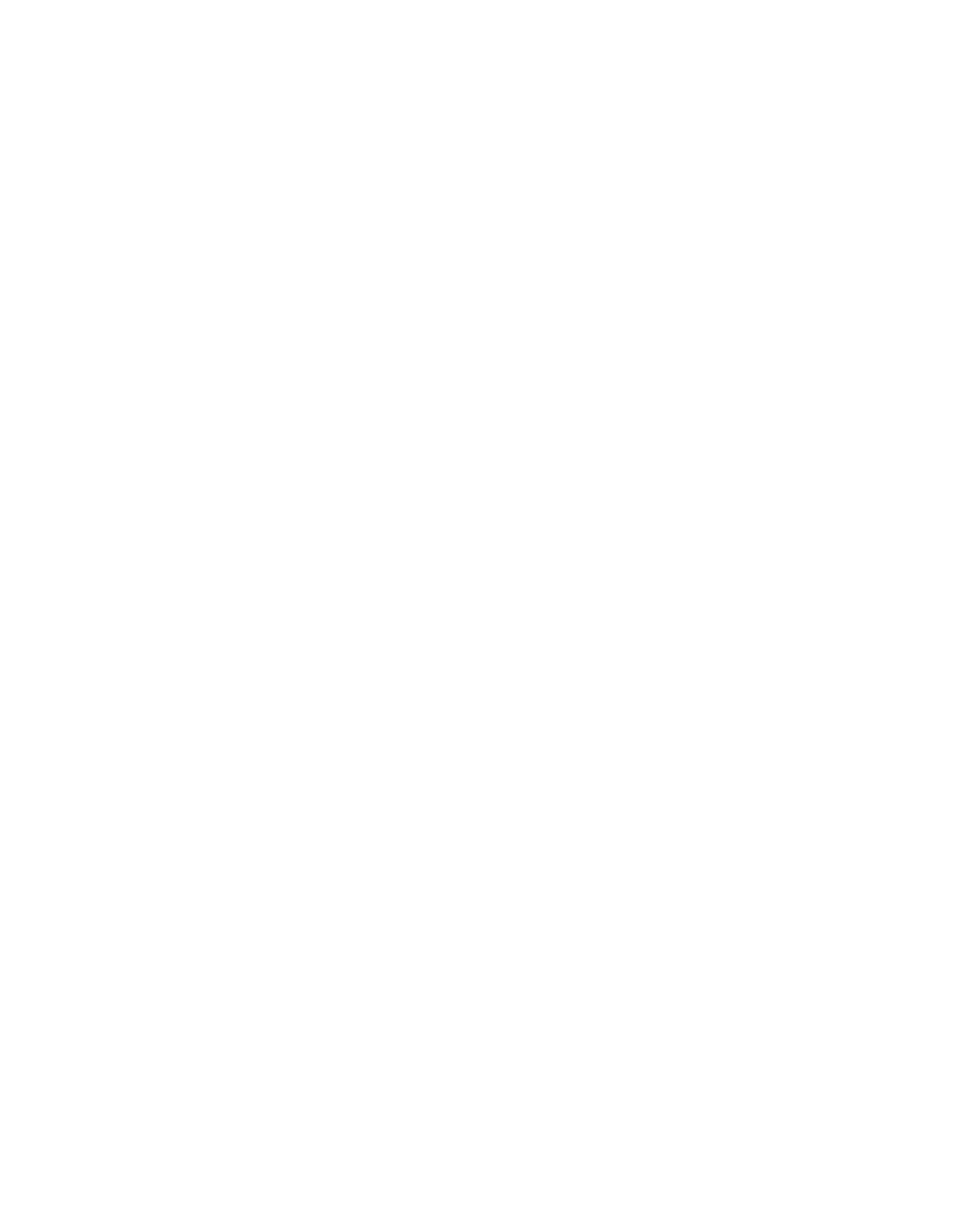#### *Acknowledgments*

First and foremost, I need to thank my reader, Professor Alex Rajczi, for helping me through the process of writing my thesis. I came to Professor Rajczi late in the 'thesis game' seeking assistance in essentially starting my entire thesis process over, this time with him. He graciously accepted my request and together we systematically constructed a timeline in which I could start from scratch without falling behind. It was a daunting task, but with his expert knowledge and practice in the field of business ethics, he helped me construct an entirely new thesis. Though our weekly meetings never topped more than fifteen minutes, I always walked out feeling confident in what tasks needed to be completed. His efficient, yet clear style of assigning literature, answering questions, and providing feedback on my work continually made me feel more secure in writing my thesis. Similar to how I feel inspired by his classes, he inspired me to write a thesis that I can confidently say I am proud of. Professor, thank you for supporting me and encouraging me to expand my ideas.

I must also graciously thank my friends for tolerating my seemingly endless worries about writing thesis. In specific, I would like to thank Danielle Knott, Emma Crabo, Kaylee Anderson, and Julia Ellings; throughout my entire thesis process, they were my rock and my support system. Whether I was stressed about making a deadline, or gushing with excitement over one small philosophical argument, they were there patting me on the back or providing me with endless love and pep talks. I would also like to thank the rest of my peers and classmates for keeping me inspired and motivated. The seemingly endless nights in Poppa Lab were never fun, yet being surrounded by my classmates provided me with a sense of encouragement that I am ever so grateful for.

Finally, thank you to my wonderful family Jonathan, Devony, and Zachary Sonett. In the final week of finishing my thesis, they willingly read through 40 pages on the philosophy of corporate social responsibility to help me find typos and provide me with feedback. In every stage of self-doubt or stress I went through, my family was there to bolster my confidence and help me stay focused. They know me better than I know myself and being able to turn to them- even when I simply called in order to procrastinate on writing- helped me to write a stronger thesis.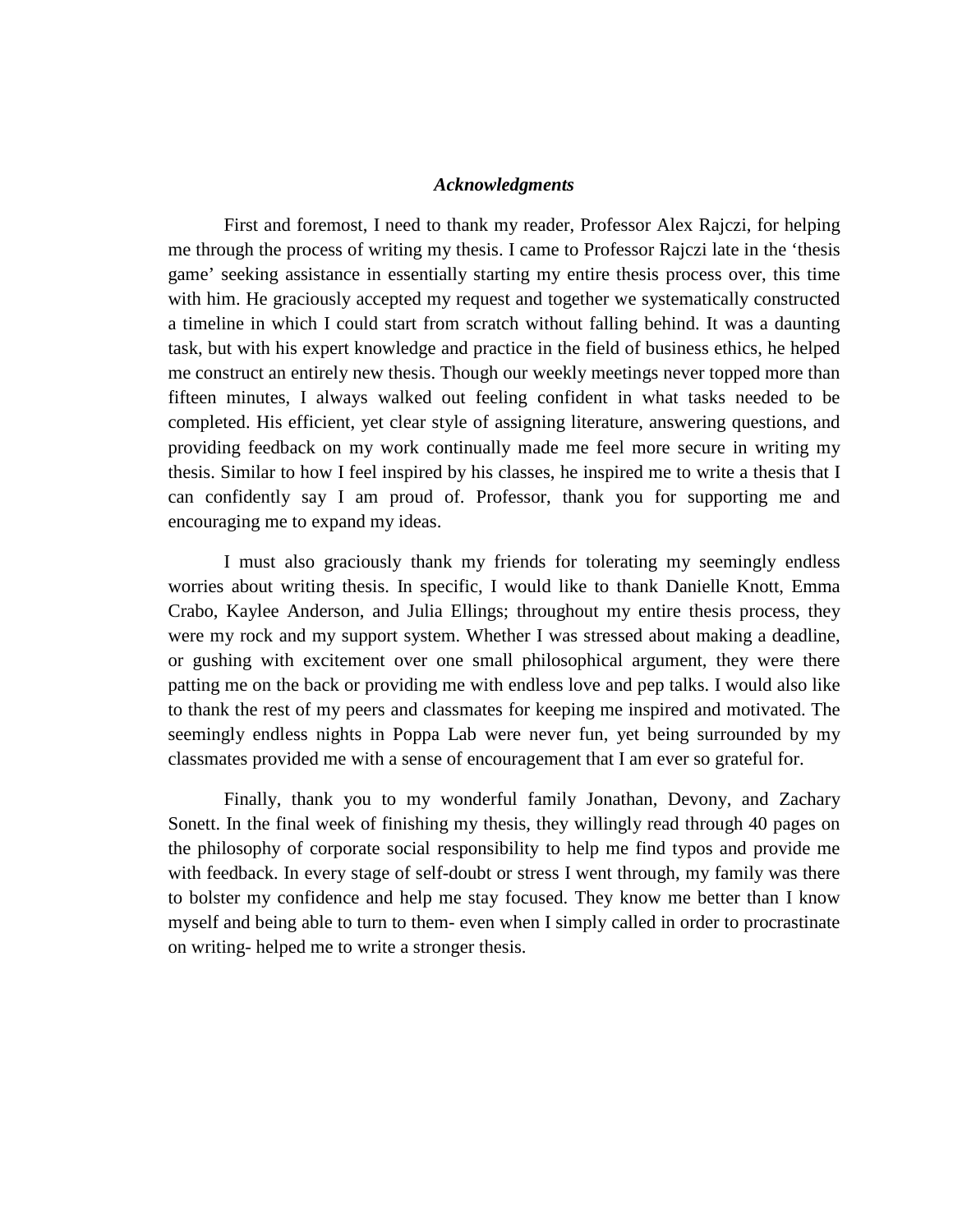# *Abstract*

The prevalence of corporate social responsibility has been continually increasing over recent years. The debate of whether a business should act in a manner that furthers societal needs or if they should simply focus their efforts on maximizing shareholder value is of popular interest since it affects the fundamental structures of how a business will operate. One of the major influencing theories in favor of social responsibility is the stakeholder theory. The opposing viewpoint is the shareholder theory, which highlights that the sole responsibility for a corporation is to act in a way that maximizes profits. This thesis will outline the stakeholder and shareholder theories to gain a more comprehensive understanding of the debate and then offer a critical and philosophical analysis of shareholder theory to ultimately argue why the moral significance of a promise better promotes maximizing shareholder value.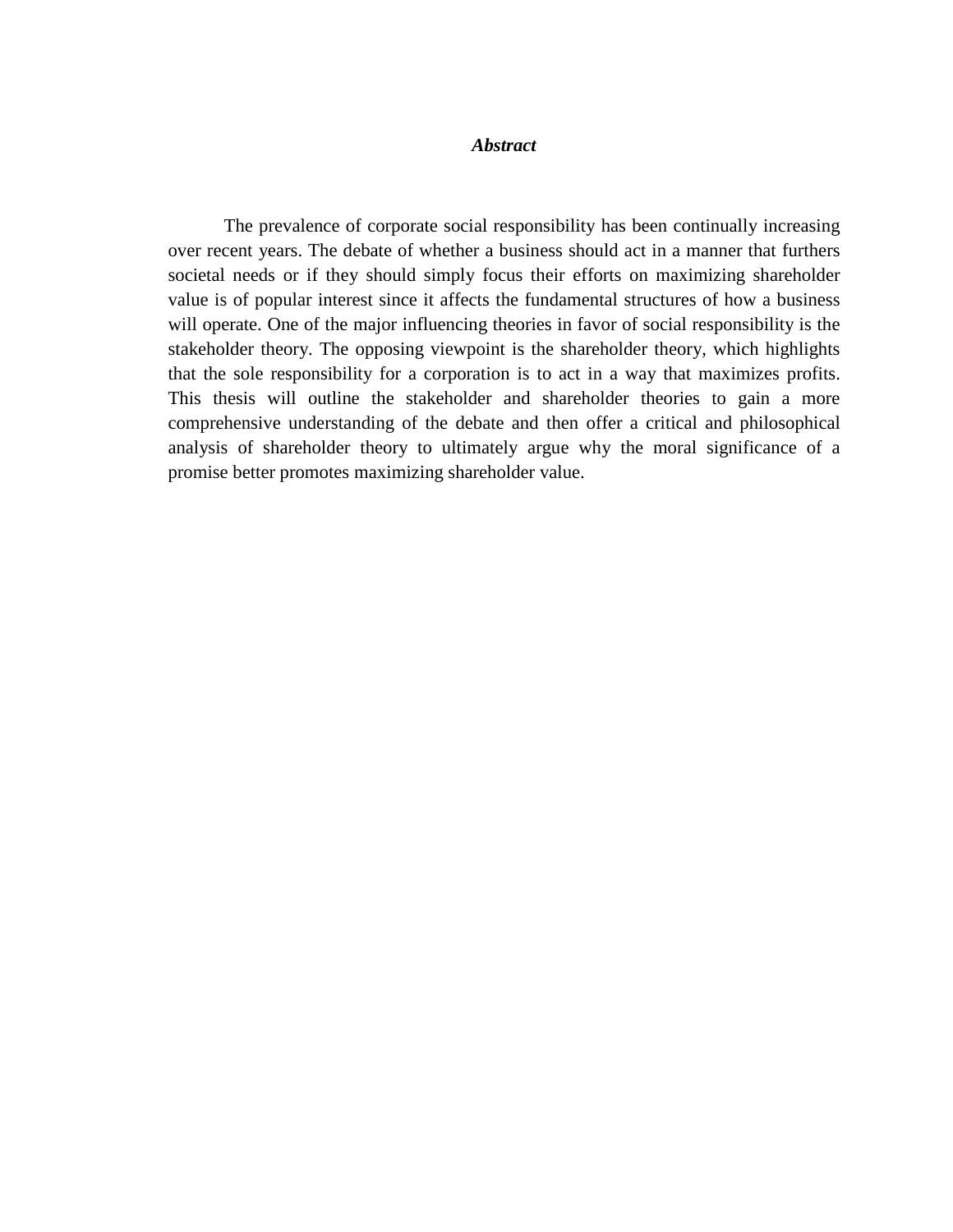# **Table of Contents**

| <b>Introduction</b>                                         | 3  |
|-------------------------------------------------------------|----|
| <b>Chapter 1: The Central Debate</b>                        | 5  |
| I. Milton Friedman and the Shareholder Theory               | 5  |
| II. Christopher Stone and Objections to Shareholder Theory  | 9  |
| III. R. Edward Freeman and the Stakeholder Theory           | 15 |
| <b>Chapter 2: Criticisms of the Promissory Argument</b>     | 19 |
| I. The 'Hand Me Down' Investments                           | 20 |
| II. Overriding Promises                                     | 23 |
| III. Multiple Conflicting Promises                          | 27 |
| <b>Chapter 3: So What Does This All Mean?</b>               | 29 |
| I. Incompatible Promises                                    | 29 |
| II. Assuming the Overall Goal Should be to Maximize Profits | 31 |
| III. A Hybrid Utilitarian and Deontological Approach        | 34 |
| <b>Concluding Remarks</b>                                   | 39 |
| <b>Bibliography</b>                                         | 41 |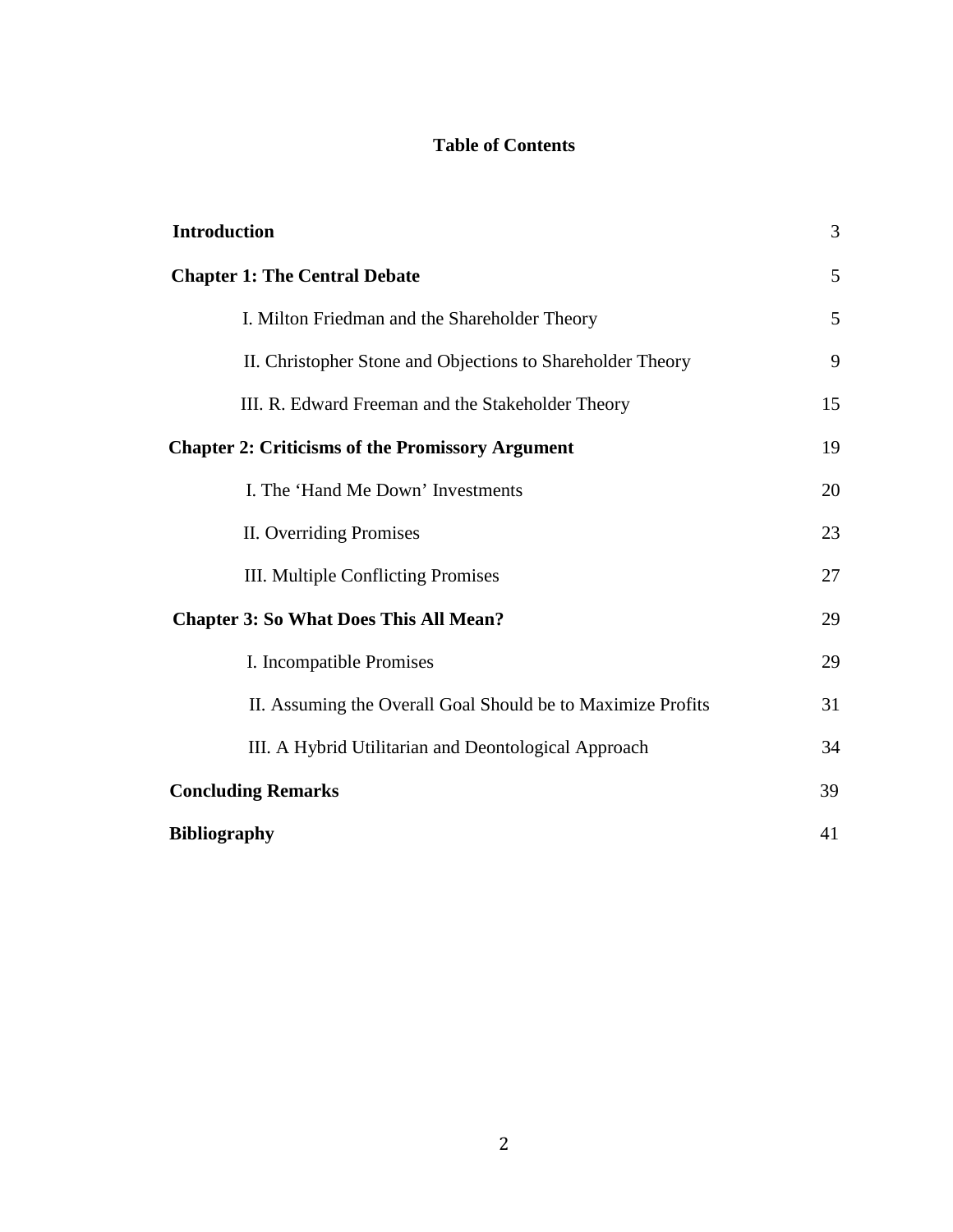# **Introduction**

The topic of corporate social responsibility has been a longstanding concept in business. A business's concern for engaging in public service is always a central theme in developing a business structure. It is only in recent years, however, that the debate over the nature and extent to which business act socially responsible has become more complex and increasingly popular. On one side of the debate are those in favor of corporations acting socially responsible due to the moral responsibilities corporations hold for society; the other side of the debate advocates maximizing shareholder value, due to the responsibility the CEO's bear to the investors of a company.

## **I. Defining Corporate Social Responsibility**

Before continuing, it is essential to understand what social responsibility actually is. In this context, for a business to be considered socially responsible it should be thought of as having a social conscience in providing the public with opportunities that will further society. A widely accepted definition of CSR is:

"To be socially responsible... then means that profitability and obedience to the law are foremost conditions to discussing the firm's ethics and the extent to which it supports the society in which it exists with contributions of money, time and talent. Thus, CSR is composed of four parts: economic, legal, ethical and voluntary or philanthropic."<sup>i</sup>

It is important to note that CSR can be distinguished in two types of actions. One type of CSR engages in acts external to the company. Such acts are typically more publicly noted and can include donating to charities, taking action to reduce pollution, or finding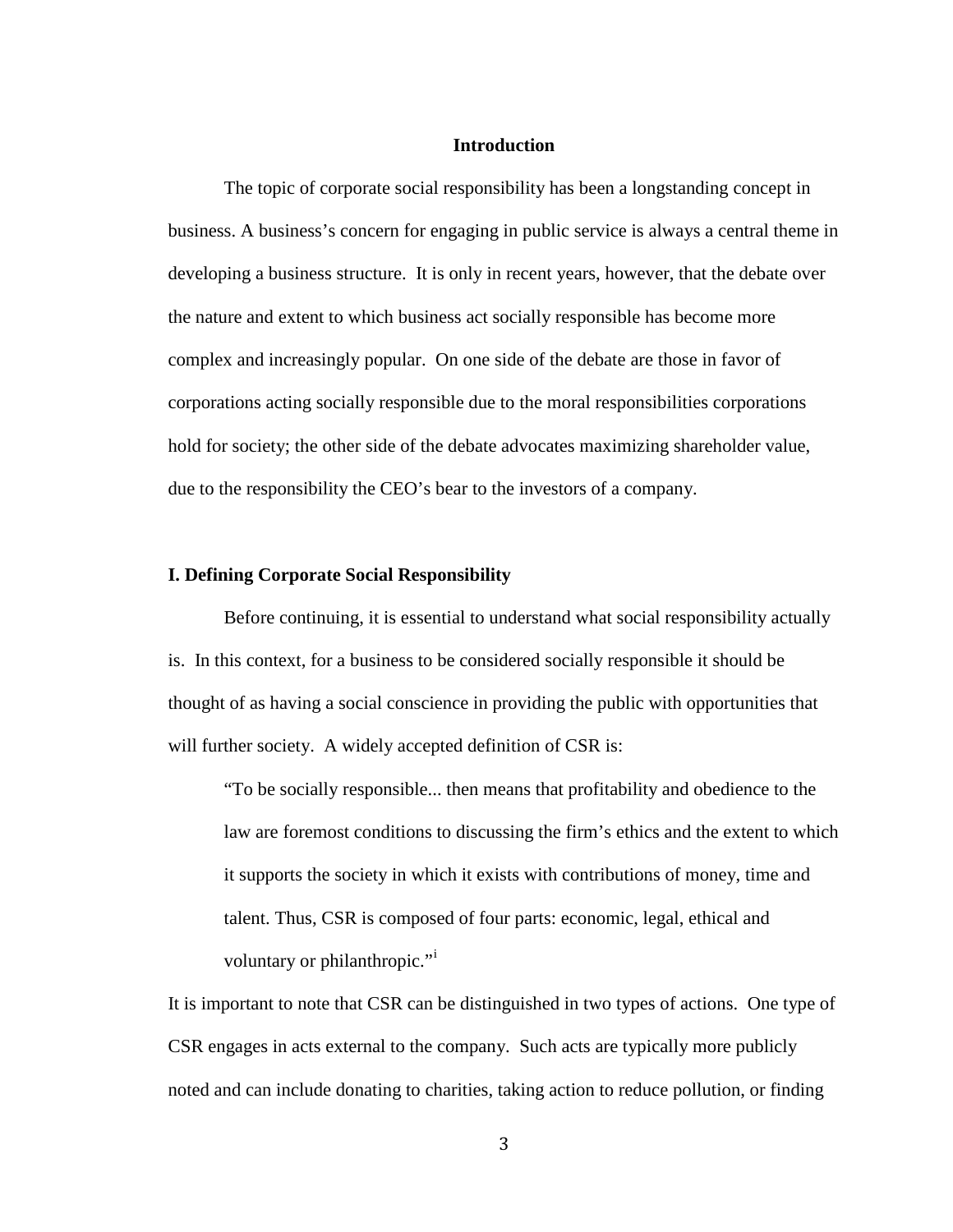measures to eliminate discrimination; on the other hand, there are acts that are still considered moral or charitable but relate to the business. For example, paying higher wages to the employees of a company than is required if the company feels that employees deserve more than what is minimally required. Noting such a distinction simply helps to understand what makes up corporate social responsibility. In general, for a business to engage in corporate social responsibility would mean that they are responsible in utilizing their power to engage in acts that work towards helping society.

The first chapter explores the two major sides of the debate, stakeholder theory and shareholder theory. While each side holds important value, I will focus primarily on shareholder theory for the ensuing chapters. Initially presented by economist Milton Friedman, the shareholder theory aims to maximize profits for a company while staying within the legal and moral bounds of society. In other words, shareholder theory does not advocate for social responsibility. One of the significant arguments advocating for shareholder theory focuses on the moral significance of a promise and the relationship between a CEO and shareholders. By gaining a thorough understanding of the promissory argument including its weaknesses and criticisms, I have created an argument that combines Utilitarian<sup>[1](#page-7-0)</sup> and Kantian ideas to favor the promissory argument, and thus Friedman's ideas of maximizing corporate profits.

<span id="page-7-0"></span><sup>1</sup> Utilitarianism is one of the classical ethical theories presented in philosophy originally developed by John Stuart Mill. The theory of Utilitarianism is based off of the 'greatest happiness principle' which states that actions are right if they tend to promote happiness and wrong if they produce the opposite. In general, Utilitarianism seeks to promote overall welfare in order to achieve a greater level of happiness in society.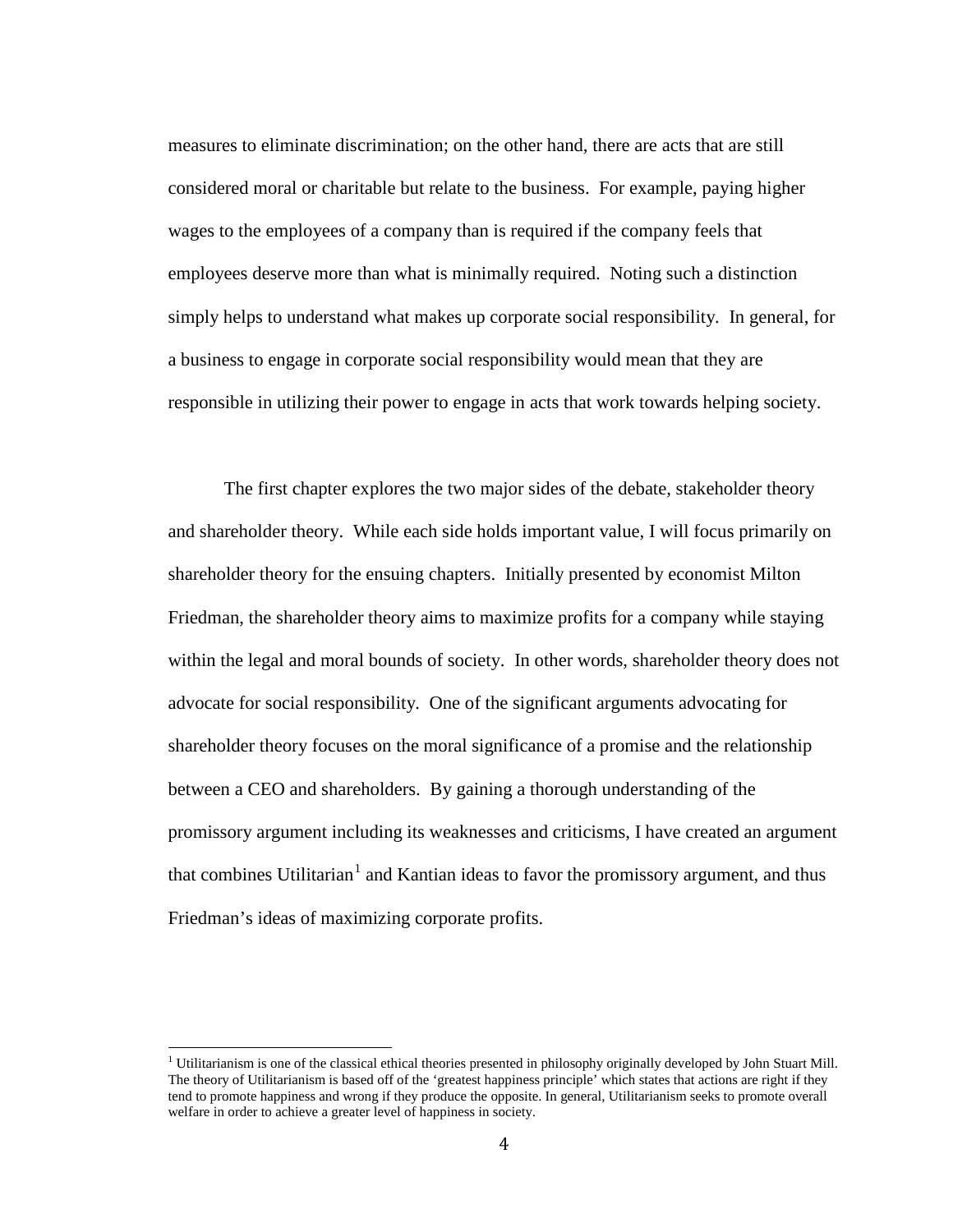# **Chapter 1**

#### **The Central Debate**

The concept of corporate social responsibility (CSR) is deeply rooted in business ethics philosophy due to the interesting ethical dilemmas it presents. On one side, should a corporation attempt to fix societal problems and/or work to further good on an internal level? On the other side, should a business merely aim to maximize shareholder wealth? Both sides of the CSR debate present strong arguments and strong defenses. This chapter explores the prominent philosophical arguments in the CSR debate in order to give an essential overview of the major viewpoints. The chapter will lay out ideas concerning Milton Friedman and the shareholder theory, criticisms of the shareholder theory presented by Christopher Stone, and R. Edward Freeman who objects shareholder theory by presenting the stakeholder theory.

# **I. Milton Friedman and the Shareholder Theory**

In the 1970's, well-known economist Milton Friedman published a piece entitled, "The Social Responsibility of Business Is to Increase Its Profits". In this paper, Friedman argues in favor of what is called shareholder theory. Advocates of the shareholder theory propose that corporations should seek to maximize profits for their business so long as it occurs within legal and moral boundaries. Friedman's paper questions what it means for a business to act socially responsible and ultimately argues that the social responsibility of a corporation is simply to maximize their profit and provide return for the shareholders<sup>ii</sup>.

He pulls out multiple arguments to defend his stance and his first central argument begins by asking what social responsibility means and for whom. The answer lies within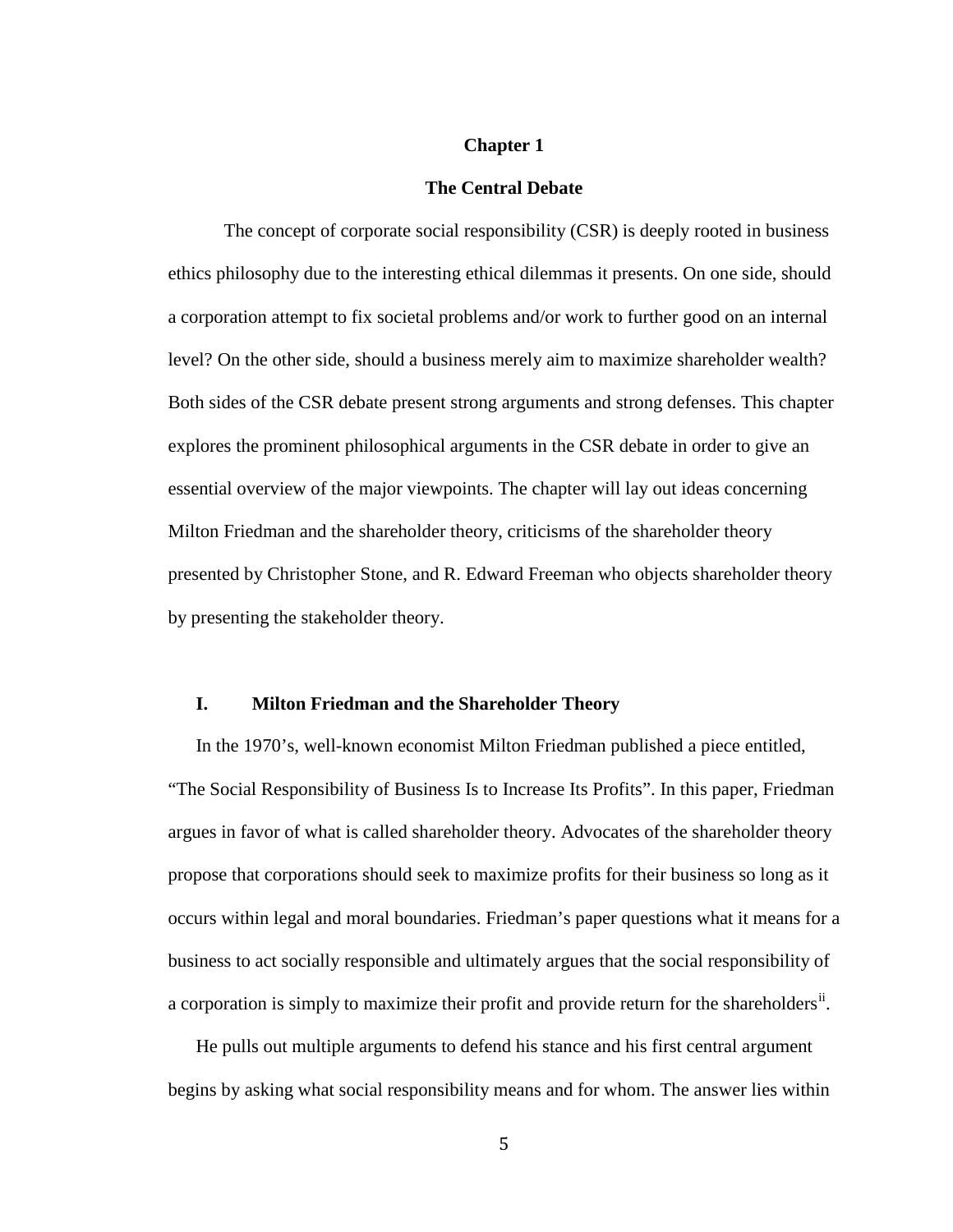the manager or corporate executive (CEO). A corporate executive is the primary employee to the owners of a business- the shareholders. The corporate executive has a direct responsibility to the shareholders, which includes conducting business in a manner that accords with shareholder desires. According to Friedman, these desires are generally to make as much money as possible for the company while conforming to the basic legal and moral rules of society. When the CEO takes on this role, they can be seen as an agent to the shareholder. Being an agent to the shareholder means the executive has established a voluntary contract (i.e.: some type of terms of agreement both parties adhere to) in which he is obliged to fulfill the desires of the shareholder. Yet Friedman is making implicit assumptions in saying these claims are true so I will try to interpret his argument in order to understand his ideas. Friedman says for the CEO to be an agent, a voluntary and contractual agreement must be set in place. This contract can be inferred to mean a promise that is being made between the shareholder and the corporate executive. It is this promise that creates a fiduciary duty for the CEO to act in accordance with shareholder desires. Since a promise is generally not to be broken, this creates a close alliance between the CEO and the shareholder in how the corporation will be run. At this point, Friedman includes that the CEO is in fact his own person outside of work and that he may have other, personal "social responsibilities" such as friends, family, his city, etc.<sup>iii</sup>. Yet Friedman asserts that these are according to the CEO's own principals on an individual level and should not blend into the corporation in which he works as an agent. Friedman reasons for this by saying that outside of work, the CEO can spend his own money, which allows him to not act as an agent during these transactions. Therefore, these "social responsibilities" can be seen as personal or individual social responsibilities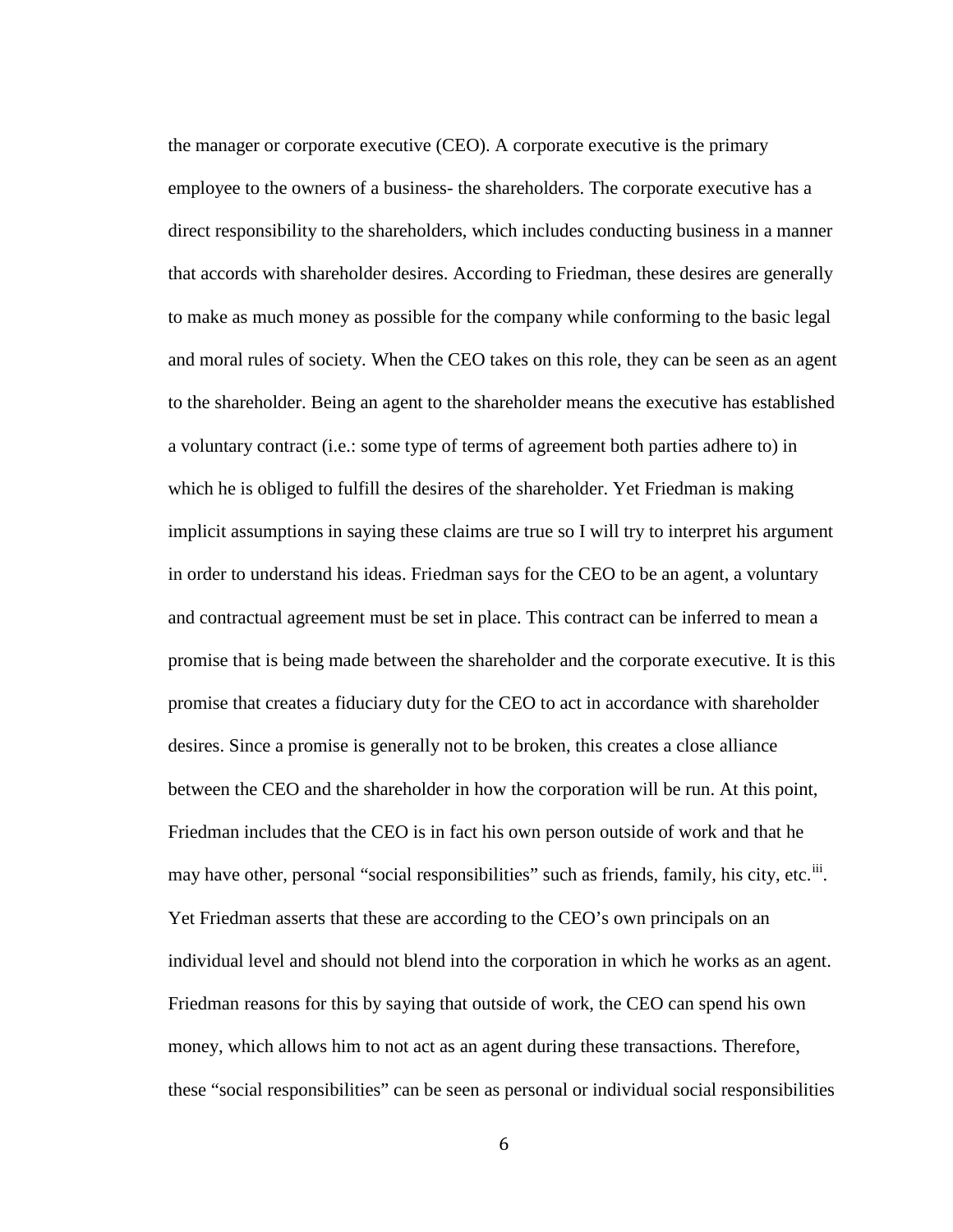rather than corporate social responsibility. So, through a promise, the CEO is bound to fulfill the desires of the shareholder in conducting business.

Another significant argument that Friedman makes relates to the financial distribution of a corporation's money. He argues if the CEO spends shareholder money in a way that is considered to be socially responsible, he is in essence unfairly imposing taxes and deciding where tax proceeds go. If a corporative executive were to act in a socially responsible manner, it would mean he is acting in a way that is not in the interest of the shareholders, which violates the promise. For example, he may wish to refrain from increasing the price of a product in order to help fight the social issue of inflation<sup>[2](#page-10-0)</sup>; this action of social responsibility, while perhaps morally good, is hurting the corporation by preventing it from increasing profits in order to further social objectives. Friedman argues that when the CEO spends the shareholder's money in order to help general social interest, he is reducing the returns to the shareholders and unnecessarily spending money that hurts the business.

When this happens, two questions are raised: First, Friedman examines the implications of political principle. As mentioned previously, when the executive unfairly spends someone else's money, he is essentially imposing taxes and determining the expenditures of these taxes. However, this can be seen as unfairly imposing on governmental functions. The government is a highly complex and established system that carefully regulates and monitors society in such a way that is supposed to assure that taxes match (as much as possible) the desires of the public. But, when the executive decides to act socially responsible and combat problems of social justice, he becomes

<span id="page-10-0"></span><sup>&</sup>lt;sup>2</sup> In economics, inflation is a sustained increase in the general price level of goods and services in an economy over a period of time. During periods of inflation, people lose confidence in money since the value of savings is reduced.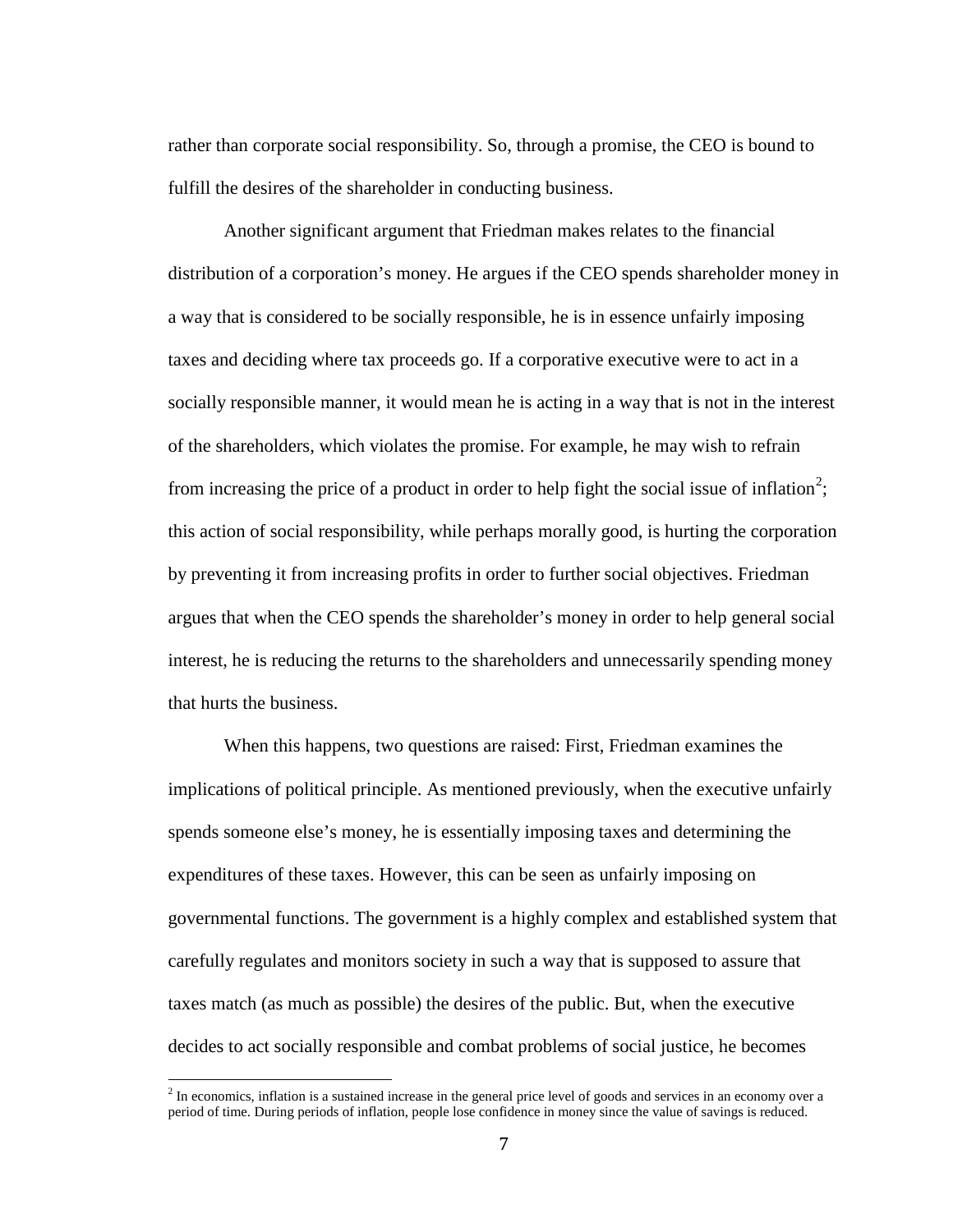somewhat of a public employee, blindly trying to take on the role of the government, which he has no right to do since he is a businessman<sup>[3](#page-11-0)</sup>. In regards to what political principle stands for, it is intolerable that a businessman should attempt to govern society without being elected to do so.

The second implication Friedman addresses is in regards to consequences. He argues that it may not even be feasible for the executive to successfully get away with spending the stockholder's money and if he does, it would always be questionable on how to rightfully spend it. Again, Friedman uses the example of the executive trying to fight inflation. It would certainly seem that a properly trained businessman would have no skill in combating such a complex issue. In addition, there would be serious consequences for the CEO, were he to get caught in unjustly spending the shareholder's money. It is not unlikely that he would be fired since his actions no longer acted in accordance with the desires of the shareholders.

Friedman's article makes clear the difficulty of exercising social responsibility since it distracts corporations from their sole purpose. He asserts that corporations do not know how to properly invest in social causes and therefore, it should be left to the individual rather than the corporation. He is not saying that acting altruistically is wrong; he is merely suggesting that if one wishes to do so, he must do it on his own time and not at the expense of the corporation. Thus, he concludes by saying, "there is one and only social responsibility of a business-to use its resources and engage in activities designed to increase its profits so long as it stays within the rules of the game, which is to say, engages in open and free competition without deception or fraud"<sup>iv</sup>.

<span id="page-11-0"></span><sup>&</sup>lt;sup>3</sup> A businessman (or woman) is someone who works in business or commerce, especially at an executive. This is different from a government official who works to serve the general public.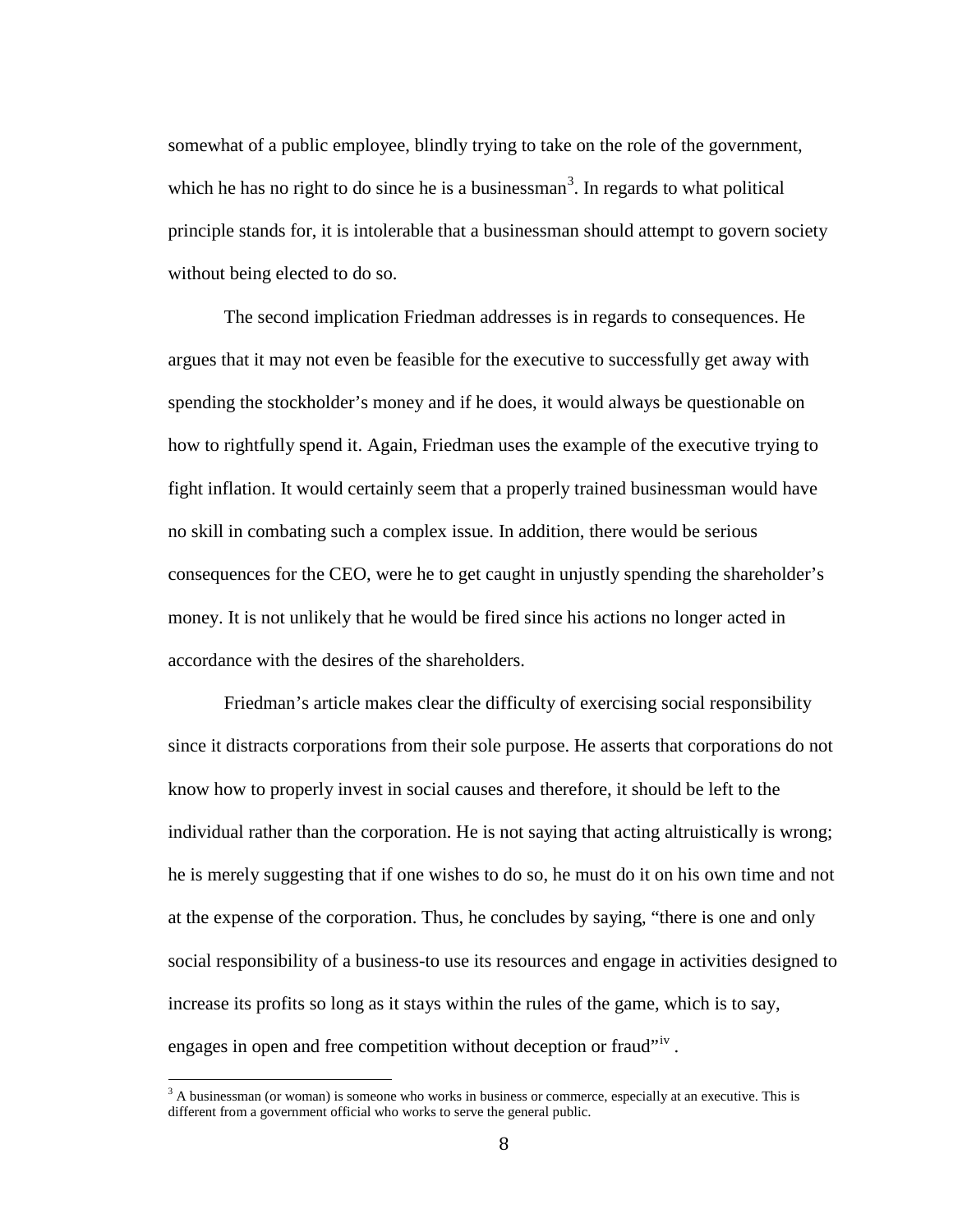The next section will focus on one of Friedman's primary objector's, Christopher Stone. A note to remember is that Stone merely gives objections to Friedman's ideas and does not contribute a positive alternative to the shareholder theory.

## **II. Christopher Stone and Objections to Shareholder Theory**

Now that we have an understanding of Milton Friedman and his ideas, we can examine Christopher Stone and his criticisms against Friedman. In understanding Friedman, I broke his work down into what I found to be two primary arguments- one in regards to a promise, and one in regards to how the CEO spends a company's finances. Yet Friedman's argument is complex and contains many components to it. While I merely showed two arguments, Stone outlines four key criticisms to Friedman in his paper entitled, "Why Shouldn't Corporations be Socially Responsible?" The arguments he criticizes are the promissory argument, the agency argument, the role argument, and the polestar argument. Each one will be explained in how they supposedly weaken the ideas of shareholder theory.

**A.** The Promissory Argument: The promissory argument can be seen as the most commonly held argument to oppose corporate social responsibility and is one of the arguments I explained in the Friedman section. The argument poses a moral claim that there is a promise made between a corporation and its shareholders. In essence, it states that those in a managerial position (the CEO's) at a corporation have an obligation to the shareholders to act in accordance with what the shareholders desire since the shareholders are the investors in the company. This obligation can be seen as a promise between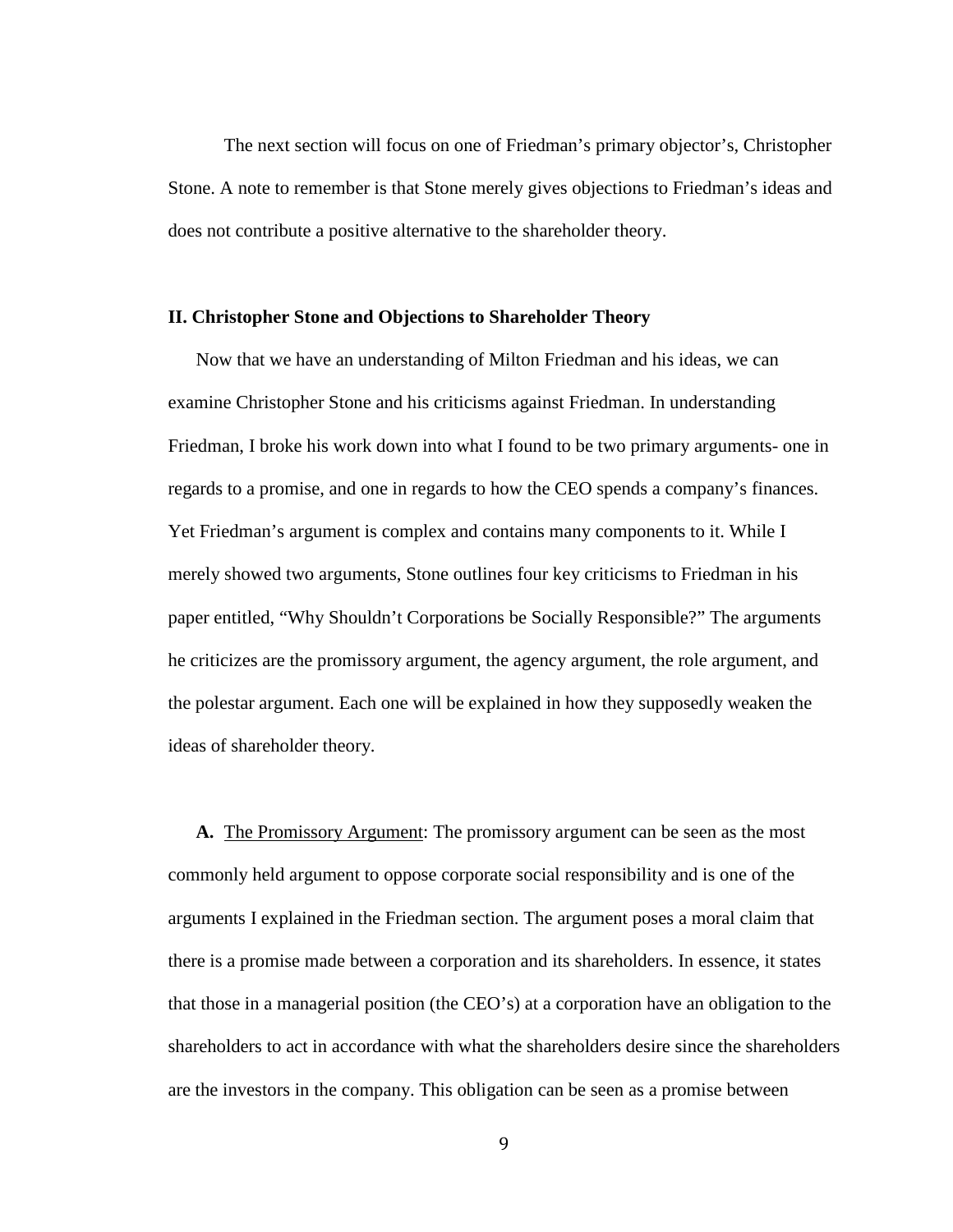executives and shareholders in that the executives have promised the shareholders to maximize profits for the corporation.

Stone challenges this argument first by pointing out that often times, the managers of a corporation simply do not get the opportunity to refuse a shareholder's terms. In most cases, a shareholder almost never directly puts their money into a corporation at all. Rather, the shares have been issued in previous years and only through 'hand me down' types of investments do new shareholders claim their share. But, what happens during these inheritance types of transactions is that the obligations between the shareholders and the managers are never restated or made clear and thus, the CEO becomes obligated to a shareholder without necessarily given fair chance to refute. This can create a moral dilemma based on a "supposed promise"<sup>v</sup>.

Next, Stone challenges the promissory argument by demonstrating why promises can be overridden. He claims, "Sometimes it is deemed morally justified to break promises in the furtherance of other social interests of higher concern<sup>"vi</sup>. There is nothing in the form of a promise that should keep us tied to a regime in which management solely maximizes the income of shareholders. Stone gives a brief example to demonstrate this point: A student makes a promise to show up to class on time, but if someone appeared to be in immediate danger on the student's way to class and the student was the only available person to help, it would typically be deemed morally acceptable to break the promise of being on time to class in order to save a human life. So, even if a manager had made a promise to the shareholders that aims to maximize profits, Stone lays out two reasons for why it is permissible to break the promise. A) The promise to maximize profits does not necessarily mean *maximize profits in every way possible that one can get*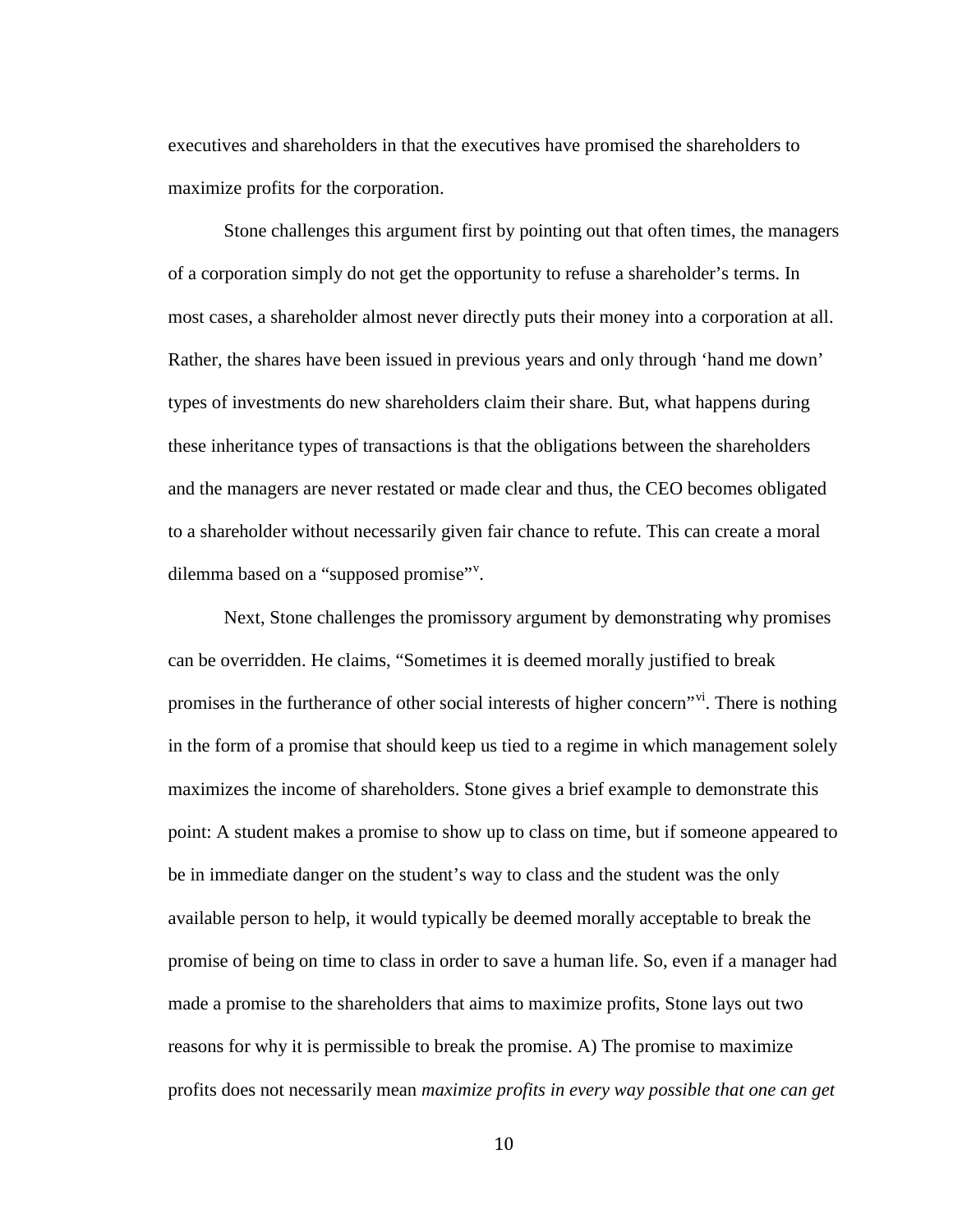*away with[4](#page-14-0)* . Meaning, even if it is legal to dump waste into a river, most people would agree that it is okay to break a promise that would cause serious harm like that. It would be okay to break a promise if the promise challenges basic moral principles. B) A promise that has been made can be broken in cases of morality.

Chapter two will expand on the promissory argument in more depth.

**B.** The Agency Argument: Though related to the promissory argument, the agency argument is based upon agency principles. Whereas the promissory argument was founded in the inherent promise between management and shareholders, the agency argument rests upon the idea that shareholders deem the CEO's as their primary moral agents. This means that the CEO should consider themselves more a moral agent to the shareholders than to any other stakeholder in a business. Friedman is a supporter of this idea saying that, "the manager is the agent of the individuals who own the corporation..."<sup>vii</sup>.

Stone criticizes Friedman's claim by saying that this is wrong in accordance with the state of the law, and he is wrong to assume facts of corporate life<sup>[5](#page-14-1)</sup>. Taking a Kantian perspective, Stone argues that managers should not be viewed as mere agents to a shareholder. It is morally wrong to treat people as a mere means and using someone as an agent in order to maximize profits for a corporation is doing just that. Stone writes that Friedman sees the directors of a corporation as morally obligated in considering themselves an agent to the shareholders, but Stone believes this is incorrect. It is

<span id="page-14-0"></span><sup>&</sup>lt;sup>4</sup> It is important to remember that businesses need to follow a basic moral code of conduct that is generally accepted by society; they are not exempt from all moral and ethical rules.<br><sup>5</sup> The CEO's should not consider themselves mere agents of the shareholders; also, it may be more likely that in

<span id="page-14-1"></span>corporations, the shareholders do not select the CEO's.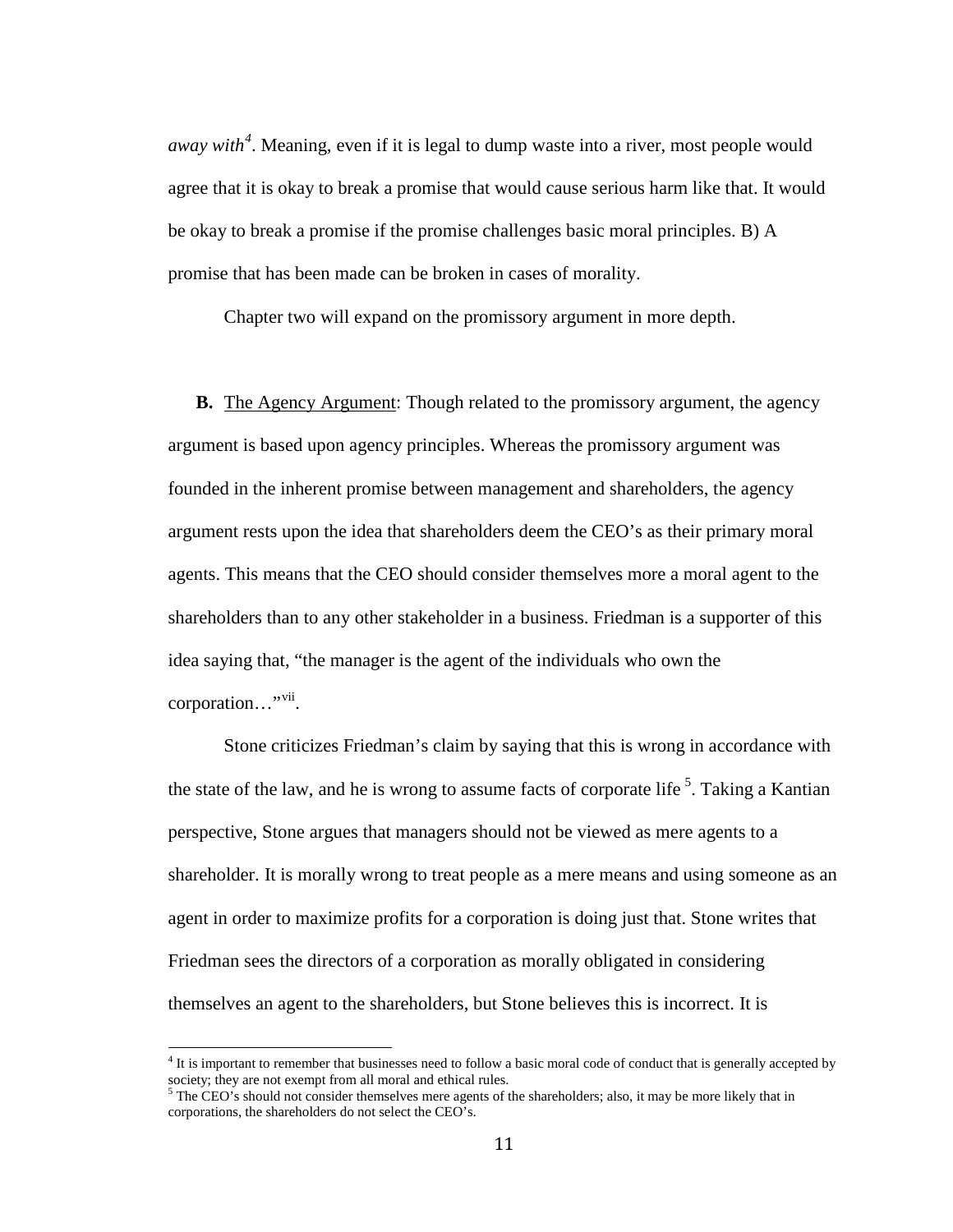inherently wrong for shareholders to consider management an agent to them, and it is also wrong for management to consider themselves more of an agent to the shareholders than to any other stakeholder in the corporation (i.e.: customers, suppliers, the state, etc.).

Stone also points out the agency argument lacks a strong conclusion; if a CEO truly considers themselves an agent of the shareholders, they should be able to express any interest they have in determining how their shareholder's want them to act and then act accordingly<sup>viii</sup>. In other words, if the CEO is considered an agent to shareholder, they should be able to express their thoughts on what the shareholders want them to do. This is not an unreasonable request seeing as the CEO's are those who are supposed to fill the desires of the shareholders.

**C.** The Role Argument: The role argument is slightly difficult to understand if not previously familiar with it. Therefore, I will briefly outline it before continuing on to Stone's ideas. Throughout life, everyone has various obligations that need to be fulfilled. Sometimes these obligations are fulfilled through a promise that was contracted through a voluntary agreement. Other times however, we are tied to necessary obligations simply because we occupy a certain role regardless of a promise. For example, when one becomes a parent, they have necessary obligations to fulfill to their child simply because they play the role of the parent and not because they have made any explicit promises. It is their role as a parent that makes them obliged to raise their child, not a promise. In business, the role argument is based upon supposed considerations of the role of management. From Friedman's perspective this means that sometimes the CEO's have never explicitly promised to work in accordance with the desires of the shareholders, nor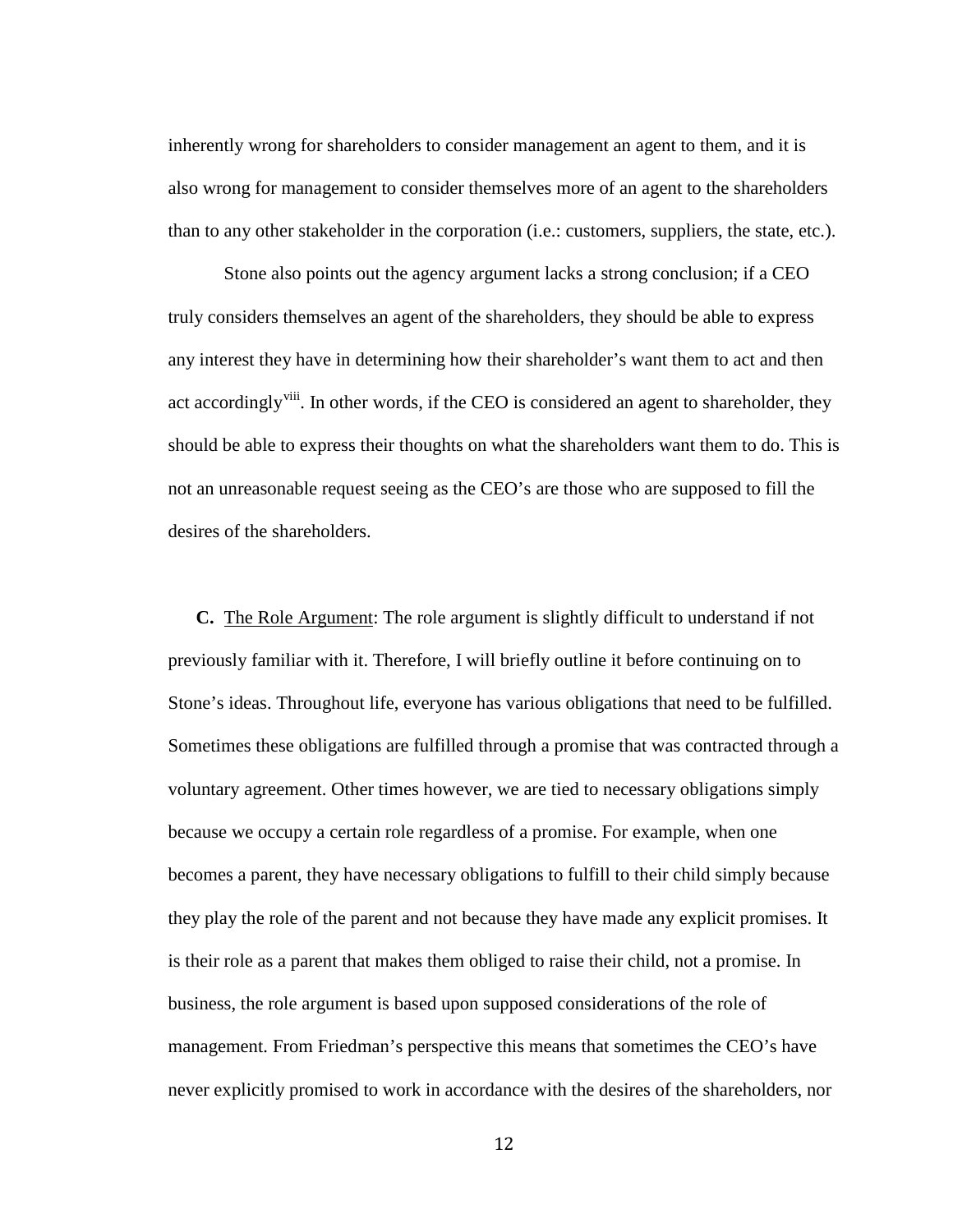did the shareholders actually designate the managers to assume the position of agents. Rather, the CEO is obliged to uphold the desires of the shareholders simply because their role as a manger signifies an assumed position that people take on without any specific verbal promise.

Stone challenges this argument by claiming that the CEO's never actually promised the shareholders they would maximize the shareholder's investment. Similarly, the shareholder's never directly appointed the CEO's to act as an agent in fulfilling this supposed role obligation. These roles have all been assumed rather than clearly expressed, which means it may not actually be the case that the shareholder's sole desire is to maximize profits, or that the CEO should automatically be treated as an agent to the shareholders. Stone argues that the role argument suffers from the problem that the strongest moral obligations have only prima facie force behind it  $6$ . It is not acceptable for moral obligations only to be supported by prima facie force because it is not apparent why such obligations should take priority over contrary social obligations that could be advanced. In essence, a person can have other obligations besides the supposed one to the shareholders of a business and the role argument does not take this into consideration. These other non-corporate obligations may even be stronger than the corporate obligations, which is why it is unacceptable to assume the corporate obligations based on a supposed role.

**D.** The Polestar Argument: The fourth argument that opposes corporate social

<span id="page-16-0"></span> $\overline{6}$  Things that are considered prima facie are things that can be accepted as true until proven otherwise. In other words, they are based on first impressions or should be believed until there is contrary evidence to show why it should no longer be accepted.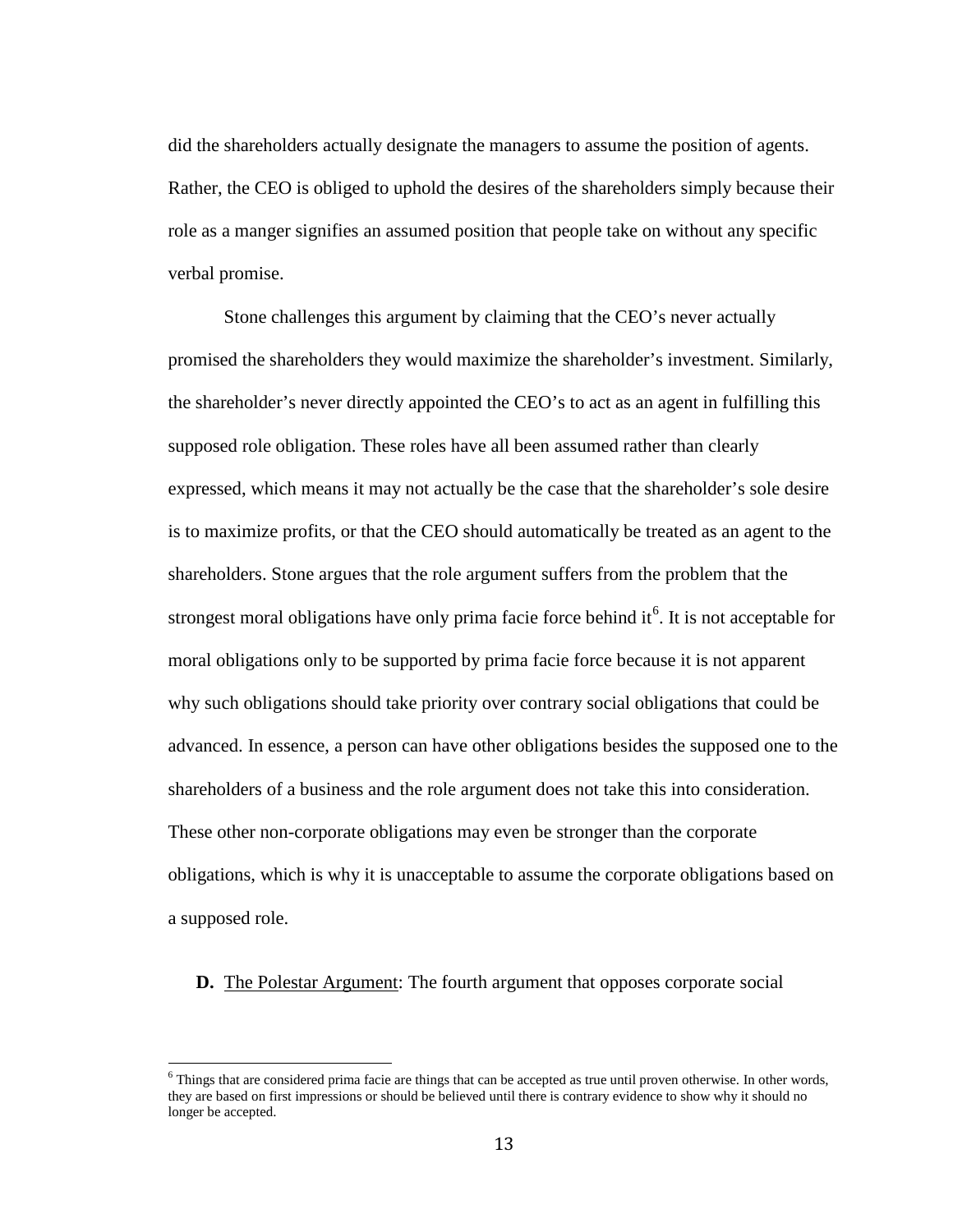responsibility is the polestar argument, which simply says that if the manager's act in a fashion that aims to maximize profits, then it will be best for all. In other words, if the CEO's act as though they had promised the shareholders they would do so, it would be the most beneficial for the corporation. This argument appeals to the interests of the shareholders since it is not based on supposed justified obligations. Rather, it is a means of acting in a direct manner toward what is best for the society as a whole. The argument takes an implicit favoritism towards those whose feel that moral judgments are particularly unimportant if they are not able to adapt to rational discussion. With this position, profits are preferable since they are able to provide a tangible standard of measure of success and failures in an efficient manner. What Stone challenges in this argument is that those in favor of CSR do not pursue other alternatives such as improving laws. Stone claims that the "antis"<sup>[7](#page-17-0)</sup> are blind to the fact that there are circumstances in which the law is not competent in keeping the corporations under control. The law ought to keep corporations under control since they do not know how to responsibly engage in civic action. Thus it is important to identify where the conventional forces are no longer sufficient in order to design and implement new measures of law to keep corporate conduct under control.

Next, the chapter outlines Edward Freeman and his ideas in regards to the other competing CSR idea, the stakeholder theory.

<span id="page-17-0"></span> $\overline{7}$  Those in favor of the shareholder theory.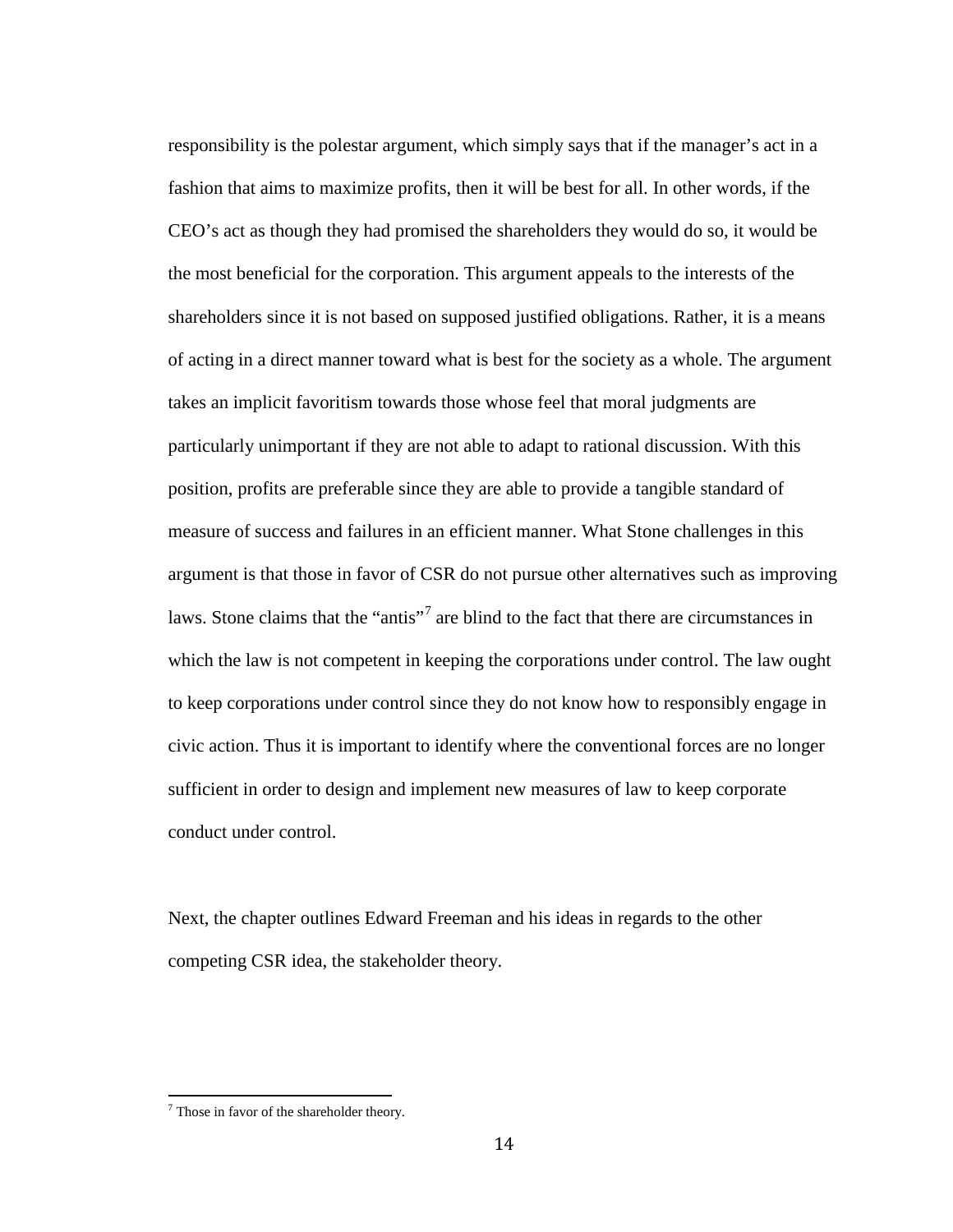# **III. R. Edward Freeman and the Stakeholder Theory**

Opposite to the shareholder theory, proponents of the stakeholder theory support providing for the discretionary expectations of society. In addition to making a profit and obeying the law, a company should aim to alleviate social issues. In his essay, "The Stakeholder Theory of the Modern Corporation", Edward Freeman challenges Friedman and the shareholder theory by proposing a framework of managerial capitalism that he feels is a stronger alternative than solely seeking to maximize profits. Freeman created the stakeholder theory to transform the structure of the modern corporation by replacing the concept that managers have a duty solely to shareholders with the concept that the CEO's bear a fiduciary relationship to stakeholders. "Stakeholders are those groups who have a stake or claim on the firm..."<sup>ix</sup> and thus should be considered to what expense the firm should be managed. The stakeholder theory presents two key arguments that attempt to answer this question.

Before looking at the arguments, the concept of what a stakeholder is needs to be made clear. The types of stakeholders that Freeman focuses on are: owners, management, local community, customers, employees, and suppliers<sup>x</sup>. The owners are the shareholders and have financial stake in the corporation; they are the stockholders and their stake typically comes in the form of stocks, bonds, etc. As an owner, they expect some financial return or at least an effort to maximize shareholder value. Employees have their jobs and also their livelihood at stake<sup>[8](#page-18-0)</sup>; to use employees simply as a means to end would be to not provide them with the proper support that is necessary. Suppliers hold stake in a firm since they provide the materials necessary to produce a product. Without the role of

<span id="page-18-0"></span><sup>&</sup>lt;sup>8</sup> In return for their labor, employees typically expect security, wages, benefits, and meaningful work. In return for their loyalty, the corporation is expected to provide for the employees.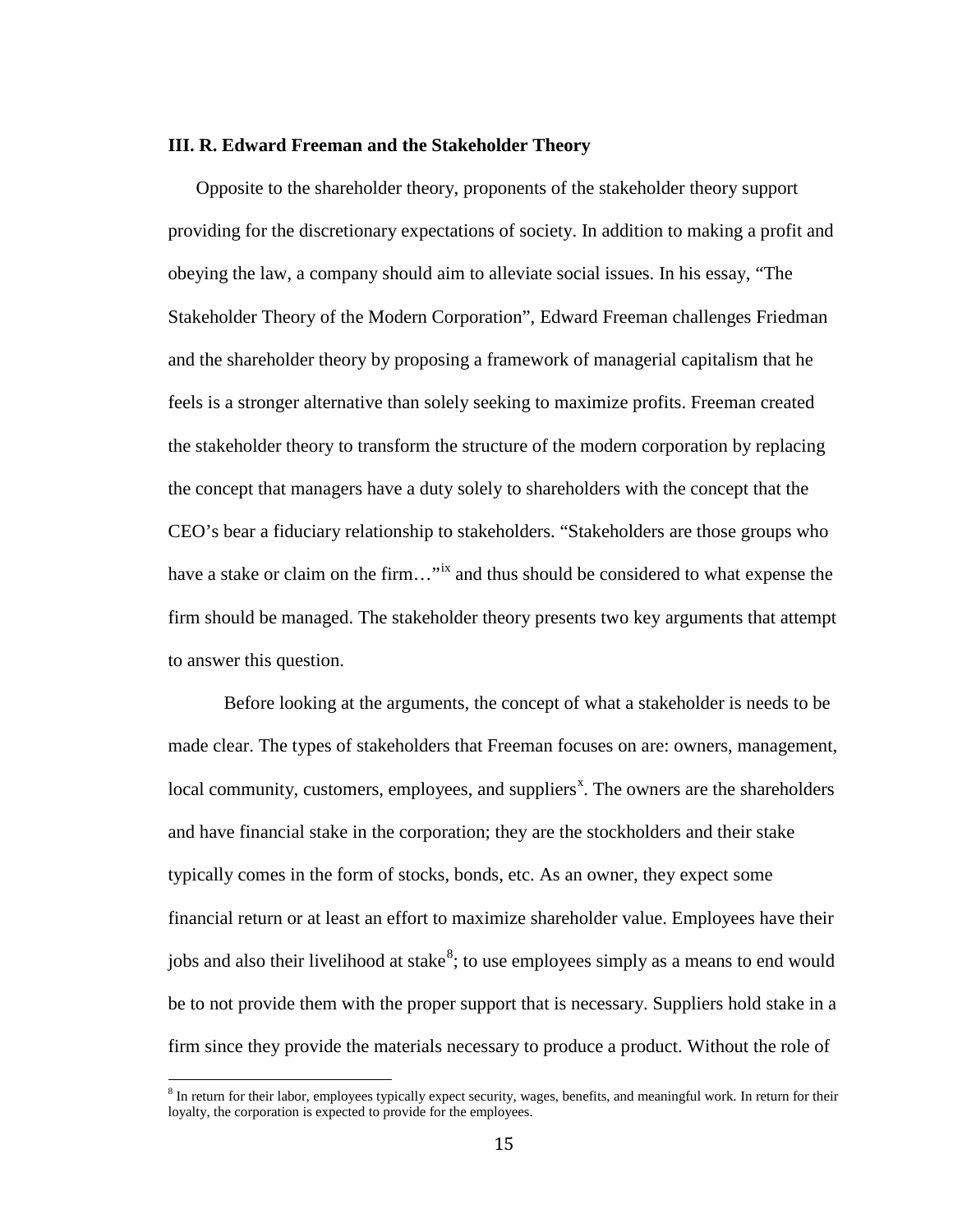the suppliers, the business would have no way of making profits. To value the supplier as a valued member, rather than a means to get materials, the supplier will oblige to the firm when they are needed in the future. Essentially, it is about establishing a trusting and loyal relationship between the suppliers and the firm. Customers exchange resources for the products of the firm and in return receive the benefits of the products; in a sense, they pay for the development of new products. By paying attention to what the customer wants and establishing a strong relationship with the customers, the firm is able to address the needs of the suppliers and owners. In addition, caring for the customers will lead to positive thoughts about the company from the community. The local community claims stake in the business since they are allowing the business to be run in their area. The community benefits economically from the business and so the corporation has an obligation to the community to treat it respectfully and not subject it to unreasonable hazards such as toxic waste, pollution, etc.

Freeman's first key argument bears a Kantian perspective that tells us treat people as ends rather than just as a mere means. What all of these stakeholders have in common in relation to the corporation is that the corporation needs to value each stakeholder as an end that is essential to the survival of the business. To treat someone as an end means to see him or her as worthy of inherent value. If a person is not valued for their inherent worth, they are merely being used as means to end, which his morally impermissible. There are no exceptions to treating someone as a means rather than an end so it is important to understand the value of each human being in order to treat them in a morally acceptable manner. For the stakeholder's, this means their contributions to the company are to be valued as something more than an instrument in helping company run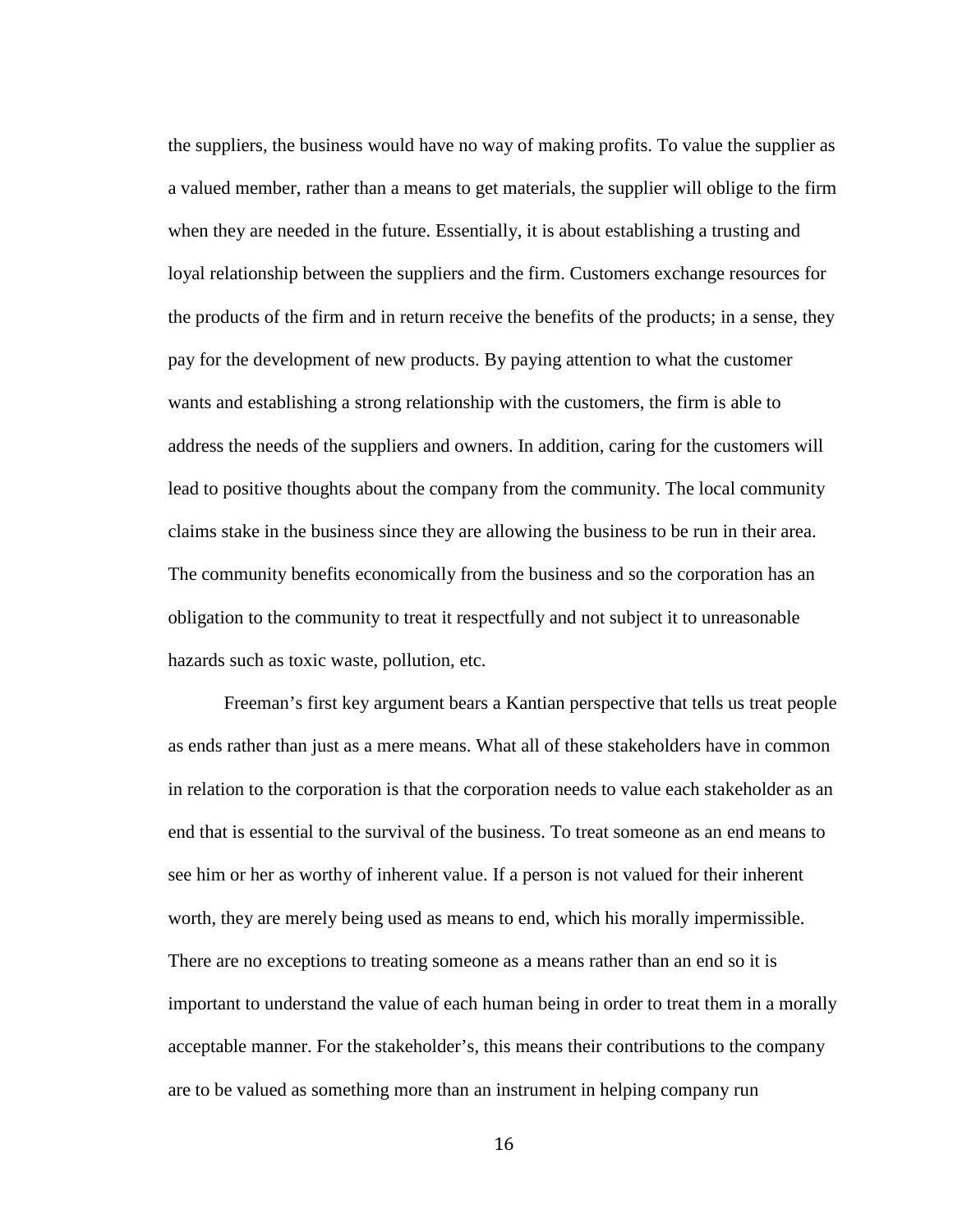effectively. Rather, the corporation should know that their success is due to the contributions of the stakeholders and should appreciate them with a sense of inherent value.

The second primary argument appeals to ideas of justice and fairness. It examines the way a corporation ought to be governed and to whom the managers should be responsible for<sup>[9](#page-20-0)</sup>. The argument is posed around a central question of whether business actions are purely transactional or if they mean something more: sometimes there instances in business that are simply pure transactions. These occur when the terms of a deal are made explicit and when both parties voluntary agree to those terms. For example, when I go to the local ice cream shop, I am engaging in a pure and simple business transaction by handing the employer \$2.00 for my ice cream since that is the set price. Yet there are other instances in which business operations may not be purely transactional. For instance, when looking at a whole society there are numerous other factors to consider in what rights a corporation has in conducting business. Freeman argues that a corporation should be governed more in accordance with the way society is governed rather than simply making pure transactions between buyers and sellers $<sup>xi</sup>$ . In a</sup> just society, it is necessary for businesses to be managed in such a way that benefits everyone. Not only does this mean benefit the various stakeholders in a company, but also benefit the public. Since businesses have such a monumental impact and influence on society, it would be seen as unreasonable to not have expectations of them in regards to how they treat society. These corporations ought to bear a moral obligation to help society in regards to this impact by 'giving back' in a way that furthers society. The

<span id="page-20-0"></span><sup>&</sup>lt;sup>9</sup> Also known as, "The Legal Argument".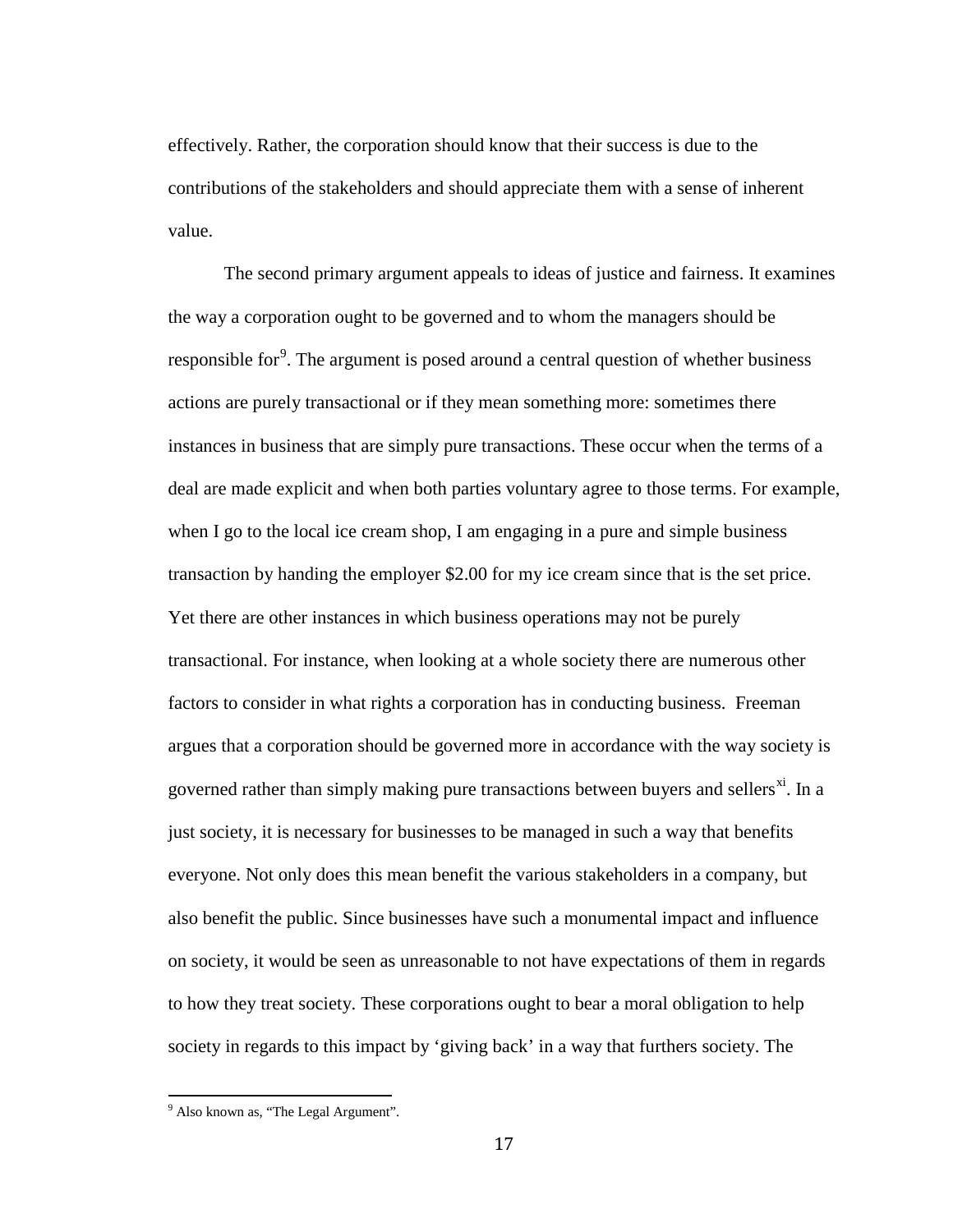corporations should be regulated according to the rules of justice that govern society since being pervasive in society creates an influence that is more significant than treating business transactions as purely individual. So, it is important to allow for the governing of corporations to work with society in a way that benefits them.

Freeman shows how the stakeholder argument can be implemented to help solve the problems of how to manage people fairly and also, how to determine a firm's moral obligations in looking beyond maximizing profits.

The aim of this chapter was to provide an overview of the key positions in the corporate social responsibility debate. The shareholder theory provides an argument for maximizing profits for a corporation while the stakeholder theory aims to show why corporations should focus more attention on the other stakeholders involved in a business. Stone then challenges the shareholder theory by criticizing what he feels are four the key arguments it rests on.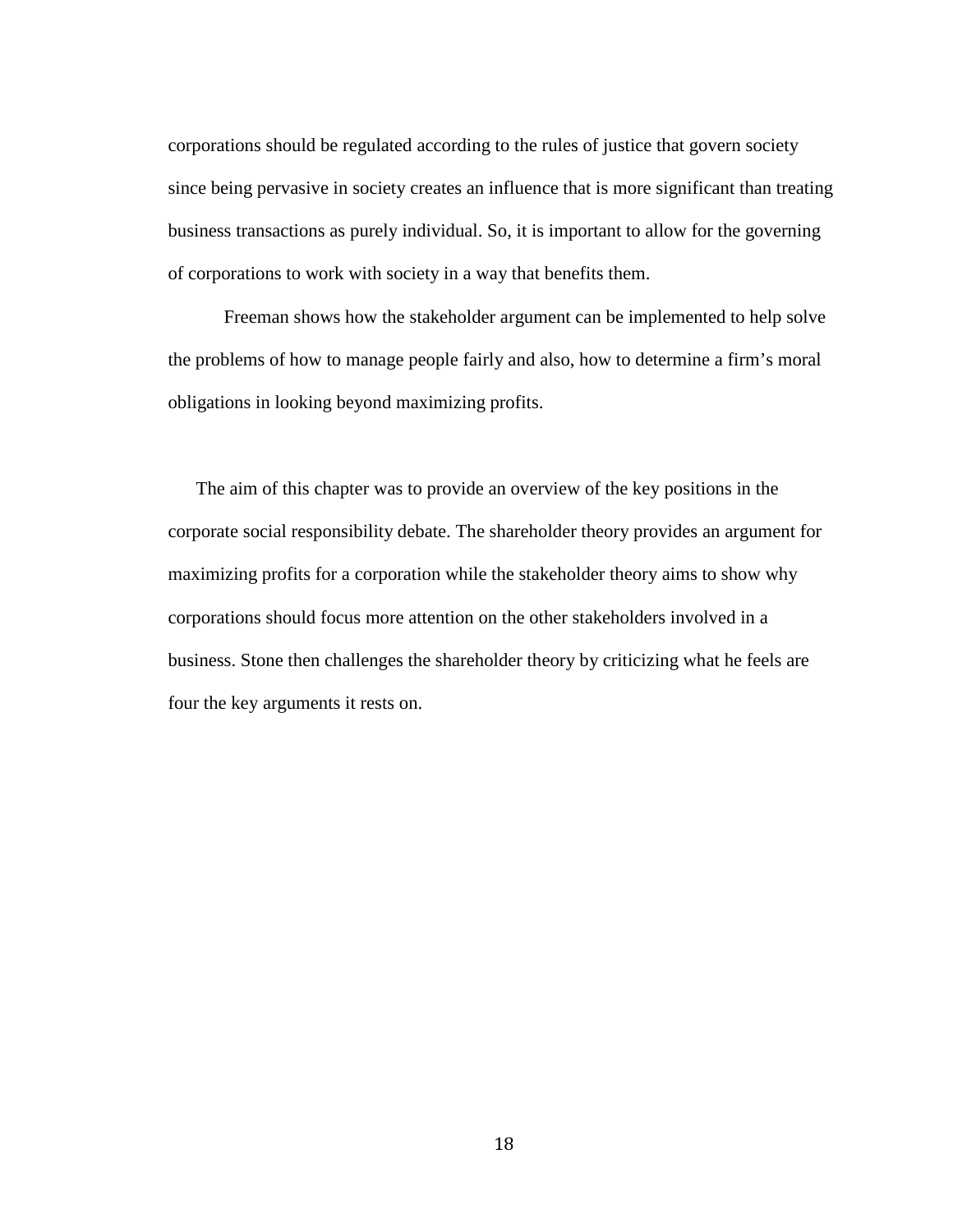# **Chapter 2**

# **Criticisms of the Promissory Argument**

Friedman analyzes the relationship between the corporate executives and the shareholder's to explain why acting socially responsible is not the prominent goal in running a business<sup>[10](#page-22-0)</sup>. To clarify, the corporate executive is someone who acts as the highest level manager (the CEO) in executing the organizations strategy, policy, and daily operations. On the other hand, the shareholders are those who have invested stock into the business- they are the owners. So, to determine how social responsibility should be factored in to a business, one should consider what it would mean and for whom. Businesses have a specific structure in which they are designed in order to make things run efficiently; there are many stakeholders that play a role in making the business operate the way it needs to. But, Friedman argues that the relationship between the corporate executives and the shareholders is what is most important in determining what ways the business should act.

One of the ways in which Friedman defends his position that corporations should seek to increase profits is through the argument that highlights the importance of a promise. This argument, known as the promissory argument is based upon a moral claim that the corporate executives have an obligation to keep their promise to the shareholders<sup>xii</sup>. In a free-enterprise system, a corporate executive is an employee to the shareholders of the business. Since the CEO is an employee to the shareholders, she is obligated to fulfill the desires of the shareholders. Generally speaking, the principal

<span id="page-22-0"></span><sup>&</sup>lt;sup>10</sup> Recall that Friedman believes the primary goal of a business is to maximize shareholder value while staying within the legal and moral bounds of society.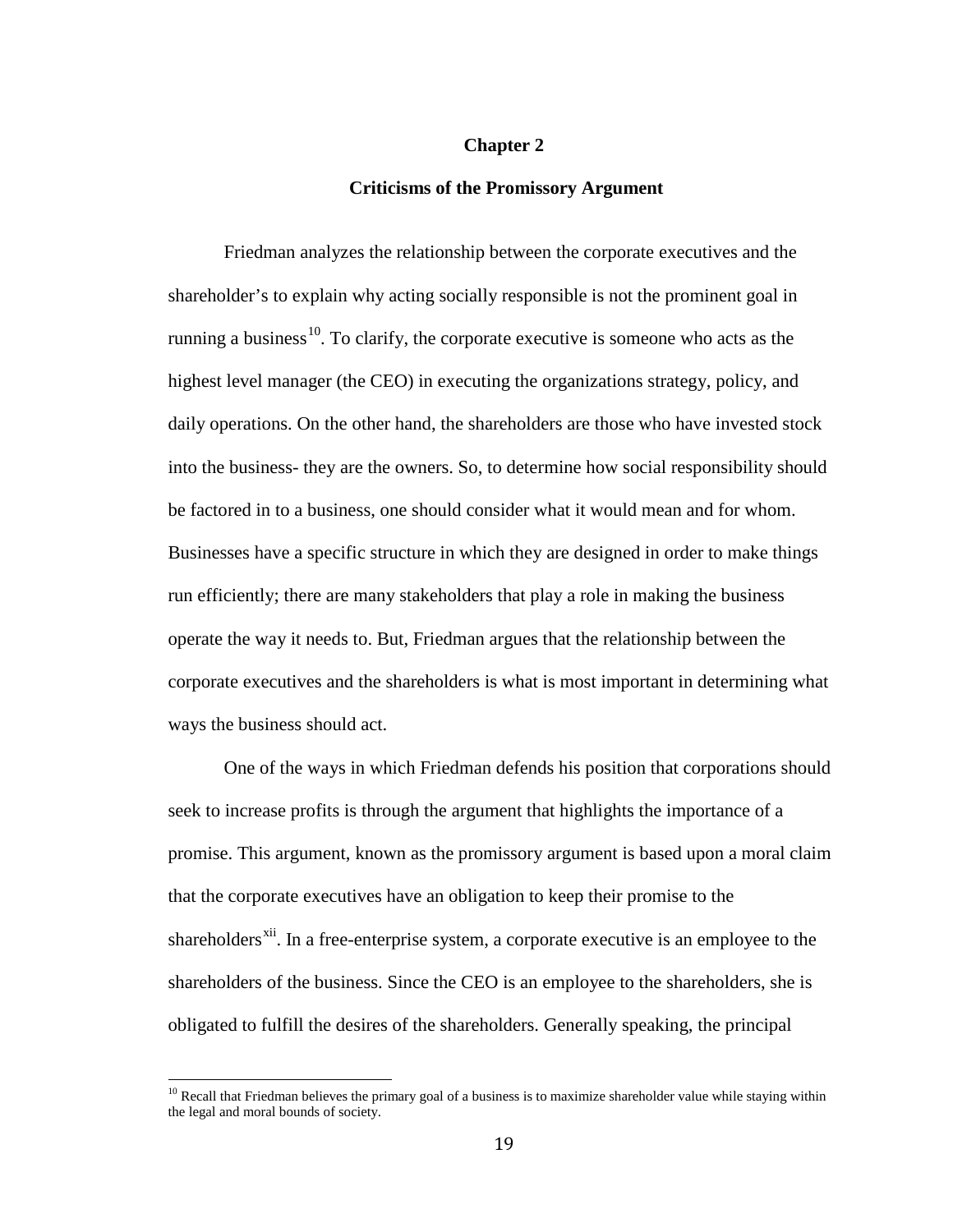objective of the shareholder is to increase profits in a way that conforms to the basic rules of society. Since the CEO has promised the shareholder to fulfill their desires for the business, this means she will generally work towards increasing profits in a way that is socially and morally permissible. The promise should be upheld since the executives presumably entered their position by way of voluntary contract. This means that they were fully cognizant of their actions, what their responsibilities entail, whom they report to, what their managerial duties are, etc. $<sup>11</sup>$  $<sup>11</sup>$  $<sup>11</sup>$ . In essence, a contract is a written promise.</sup> When the executive voluntarily agrees to the contract, it can be seen as willingly accepting responsibility to act in accordance with the promise. While Friedman argues in favor of the promissory argument, Christopher Stone argues against him in order to show why corporations should in fact, act in a socially responsible manner. Though briefly outlined in the previous chapter, it is necessary to go deeper into Stone's reasoning in order to challenge Friedman's assertions.

# **I. The 'Hand Me Down' Investments**

Stone first criticizes Friedman by arguing that the CEO is often times never offered the chance to deny the terms of the shareholder. In a basic promise agreement, there is a direct and honest communication about what terms are being agreed to and how they ought to be upheld. When the terms are explicitly communicated, agreed to, and then violated, the promise has been broken. So if the CEO promised the shareholders that she would aim to maximize profits (per their desires), doing otherwise would negate the promise. However, in American businesses, Stone claims it is rare that the shareholders

<span id="page-23-0"></span> $\frac{11}{11}$  A contract is a written or spoken agreement, typically concerning employment, which is enforceable by law.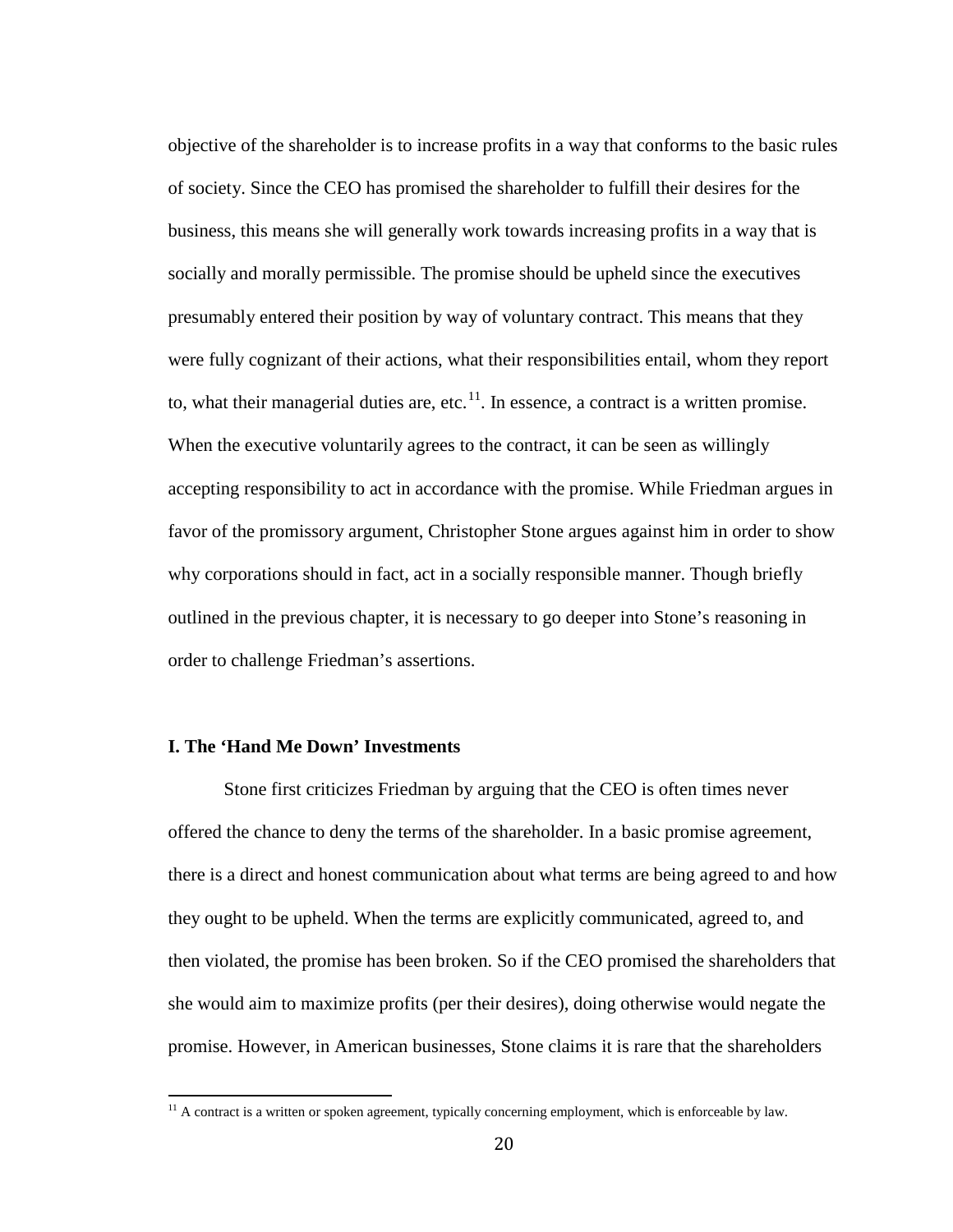put their money into a corporation upon the *sole* agreement that the company would be run so as to maximize returns. In fact, shareholders almost never directly put their money into a corporation at all<sup>xiii</sup>. What typically occurs is that shareholders come into an investment opportunity through prior shareholders and then ownership is given through a 'hand me down' type of investments<sup>[12](#page-24-0)</sup>. Stone argues that a promise cannot be treated in such a way. When promises are made, they cannot simply be traded away at a person's disposal. Typically when two people make a promise together, they have the opportunity to change the terms of agreement; but if the promise has been handed off, the terms cannot be changed since the new person fulfilling the promise is not the original promise maker who helped create the terms. Therefore, they do not have the power to change the initial terms.

In a business environment, Stone would argue the same principles apply. Imagine at the start of company, all the shareholders who invest in the company are on board with the agreements they are making at the time of investment. Assume this agreement is in accordance with shareholder theory. Since most businesses were founded years ago, we can deduce that over time, new investors have come in seeking to buy stock and ultimately purchase stock from a previous shareholder and thus, the stock has then essentially been traded off. However, the passing of stock should not be allowed since there were promises bound to the investment and Stone believes that promises cannot be handed off. Also when this occurs, it means the terms of agreement are not being repurposed in any sense. The original shareholders worked with the CEO to create the

<span id="page-24-0"></span><sup>&</sup>lt;sup>12</sup> What does a 'hand me down' promise or investment mean? Say two ordinary people make a promise to meet for dinner on a given date. In order for these two people to be bound by this promise, they have come up with terms that they both voluntarily agree to uphold. When this promise is made, Stone argues that it cannot then be handed down or passed off. So if person A decides she no longer wants to attend the dinner, she cannot simply hand off her obligation to a friend to take her place. This is because the friend was not present in making the promise.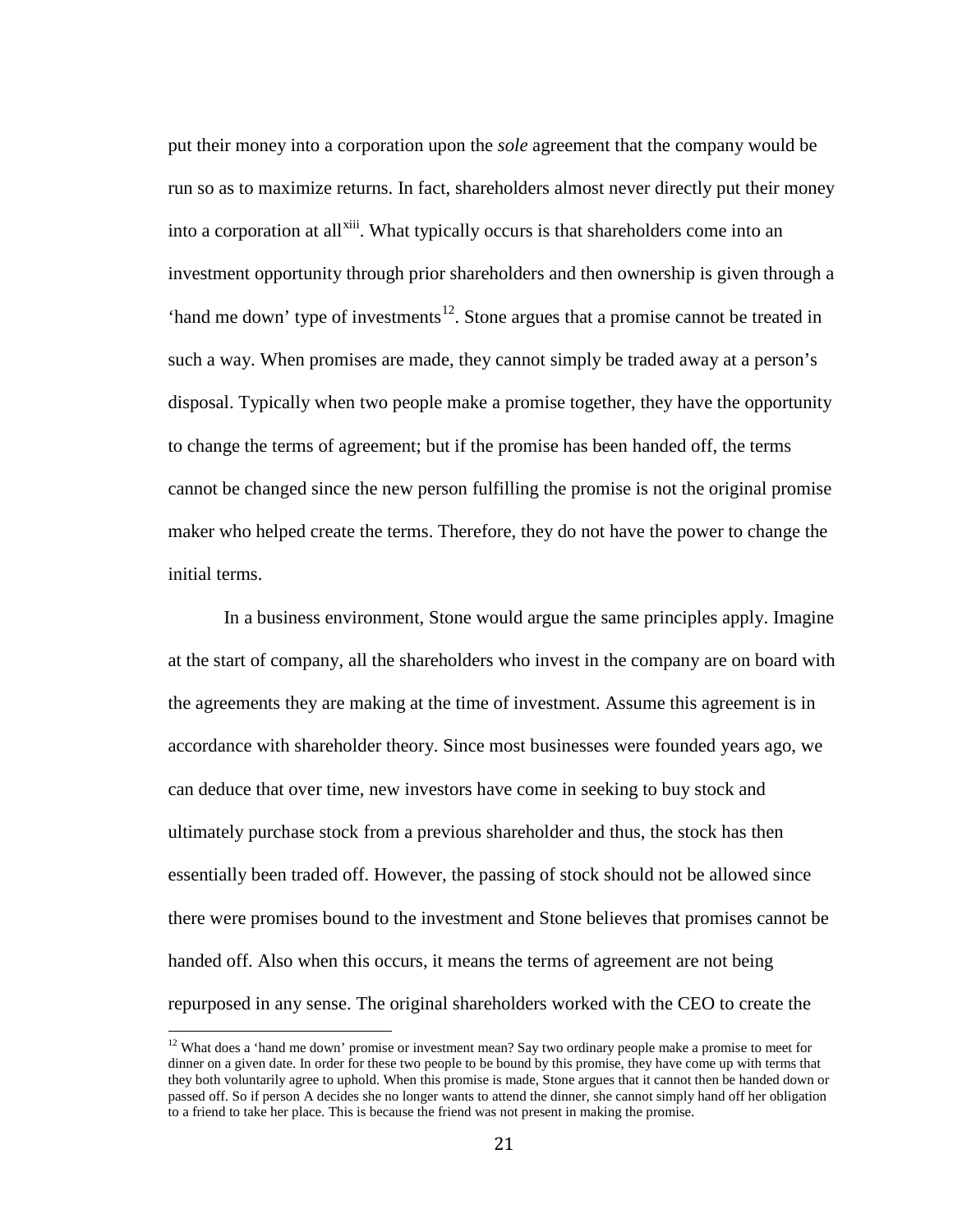terms of agreement that were to be obliged, and if either party wanted to change the terms, they had the opportunity to do so since both parties are the original 'contractmakers'. If the original shareholder handed down his stock and promise to a new shareholder, he is creating new terms for the CEO that cannot be renegotiated. During these transactions, the obligations that were initially agreed upon are never restated or explicitly agreed upon. When this occurs, the corporate executive is never offered a fair chance to refute the obligations.

This criticism attacks Friedman by saying that these supposed promises between the CEO and the shareholder are unjustified due to the means in which their relationship was bound by. Stone identifies a clear point in the argument where Friedman's argument can potentially be undermined- that it is morally unacceptable for promises to be handed off. Yet Friedman would see Stone's argument as unconvincing. In looking at Friedman's original argument, his only claims are in regards to what the current promise between the CEO and the shareholder should or should not be. Considering the guidelines of a promise or voluntary contract, he merely focuses on upholding the promise. He does not delve into how the current promise was conceived or if the means by which the promise reached the current shareholders was morally acceptable or not. Thus, Friedman may deem Stone's argument irrelevant. Stone fails to address whether a promise that has been handed off should be fulfilled or not. Though we can likely guess what Stone's answer would be <sup>[13](#page-25-0)</sup>, Friedman may argue that even if a promise was immorally handed down, it still ought to be fulfilled since it is a promise between the CEO and the shareholder nonetheless. From learning about the promissory argument, it is evident how much

<span id="page-25-0"></span><sup>&</sup>lt;sup>13</sup> I would take Stone's answer to follow the lines of: Since handed promises are morally unacceptable, it is also morally unacceptable for them to be fulfilled since it would be occurring on immoral grounds.  $\overline{1}$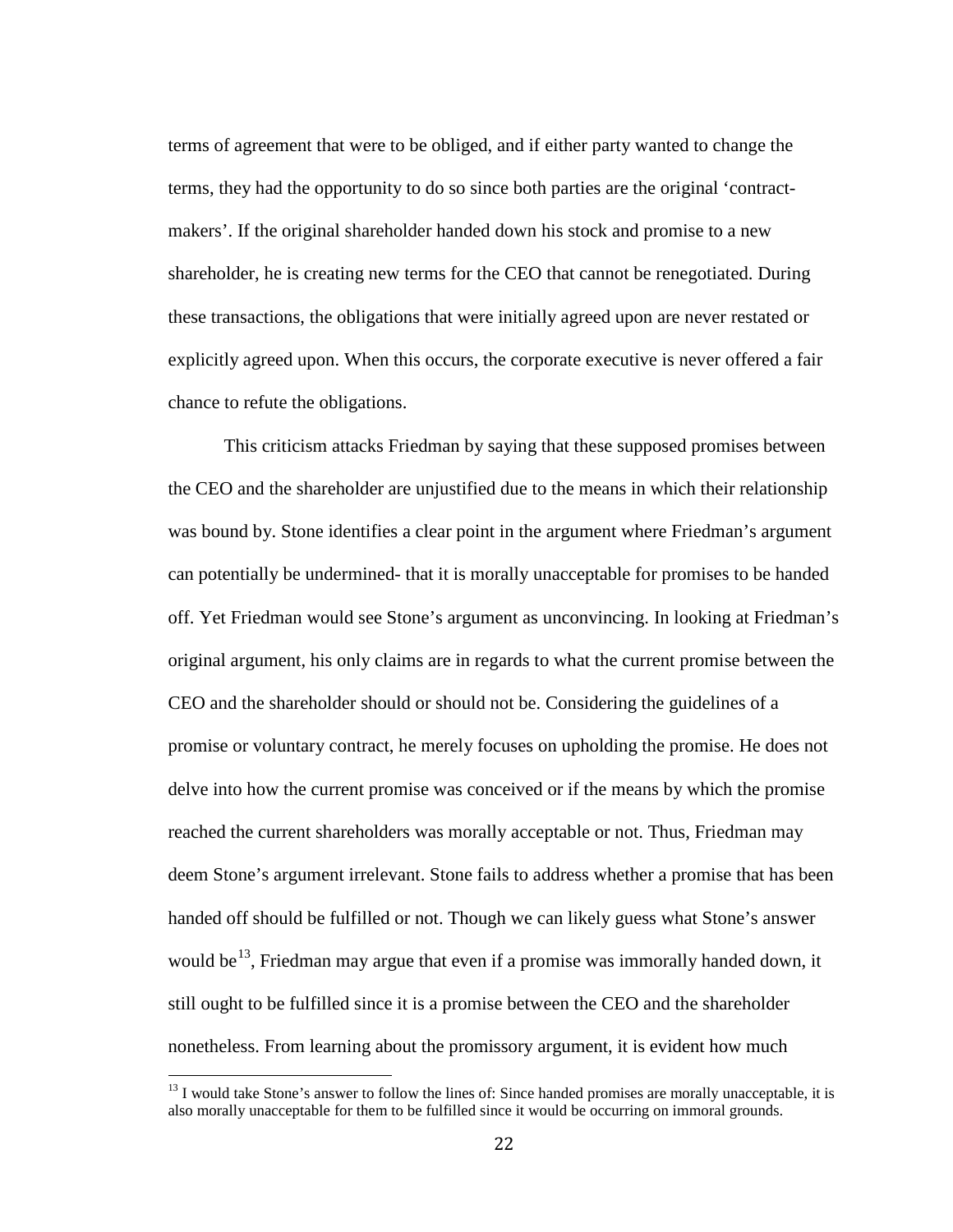significance Friedman places on upholding a promise. When that promise aims to maximize profits for the shareholders and the corporation, it should to be fulfilled regardless of whether the promise was handed off or not.<sup>[14](#page-26-0)</sup>

# **II. Overriding Promises**

Stone continues to criticize the promissory argument by arguing that the first significant implication of a supposed promise running from management to the shareholders is that it is sometimes morally acceptable to break a promise if it benefits social interests of greater significance<sup>xiv</sup>. As discussed earlier, the example that Stone gives is a student who promises to arrive to class on time but when he sees a man drowning on his way to class, it is deemed morally acceptable to break the promise in order to save a life. Stone attacks the promissory argument by saying that even if the CEO had made an express promise to the shareholders it should not be taken to mean maximize profits at all costs $x<sup>x</sup>$ . Rather, it implies that if the promise lies within reasonable limits then the promise should be upheld, but if a moral issue of greater significance is presented to a corporation, the executives can morally justify breaking the promise in order to promote a social good. Considering most people agree with the idea that a blanket promise can be broken in select cases, Friedman's argument is weakened.

<span id="page-26-0"></span><sup>&</sup>lt;sup>14</sup>Another response Friedman may give highlights the section in which Stone discusses the 'hand me down' type of investments. This occurs when an interested investor becomes a shareholder without restating the objectives. Investing in a company to become owner or part-owner is a large business opportunity that is to be taken seriously. That being said, those who are looking to invest in a business ought to research the companies they are interested in. In researching the companies, they would be able to find out the goals and desires of the previous shareholders. It seems unlikely that an individual would want to become a shareholder in a company that does not align with their beliefs or desires. So, in deciding which company to invest in, the potential investor will most likely choose the one that aligns with their goals. If an investor is looking for a company that engage in CSR, then they will likely not invest in a company that does not support this objective. However, if the investor is interested in a company that seeks to maximize profits and finds one that aligns with this desire, then he is likely to become a shareholder. Friedman may argue that it is unnecessary to restate the shareholder's objectives for a corporation since presumably they are investing in something they already know aligns with what they want. Yet, this does not align with the promissory argument and instead seems to favor the idea that the new shareholders are simply agreeing to the terms their predecessors constituted.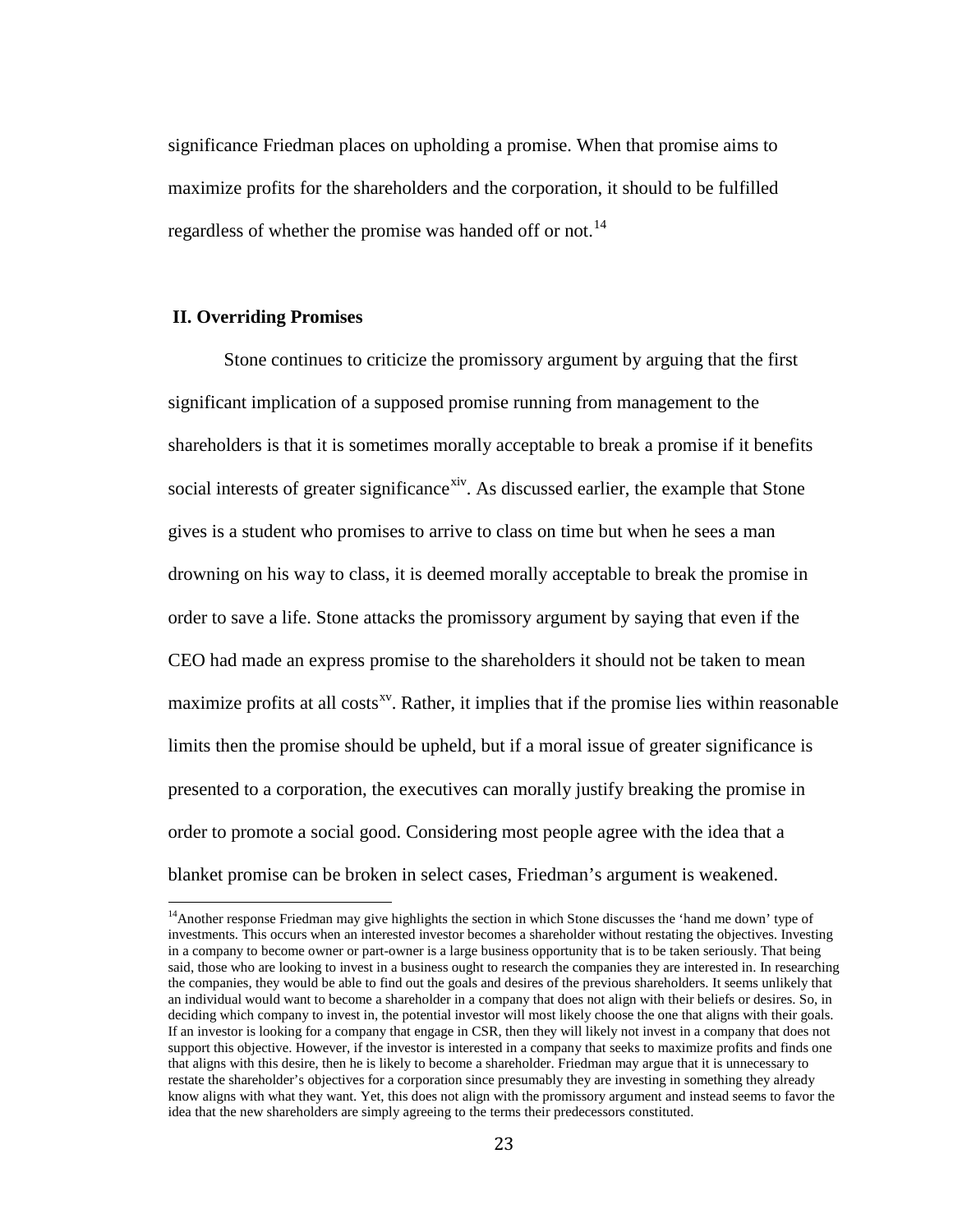Not only would it seem unreasonable to not break a promise that helps the greater good, it would seem morally incorrect. Yet, Friedman is not an evil person; he does believe in engaging in socially responsible acts to further society so long as it occurs within an individual's principles rather than through the corporate promises. The CEO of a company is considered an agent to the shareholder while business is being conducted. However, the CEO is her own person outside of the corporate workplace and can make promises according to her own individual principles- in regards to social responsibility or not- that can be acted upon when she is not upholding the desires of the shareholders. Since Friedman values the concept of a promise with such high regard, it does not seem implausible that he would agree with Stone that in some instances, a blanket promise could be broken. I feel that his difference of opinion from Stone in when a promise can be broken is where the promise lies. Friedman would say that it is wrong to break a promise between the shareholder and the CEO, but the CEO may be able to break a promise she has made according to her individual principles. For example, if one of these individually held promises suggested leaving the company because she felt an issue of greater moral significance was occurring, the action could be morally justified since it aligns with her personal principles. Nevertheless, when the CEO is acting as an agent to the shareholders, she cannot break her promise to them since she is actively fulfilling her role as CEO. Only if another promise made on the account of the CEO's individual principles needed to be acted on, could she perhaps morally justify breaking her promise to the shareholder in a particular situation.

Stone may not accept this as an adequate refutation to his original criticism. Why is it morally acceptable to break a promise made on one's individual principles but not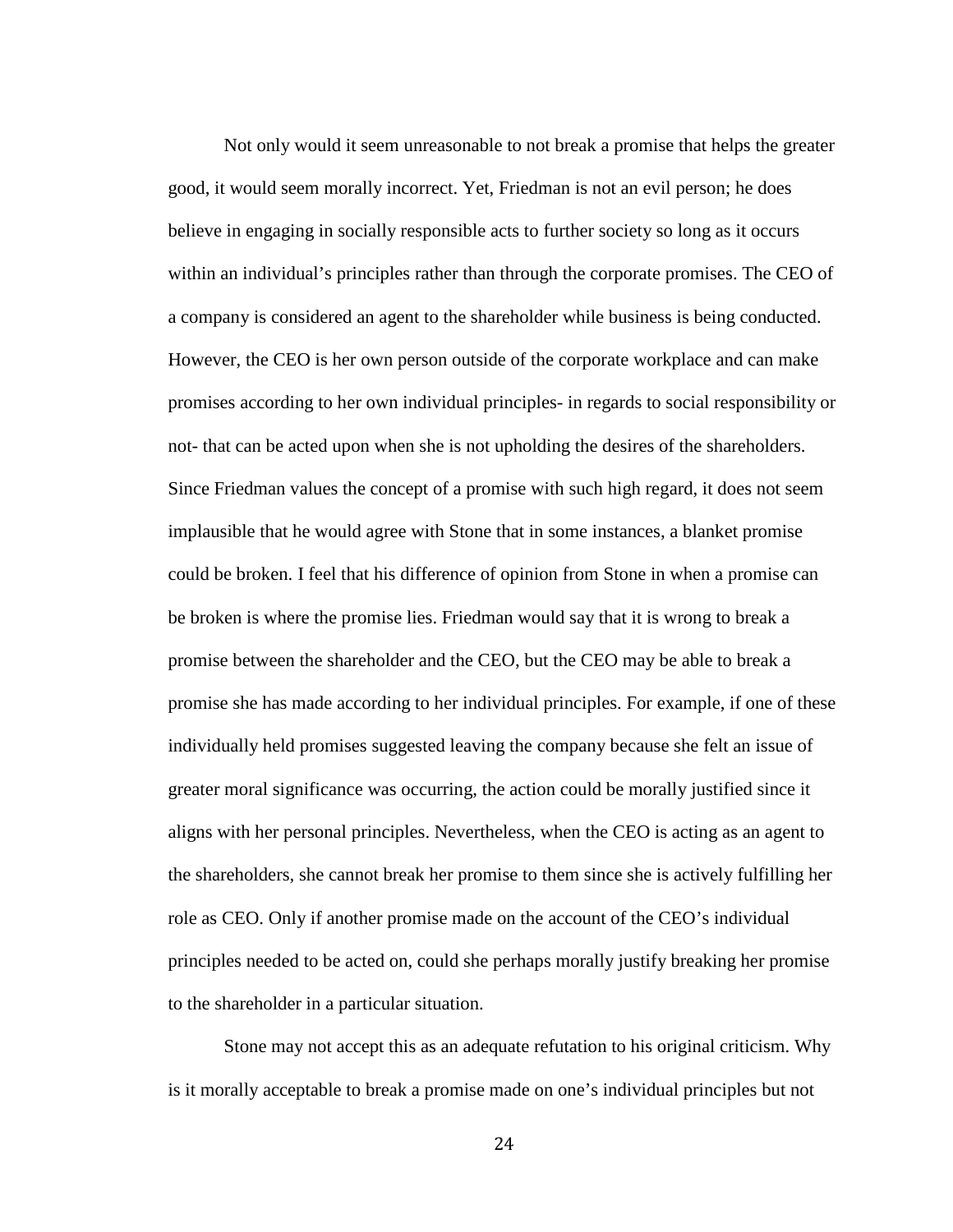morally acceptable to break a promise between an agent and the shareholder? A promise is a promise and thus, the relationship between which parties the promise was contracted under should not influence whether it can or cannot be broken. If a situation arises that would violate a promise but that is clearly of greater moral significance, then it should be acceptable to break this promise. If the situation is not worthy of breaking the promise, then the promise does not need to be broken. Another point worth considering is that some promises may only be capable of being upheld when in the position of CEO. For example, perhaps the CEO of a major corporation wants to increase wages for her employees to give them a more satisfying work experience. While Friedman says fulfilling acts of social good may be accomplished on individual time, it would be rather difficult for the CEO to fulfill such an obligation based on those individual principles. She as a private citizen does not likely have enough influence or power to change an issue like that. In her position as CEO she presumably has all the necessary resources at her disposal to help the situation. With this in mind, Stone's main idea is that a promise should or should not be broken based on the event in question.

However, Friedman may disagree further with Stone on this point and argue that it is *to whom* the promise is directed toward that is of significance rather than the context. A promise created by an individual based on her personal ideals that she chooses to uphold on account of her individual and moral well-being can be broken before a promise between two separate individuals- especially when the two parties bear a professional relationship and when monetary transactions are involved. This is because a professional relationship in the work environment bears external responsibilities. A promise made between a CEO and the shareholders not only concern themselves, it concerns the other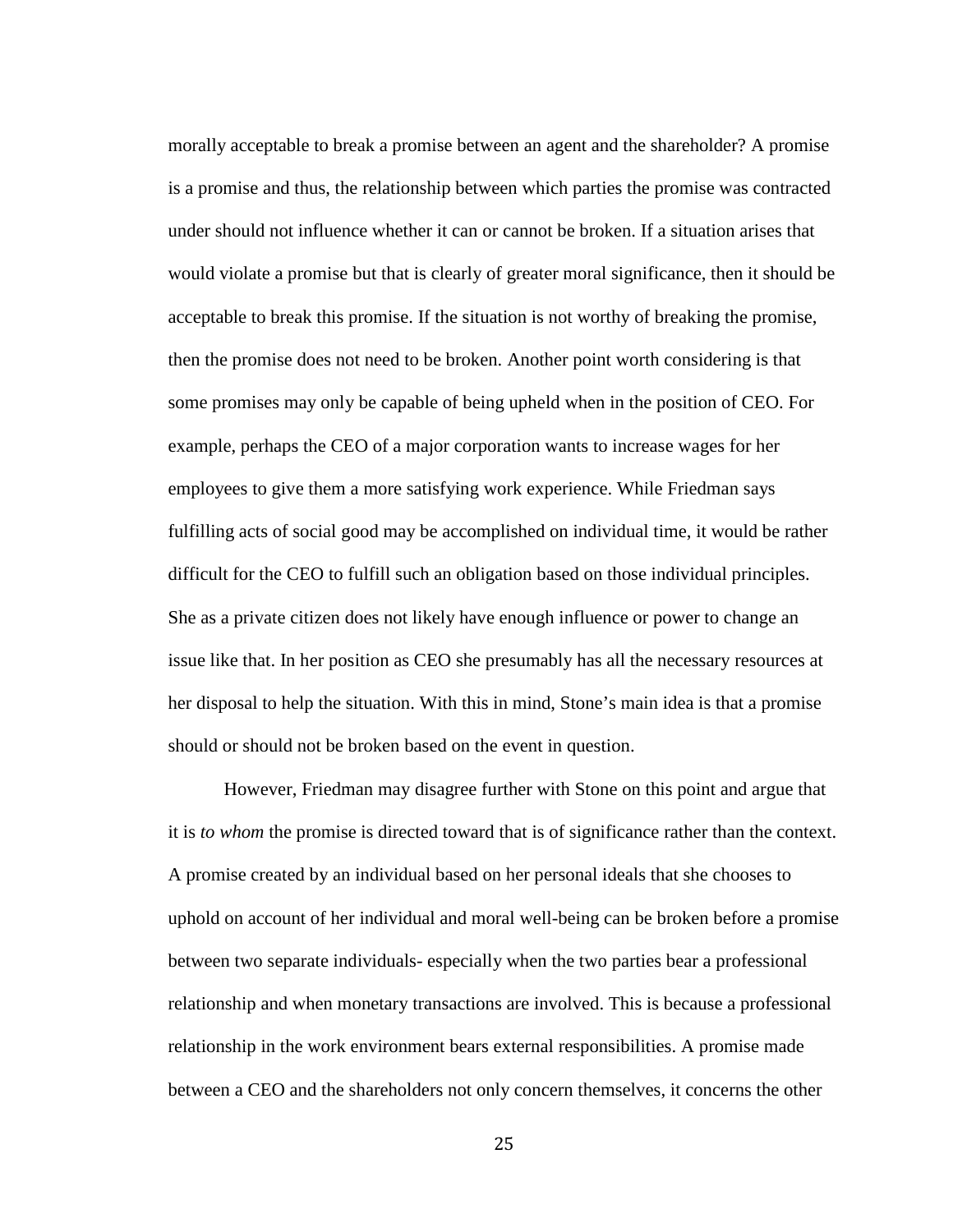stakeholders in the business, the overall success of the business, the public, and more. Also, when a promise is partially bound through money, more is at stake for the parties involved. If a CEO breaks a promise to the shareholder, the shareholder loses money on their investment, in turn hurting the business and losing profits. On the other hand, looking at a promise that an individual makes to herself, the implications of breaking that promise causes significantly less impact since there are no external parties involved. Individual promises are typically made in order to better oneself in a moral sense, and breaking that promise in order to fulfill something of even greater moral worth causes little to no harm for the individual. In a business setting, the moral significance of breaking a promise between the shareholder and CEO is not great enough in relation to the other factors involved to be deemed worthy of being broken.

It is certainly difficult to weigh the moral significance of various promises and obligations. Perhaps it may even seem unfair to compare the value of moral obligationsafter all, each one holds a particular level of significance otherwise they would not be considered a moral obligation. So it is important to distinguish why the obligations a CEO might experience other than their promise to the shareholders are less demanding and hence, should not be overridden. In a typical American business, many of the competing moral obligations that arise are those that include acting socially responsible. Aside from highly unlikely and rare events, many of the obligations would include acts that promote some social justice, i.e. saving an endangered animal species or raising employee wages. These issues are certainly important and should not be ignored, yet it is simply not the CEO's responsibility to worry about such issues when their responsibility is to the shareholder. It is fulfilling their role as CEO that makes their promise to the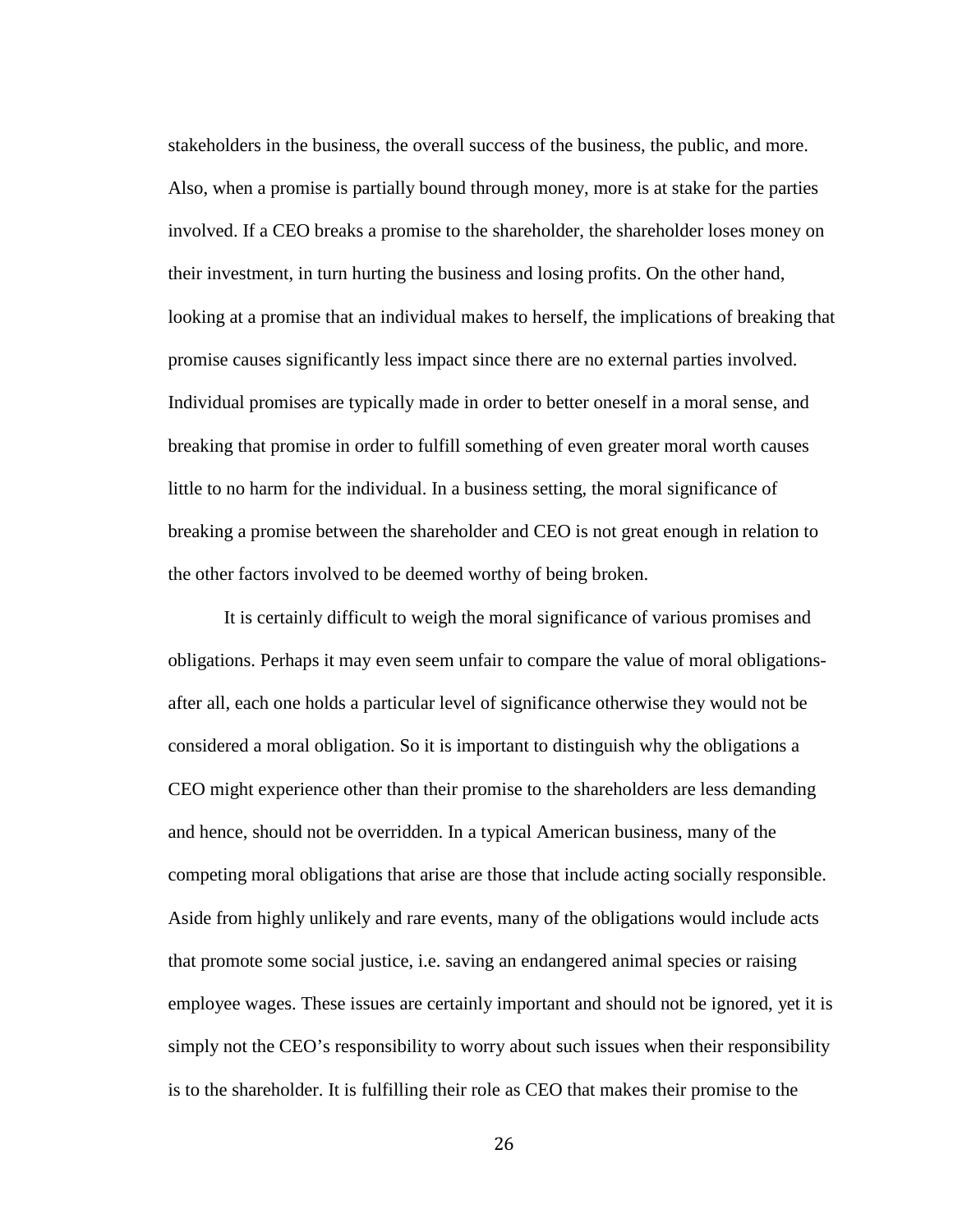shareholder of greater moral importance than furthering a social good their business may have no connection to. For example, when a person steps in the role of the parent by having child, it is highly unlikely that an event would occur that would cause them to step out of their parental role in order to help a different cause. I do not want to undermine the importance of acts that promote social welfare, but in determining the value of competing moral obligations, the promise the CEO made to the shareholder will hold more strength due to the relationship and the role between the CEO and the shareholder.

# **III. Multiple Conflicting Promises**

Finally, the second implication Stone suggests is that the promise made between the shareholders and the corporate executives may not be one that is committed solely to maximizing profits of the firm<sup>xvi</sup>. The existing shareholders are the owners of the corporation; they are the ones who invest their own money into a company and therefore, they create the obligations that the executives need to withhold. If the shareholders decide that their primary aim is not to increase profits by any means possible, then the promise between the shareholder and the CEO has changed. Friedman argues that since most shareholders' chief motive is to maximize profits for the firm, then the promise of the executive would be to work towards that. But, to assume as a whole that all shareholders share this perspective is wrong according to Stone. When the multiple shareholders have different expectations and ideas for their company, the various actions required to keep a promise are different, thus creating an incompatibility that questions Friedman. This creates a unique dilemma for the CEO in determining which promise to uphold.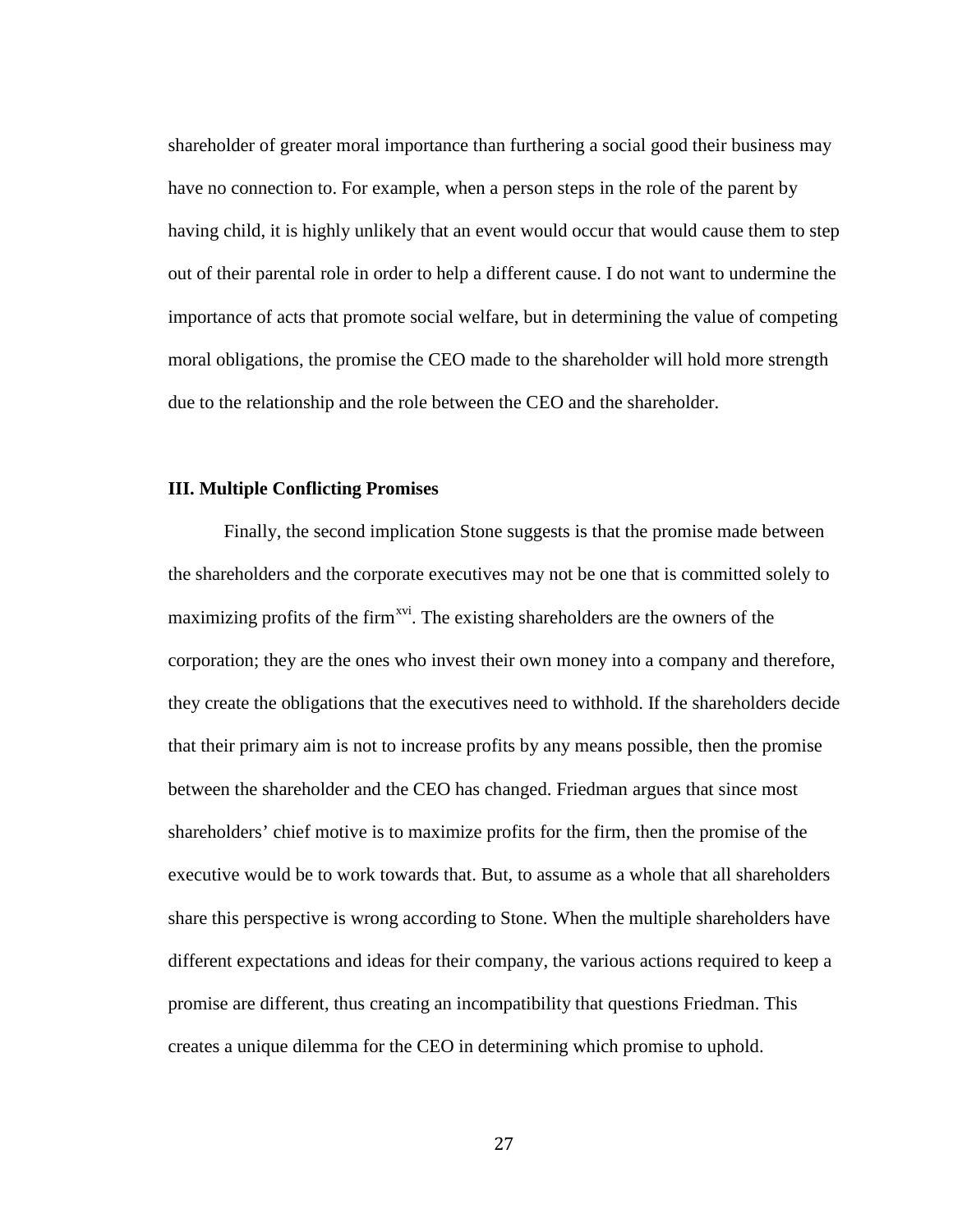However, I will save philosophical analysis on this second implication for the following chapter where I use my reasoning to create an argument in favor of Friedman.

Stone's criticism of Friedman does not deny that a promise is in place. Rather, he criticizes the amount of significance that Friedman places on the promissory argument. Friedman's conception of the promissory argument and his defense of it highlight two key points. First, that in most cases all shareholders have the goal of wanting to maximize profits while engaging in open and free competition without deception. The second key idea his argument rests on is that the promise between the shareholders and the corporate executive is one too strong break. If the CEO is an employee to the shareholder and has in fact entered into a voluntary contract, a steadfast promise has been formed in the mind of Friedman. But as Stone refutes Friedman, it is clear that there is more to consider in what constitutes a promise such as whom it affects, when it was made, how it will be executed etc.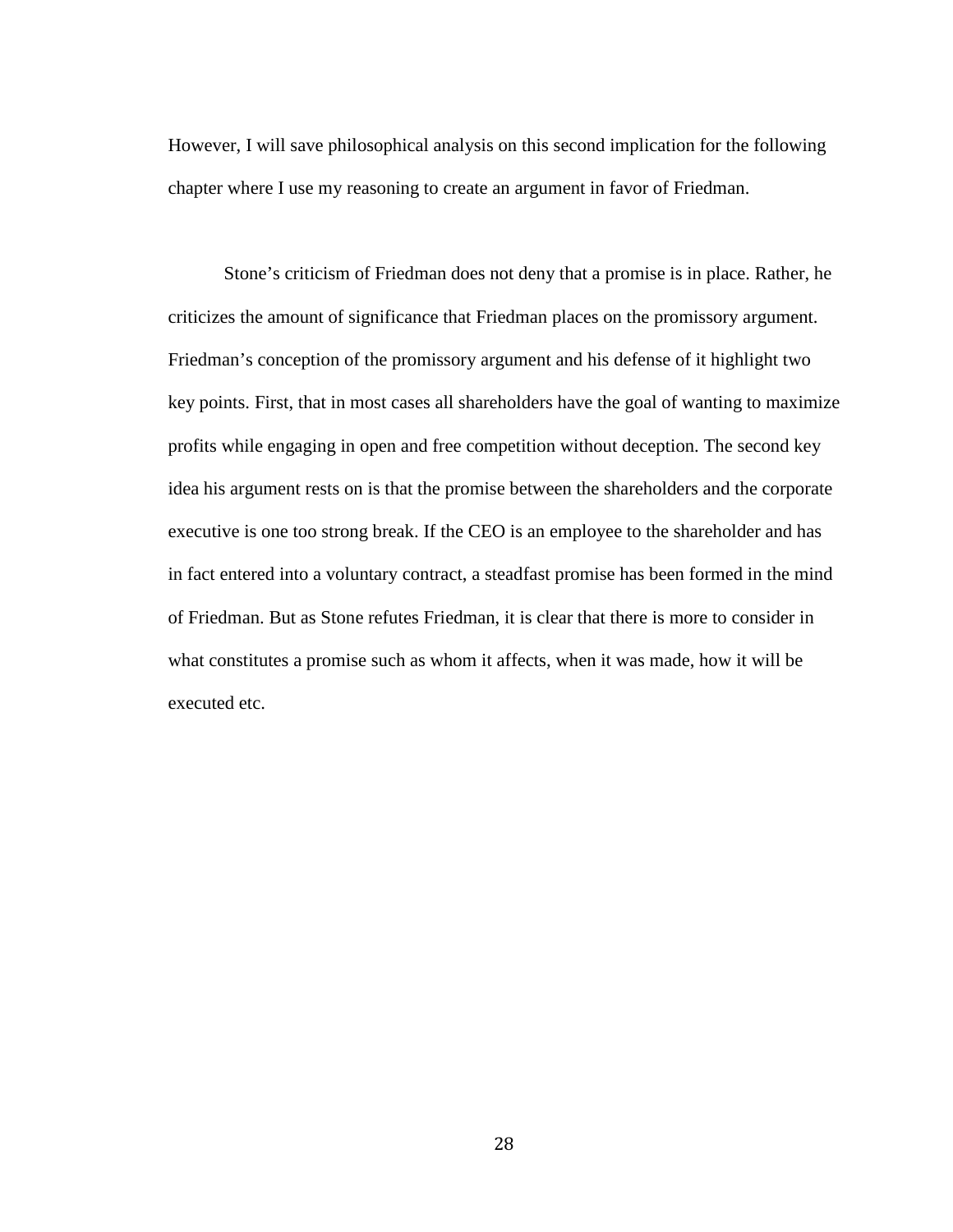## **Chapter 3**

## **So What Does This All Mean?**

As addressed in chapter two, Stone makes light of multiple implications against the promissory argument that Friedman continually emphasizes. I would like to explore the implication concerning multiple conflicting promises further- to ultimately argue my final position on this topic- that Milton Friedman's conception of corporate social responsibility is correct in assuming that the overall aim of a business or a corporation should be to maximize profits so long as it is regulated within a legal and moral framework. It should be noted that simply exploring one implication or objection will not fully defend Friedman's entire thesis. To do so, defenses against the numerous objections posed against his ideas would need to be covered. I will however defend what I consider to be the strongest implication to show why this one objection can help make Friedman's thesis more defensible all around.

#### **I. Incompatible Promises**

To recall, the promissory argument relies on a moral claim that is based on the supposed obligation that the corporate executives have to the shareholder's. While Stone gives numerous reasons to object to this argument, the implication this chapter will explore is his second implication. This objection states that even when an unbreakable promise is in place between the corporate executive and the shareholders, there is no certainty in what that promise may contain. Since the shareholders are the owners of the company by way of investment, they set their promises in place based on the expectations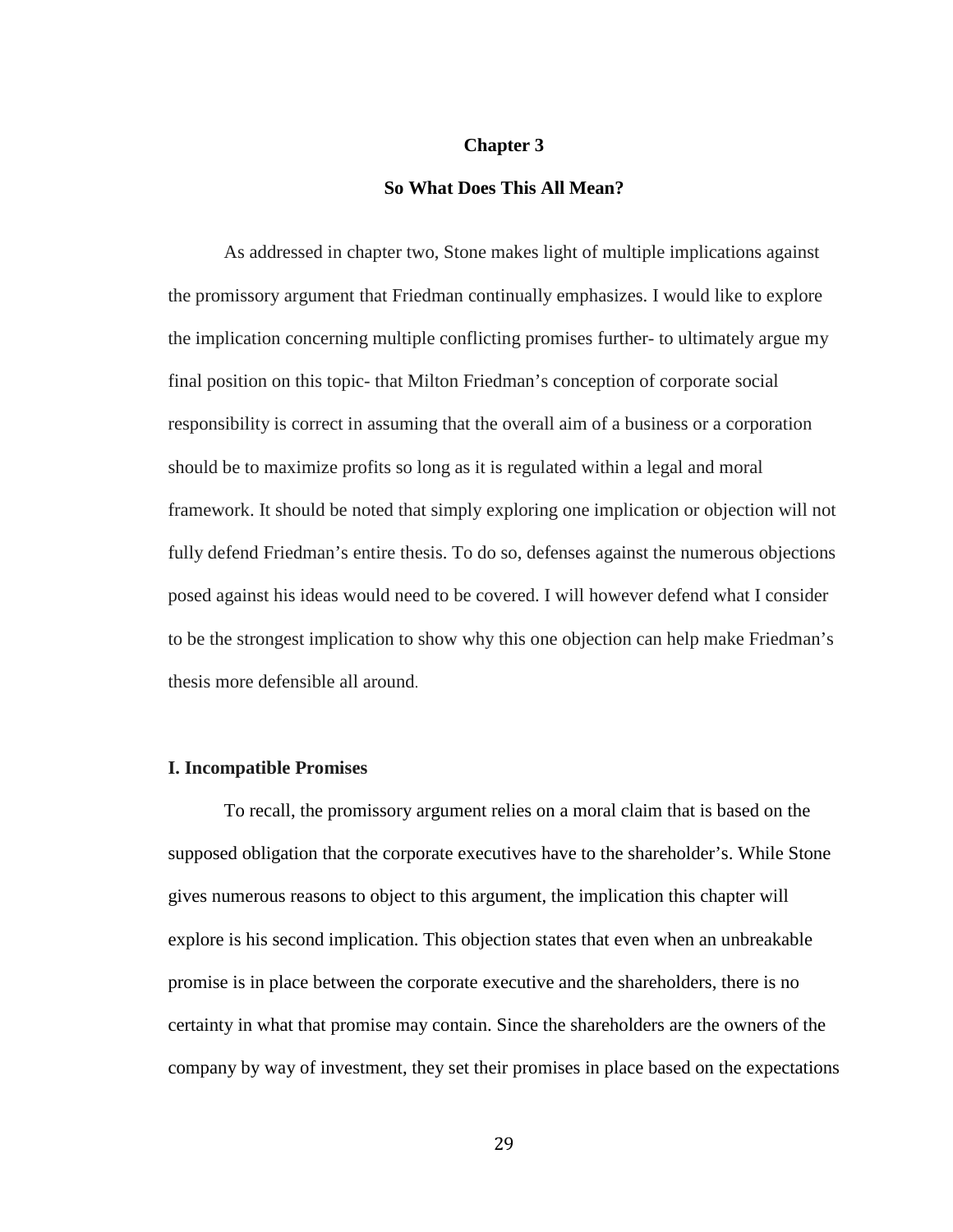they have for the company. However, it is important to remember that there are many shareholders in a business. When numerous people invest in a business, it is seemingly inevitable that conflict or incompatibility amongst viewpoints may arise. Each shareholder may want different outcomes for the company, which leaves the CEO in a position of difficulty. These conflicting perspectives create an interesting philosophical dilemma between Friedman and Stone in regards to the promissory argument.

To understand the dilemma in a more comprehensive manner, it is essential to outline it in full detail. First, it is natural to assume that within a corporation there are multiple shareholders. As previously mentioned, these shareholders collectively can be considered the owners of a business since they all invest some portion of their money into it. Individually, each shareholder would be considered a part owner in the business, with their share of ownership correlating to the percentage of shares they choose to invest in. As the owners of a business, the shareholders hold the position to express their desires for the company. However, it is quite plausible that each shareholder (or many of them) will seek different overall objectives for the company. When looking at the promissory argument, the corporate executives enter into a promise with the shareholders that morally bind them to uphold such wishes. If we adopt Friedman's outlook and hold that this promise is indissoluble, then the CEO is faced with the daunting task of obliging each shareholder's desire. According to Stone, it may not be the case that every shareholder shares the same desire to maximize profits for the company<sup>xvii</sup>. It may be that some of the shareholders primary desire for the company is to act in a socially responsible manner. For example, they may feel that each employee deserves a higher salary than is required as the minimum since they believe in treating their employees as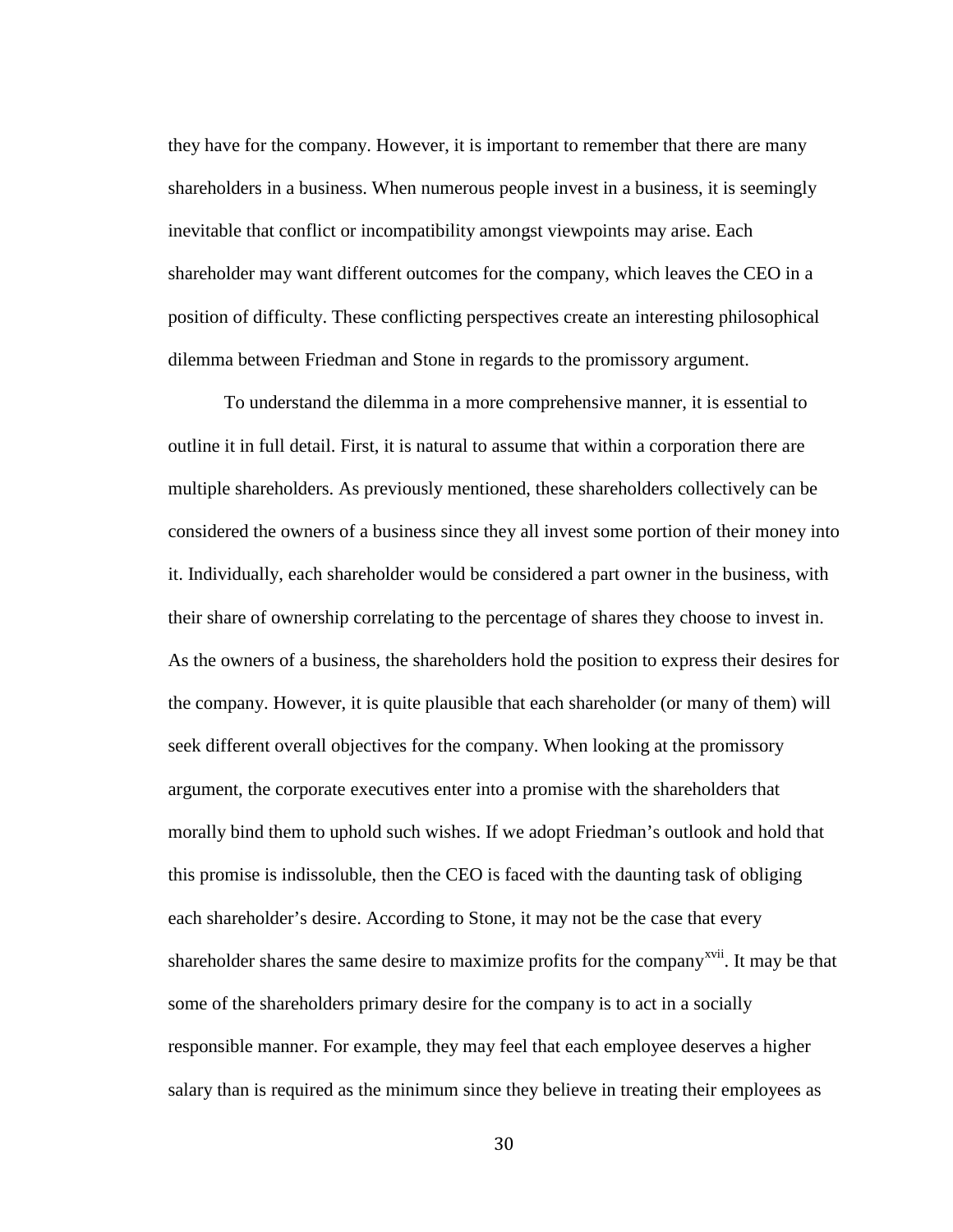ends rather than mere means. In this instance then, the promise between the executive and the shareholder would be to maintain the effort of keeping higher wages for employees. This of course, is no longer in accordance with the aim to maximize profits. So, the corporate executive is now in a troublesome position. She agrees with the idea that there is a promise that runs between the shareholders and the executives. She also agrees that working to uphold this promise and keep the shareholders satisfied is a reasonable part of her job. But, how is she to keep each shareholder satisfied when they have contradictory ideas of what promise is the one to be upheld?

# **II. Assuming the Overall Goal should be To Maximize Profits**

When a corporate executive is trying to decide which promise to uphold, I argue that the executive should take Friedman's side and work to fulfill the promise that seeks to increase profits for the company while staying within legal and moral limits. There are a few things to consider when making this point.

Businesses run in efforts to stimulate the economy by providing jobs and increasing consumerism<sup>[15](#page-34-0)</sup>. Empirically speaking, to keep a business running, it is necessary for profits to consistently flow into the company otherwise the business will fail. In other words, companies must retain profitability or they will go out of business. Since increasing profits is necessary to keep the business going, then it would be irrational to not act in such a manner that aims to maximize those profits. A business can certainly sustain on consistent profits, yet it may be more beneficial for them to aim for increasing profits in order to keep a competitive edge. Newer businesses pose a potential

<span id="page-34-0"></span><sup>&</sup>lt;sup>15</sup> Businesses contribute to society by making a profit, which supports employment, wages, purchases, investments, and taxes. Conducting business as usual is sufficient social benefit.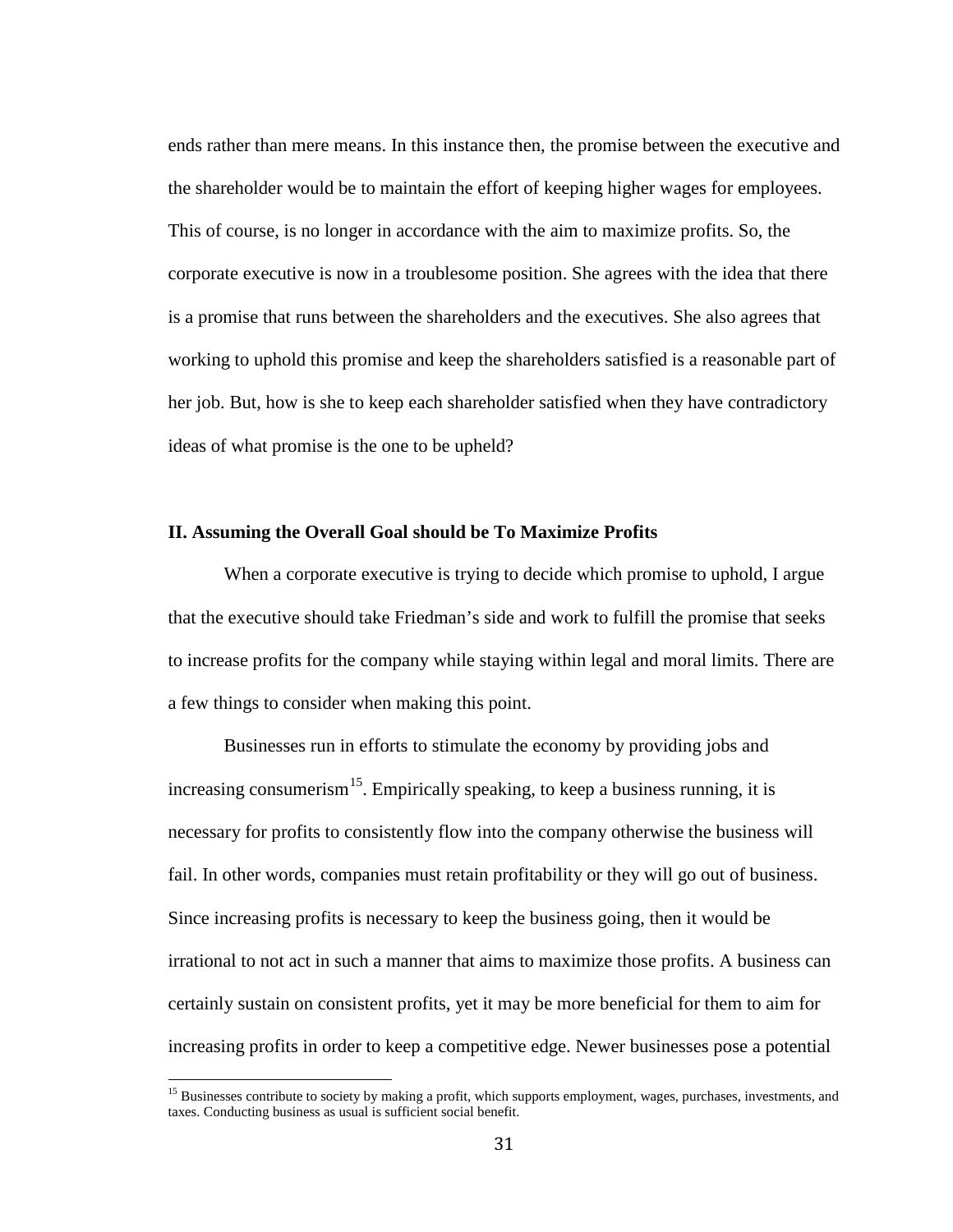threat based on the assumption that newer businesses will perform better. With this in mind, it seems that if businesses were to act in a socially responsible manner- by either contributing to the public good or doing internal work for the company- the amount of overall profit will be lowered since they will only be keeping profits steady rather than increasing.

However, contrary to this claim, empirical studies in the field of ethical business practices have been conducted to show that when companies act in a socially responsible manner, it can be more beneficial. In their study, "Corporate Social Performance and Firm Risk: A Meta-Analytic Review", Marc Orlitzky and John Benjamin show that the more a firm engages in corporate social responsibility, the lower its financial risk<sup>xviii</sup>. Further, the better a firm's CSR reputation, the lower its risk. "Thus, a firm that is socially responsible and responsive may be able to increase interpersonal trust…and therefore, ultimately reduce uncertainty about its financial performance<sup>"xix</sup>. Another study published in the International Journal of Management Reviews also supports social responsibility<sup>xx</sup>. The business case for CSR refers to the arguments that provide rational justification for CSR initiatives from a financial and economic perspective. The research found that firms which engage in CSR activities will be rewarded by reaping economic and financial benefits. In yielding a broad perspective of the case, the socially responsibility initiatives can be justified due to the direct and indirect links affect corporate performance $^{xxi}$ . Engaging in CSR can enable a firm to enhance its competitive edge by fostering positive relationships with the various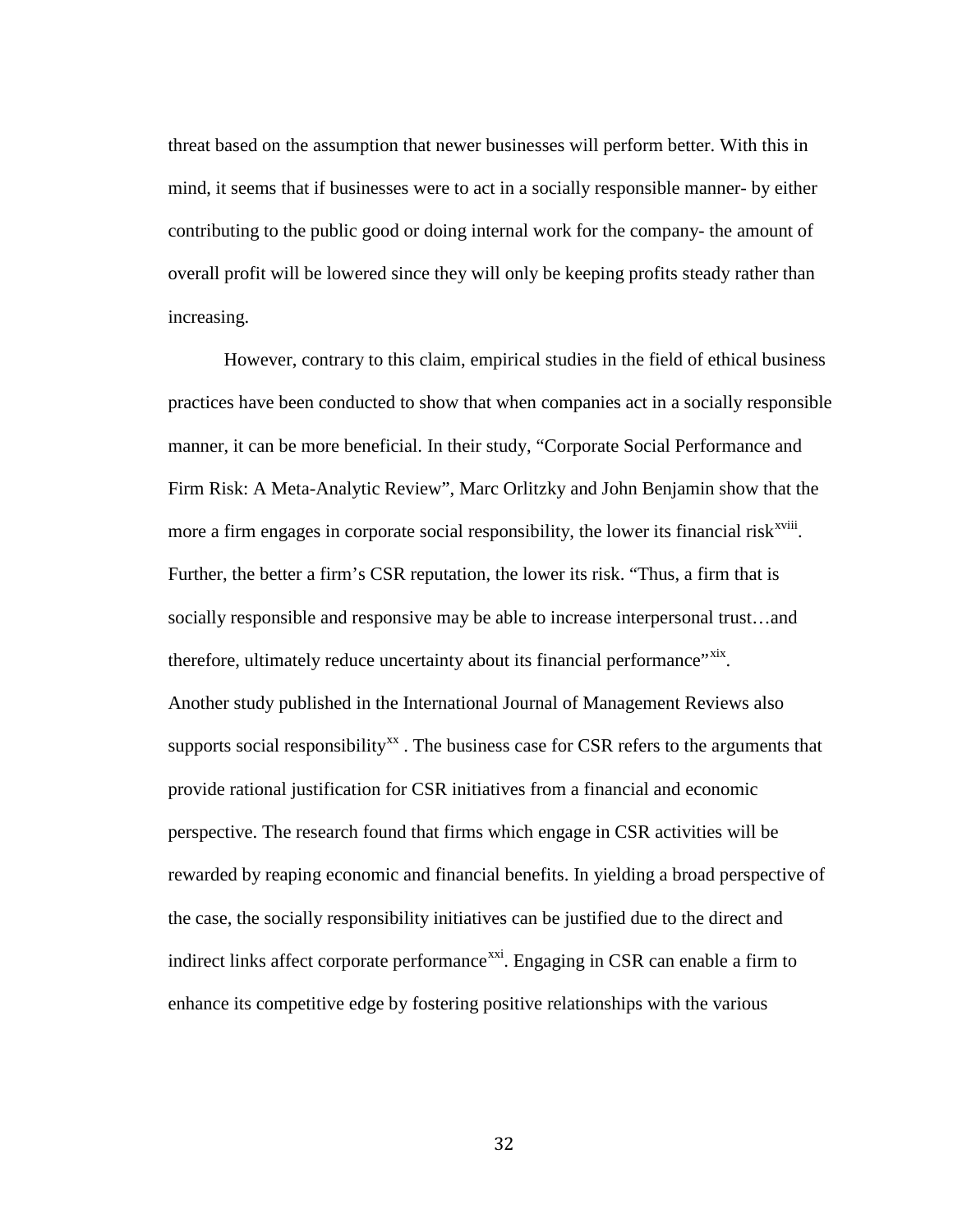stakeholders involved; it reduces financial risk to the company, and offers a more positive reputation for the company<sup>16</sup>.

Though these findings show empirically that acting socially responsible may be beneficial for a firm, it should not undermine that maximizing profits can also be beneficial to the firm. While the studies shows that acting social responsible will help a company achieve success, they also does not say that *not* acting socially responsible will be detrimental to a company in achieving financial/economic success. If businesses do not dedicate their time to engaging in CSR, they can keep on a more direct path towards keeping the business successful. On the other hand, engaging in CSR is difficult to get right; if the CEO does not spend the money in the correct manner or if the decisions to engage in civic duty are made by ill-informed executives, there is a greater risk for failure. If this is true, a shareholder's primary goal ought to be aimed at maximizing profits for the business since contains more safety in achieving success. Businesses help society run in a profitable and successful manner with continual progress towards the economy. In order to keep a business running, profits should be consistently coming in to the company.

Understanding the purpose and conception of a business helps distinguish why Friedman assumes that the overall goal of shareholders should still be to maximize profits. In a business environment, Friedman sees people as more narrowly self-interested in furthering their goals than what is typically considered beneficial. In most other aspects of life, people aim to achieve benefits that they deem worthwhile and not solely

<span id="page-36-0"></span><sup>&</sup>lt;sup>16</sup> Empirical research fosters support through gathering statistical data whereas philosophical arguments are concerned on building a sound argument through reasoning. When considering this difference, the empirical evidence does not change the outcome of my philosophical argument.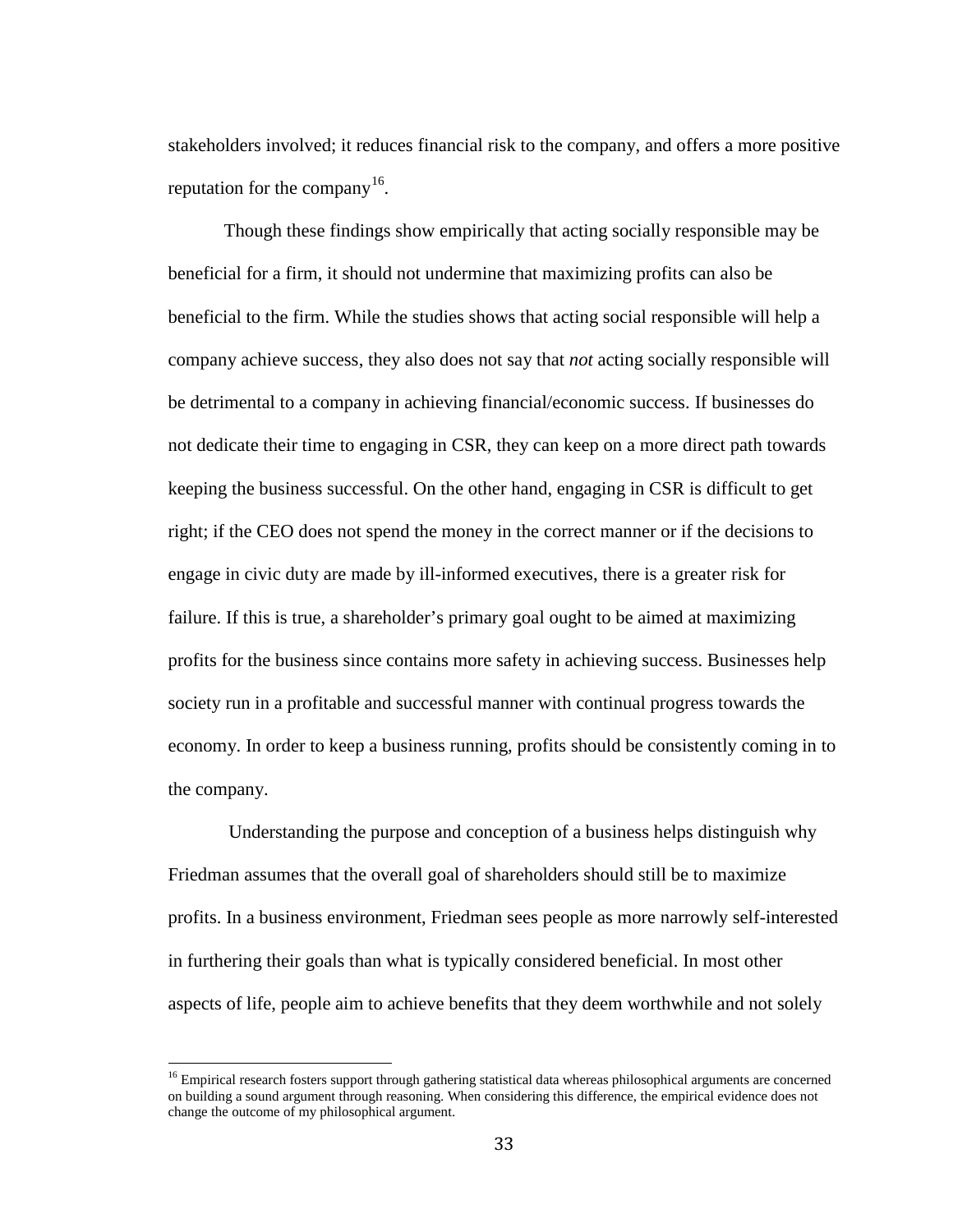based out of self-interest. Their goals should align with a moral code to make these benefits worthy. Yet Friedman sees business opportunities as primarily money oriented because that is how the businesses will achieve the most success. If we understand success in this context as aiming to increase overall profits for a company, then it is easy to see why Friedman assumes the CEO's and shareholders should share the assumption that maximizing profits by not engaging in CSR is the right action to engage in.

## **III. A Hybrid Utilitarian and Deontological Approach**

Now that is known why a shareholder and CEO should assume that maximizing profits is the overall goal, an argument can be made for why this takes priority when an executive is faced with conflicting shareholder desires. From what can be recalled earlier in the chapter, it is highly likely that the various shareholders of a company will hold conflicting ideas about what promises need to be fulfilled by the corporate executive. Some may want to maximize overall profits while others may wish to act in a more socially responsible manner. However, based on the argument conceived of why a shareholder ought to hold the desire of wanting to maximize profits, it seems that looking at a long-term perspective of morality and economic efficiency is where the answer lies in choosing which promise to uphold. In an immediate sense of wanting to engage in civic action or acting morally towards employees, the more moral promise for a corporate executive to uphold may seem that it would be the one that involves engaging in such actions. This is effective due to the instant results that are produced. For example, raising the wage of employees will see an immediate result since the employees can utilize their extra earnings. But as argued earlier, when businesses engage in socially responsible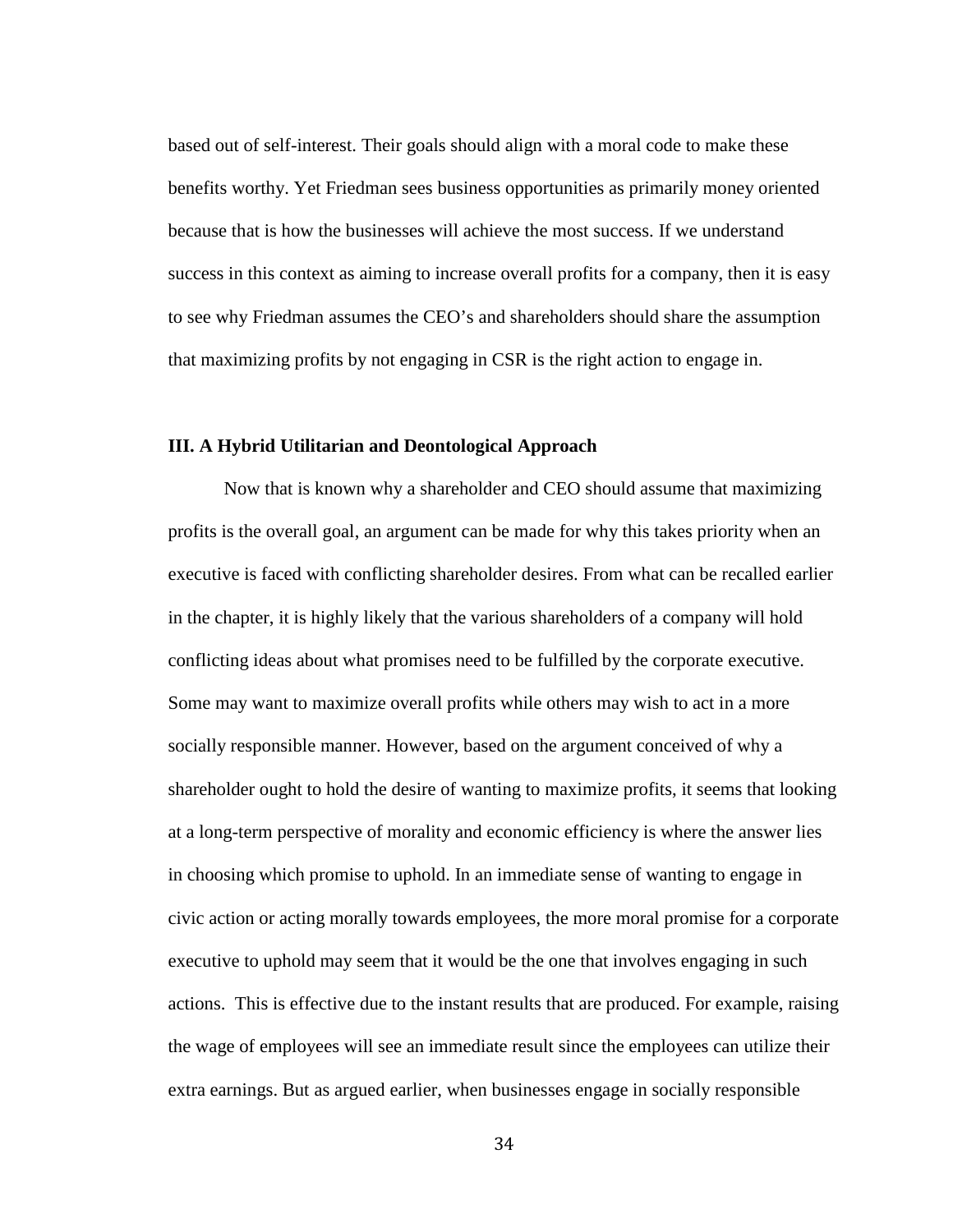actions it may stall their efforts in increasing profits since they have a higher risk of 'ruining' their well-intended actions, which would put them at a long-term economic disadvantage.

Thus, when a corporate executive is trying to decide which shareholder's desire to uphold, the corporate executive should take Friedman's approach since it produces greater overall welfare. These ideas edge on a utilitarian perspective by keeping the promise that will maximize overall utility. In everyday life, people sometimes get themselves into conflicting promises. In each scenario, each person has a different way to deal with which promise they ultimately decide to uphold. Some people may think that the first promise made is the binding one since it was made first and therefore, holds the most significance. Others may make their decision based on what they feel the significance of each commitment weighs. In looking at what is at stake in each promise, some take a deontological approach while others take a utilitarian approach. Those in support of deontology would pick the promise that they feel upholds the value of each individual involved, and the utilitarian supports would choose the promise that will be of greater utility as a whole, potentially sacrificing individual value along the way. For the CEO's to decide what promise to uphold they ought to look at which promise will achieve greater overall well-being as a whole.

In this light, though aiming to achieve overall good may seem utilitarian, I will argue why it can also be seen as a deontological act. Since ideas of deontology typically explain why we ought to treat people as an ends rather than mere means, a similar comparison can be made in the case of corporations to the public. First, I will give a brief outline of Kant's work to understand more comprehensively what it means to value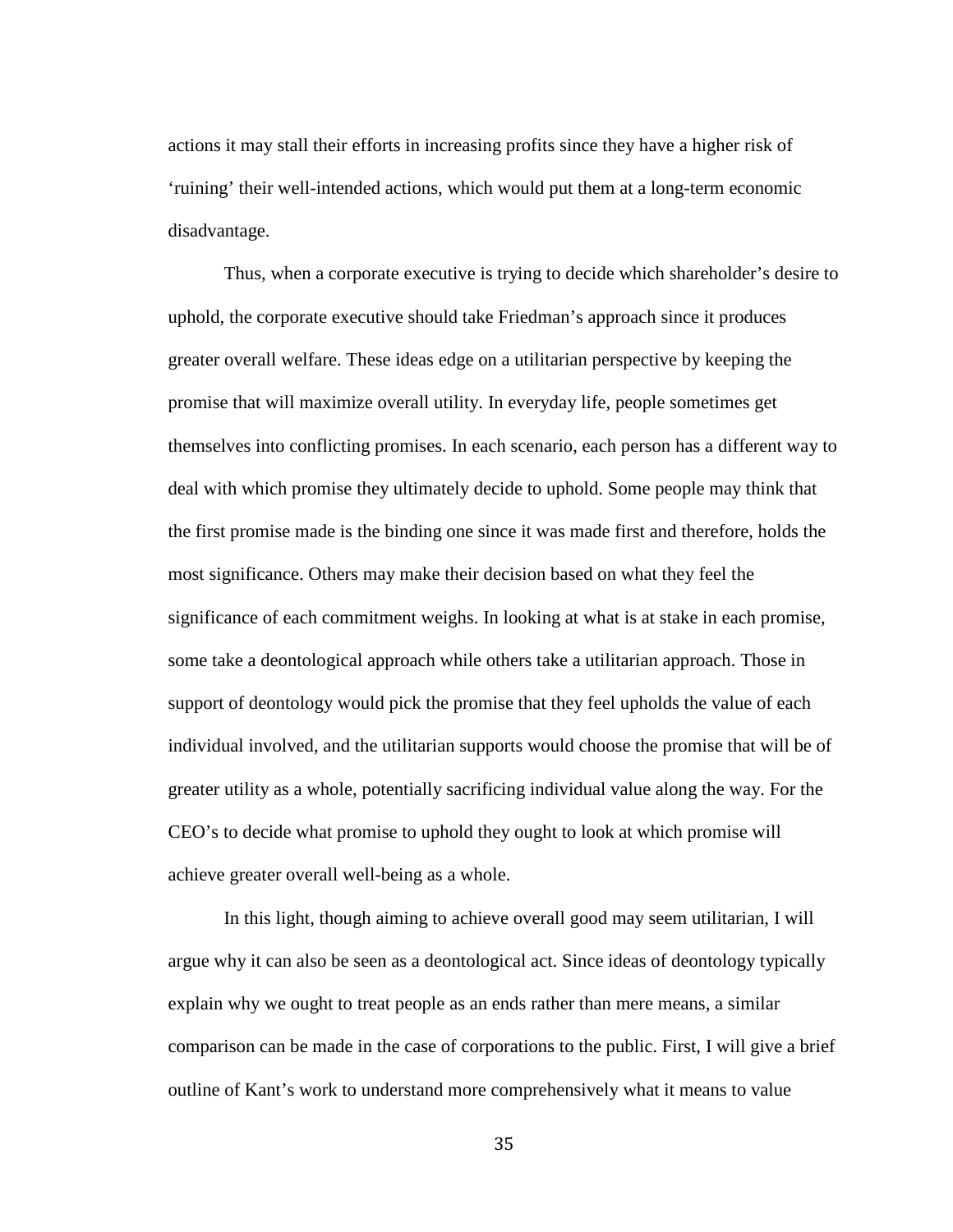someone as an end rather than treating them as a mere means. In Kantian ethics, the fundamental value is treating humanity as an end in itself and it is necessary to follow in order to live life in good moral standing. Rational nature<sup>[17](#page-39-0)</sup> is described as an end in itself since it is self-sufficient, independent, and self -standing. In other words, it is an end in the sense of something for the sake of which we act<sup> $xxii$ </sup>. It is important that every moral action fulfill an end as a long as it is a self-standing end and not for the sake of fulfilling other means. Kant then presents the following claim to show why humanity should be considered an end in itself.

"The human being necessarily represents his own existence [as an end in itself]; thus to that extent [the formula of humanity] is a subjective principle of human actions. But every other rational being also represents his existence in this way consequent on just the same rational ground as is valid also for me; thus it is at the same time an objective principle from which, as supreme practical ground, all laws of the will must be able to be derived."  $(G\ 4:429)^{xxiii}$ 

According to Allen Wood's interpretation of Kant, it is reasonable to take this claim to mean that there is something in the way people act and think about their actions that commits them to being responsible for their own existence as an end in itself. These fundamental human actions are in relation to towards holding a certain attitude or sense of esteem that leads a person to act morally. A rational human should then, engage in morally responsible actions that will further the value of humanity as an end. For example, when I go to the market, I cannot value the checker as someone who is simply

<span id="page-39-0"></span><sup>&</sup>lt;sup>17</sup> Rational nature is *not* an end; however, in another sense where Kant also thinks that every action must have an end. "Rational nature is not being thought of a state of affairs to be produced by action. Instead, an end in itself is something already existing whose value grounds even our pursuit of the ends produced by our actions. The notion that the word 'end' may refer only to such a producible state of affairs is simply a philosophical error about the concept 'end'. (Wood, 85)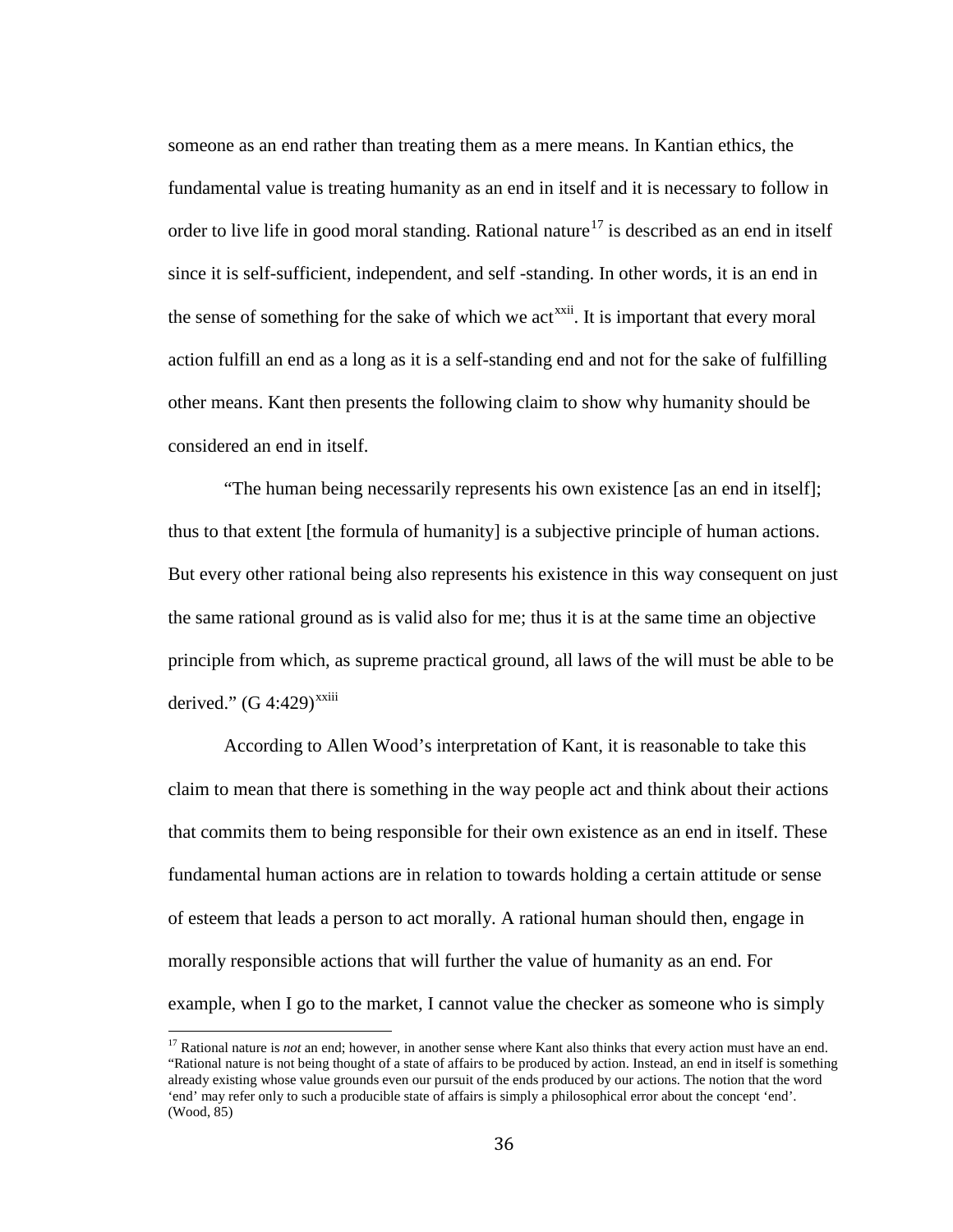there to help me ring up my groceries. Rather, I must value them for their humanity and their actions of good (in this case checking groceries) that contribute to their rational human value. Thus, in deontological practices, to treat someone or something as an end means to value them for their inherent worth. On the other hand, to treat someone as a means to an end entails using him or her as an instrument to get to the end goal. Using someone or something as a tool is not an action of moral worth.

To engage in corporate social responsibility then, a corporate executive is fulfilling the wish of a shareholder who aims to achieve some form of high status for the company. While it may seem like the actions are morally worthy, the company is actually treating the beneficiaries of socially responsible actions in a way that treats them as a means to an end. By failing to look at how maximizing profits will achieve moral value in a long-term perspective, immediate acts of social responsibility by corporations are merely utilizing their power in a way that is only temporarily good and thus, can be seen as treating people as a means rather than an end.

So, when a corporate executive is faced with multiple desires to uphold, she should choose her promises by thinking in this process: Achieving increased levels of overall welfare is a good thing<sup>[18](#page-40-0)</sup>. In order to do this, it is crucial to remember that fulfilling immediate obligations of social responsibility will only temporarily fix the problem. This is because the actions required to achieve this would involve treating people as a means to end, which is considered morally wrong. However, aiming to increase overall welfare can be achieved when the shareholder expresses a desire to maximize profits for the company. Though it may seem that the company is self-

<span id="page-40-0"></span><sup>&</sup>lt;sup>18</sup> 'Good thing' from a Utilitarian perspective since seeking to achieve greater overall welfare will lead to happiness.  $\overline{1}$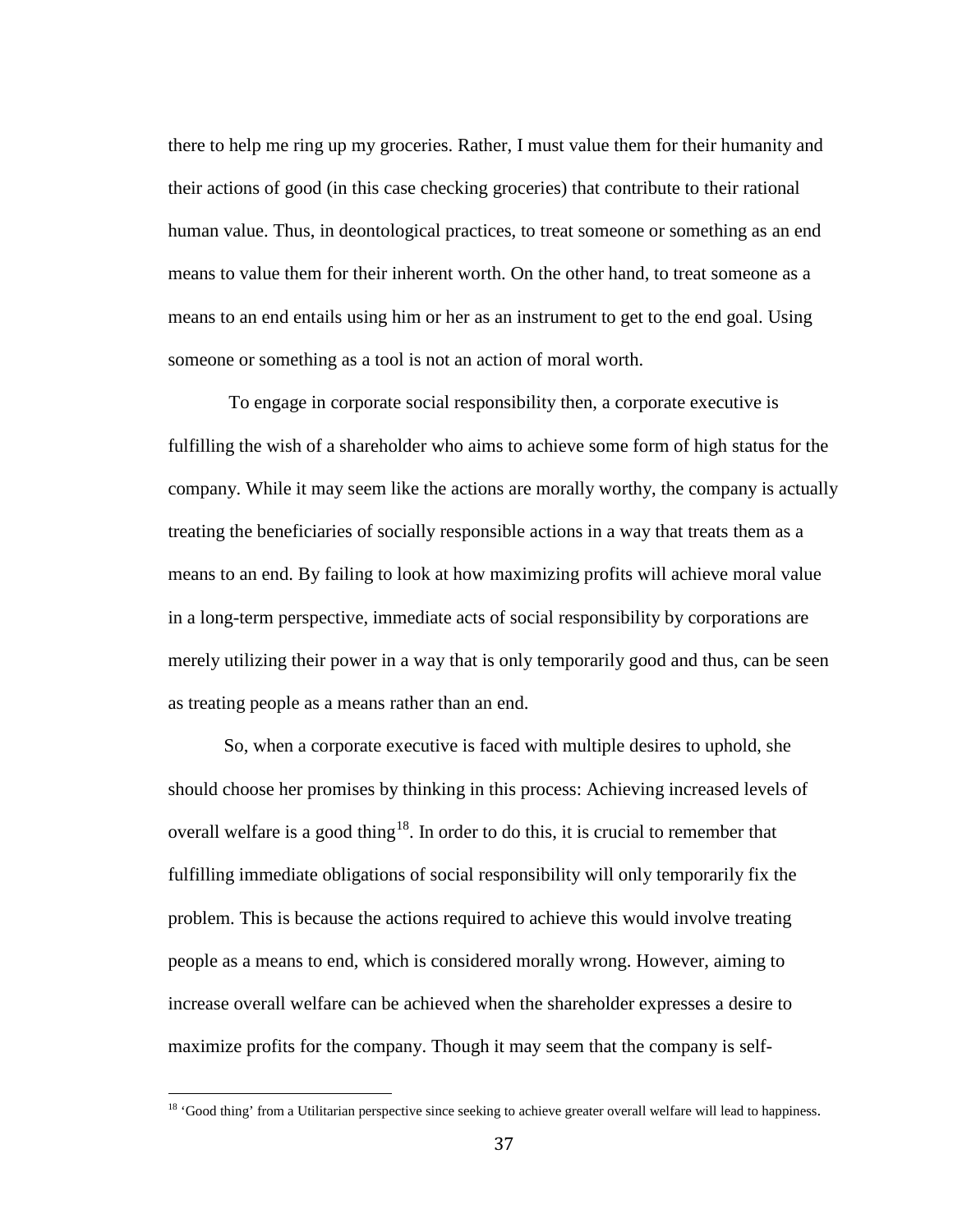interested, it is ultimately the more moral choice to pursue since it treats other parties involved as an end, rather than a mere means and this is considered morally good. Being seen as end in itself is positive since it highlights the inherent value in people. When a company works to maximize profits, it is looking in a long-term goal that treats people as an end by increasing overall good through economic efficiency and stability. This economic efficiency and stability is the end goal since it keeps people satisfied by keeping jobs available, consumerism in demand, etc., all of which achieve overall levels of satisfaction. This argument takes the initial approach to keeping a promise in a utilitarian perspective and blending it with deontological aspects to understand why ultimately looking at the overall good is in fact treating people as ends.

Therefore, the obvious choice for the CEO is to uphold the promise that maximizes shareholder value. This sides with Friedman since it adopts his principles in regards to how a corporation should be run. Although Stone provides strong criticism against the promissory argument, the reasons presented show why Friedman's perspective is the dominant one and is the one to be adopted. As mentioned previously, this is simply one objection that was explored in an attempt at defending Freidman's thesis. In order to defend his entire thesis, a more in depth and rigorous analysis of all objections should be pursued. It was my aim in going into depth about the promissory argument and further, the implication of multiple conflicting promises, that if reasons to support Friedman's thesis could be made through this objection, it would allow for stepping stone in later looking at the alternative objections.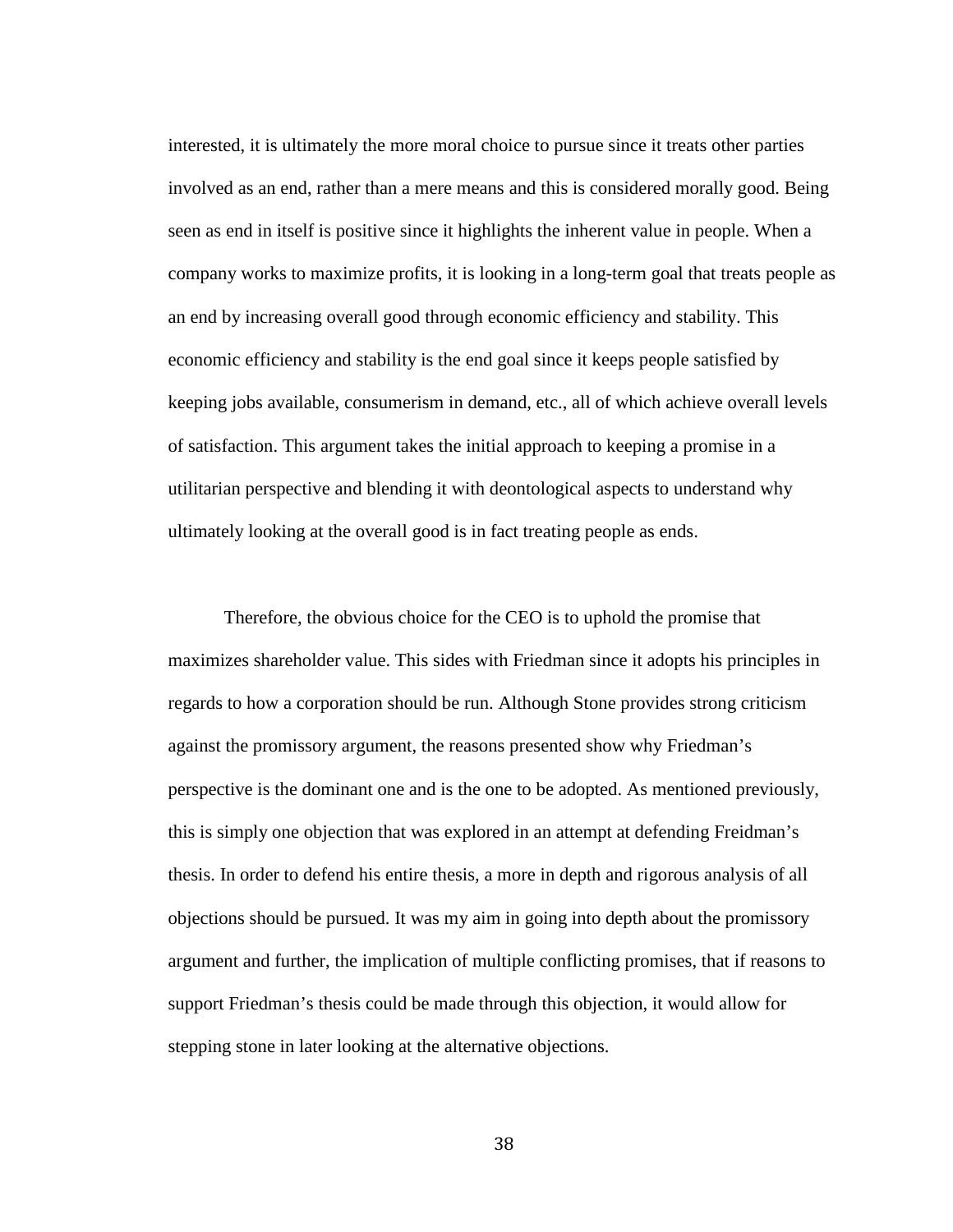### **Concluding Remarks**

Recall from the first chapter, the two major theories involved in the CSR debate. One theory favors Milton Friedman in that corporations should aim to maximize shareholder value. The other side favors Edward Freeman and his conception of the stakeholder theory that argues towards corporations acting engaging in socially responsible activities in order to value each stakeholder. From a broad perspective, the debate does not necessarily seem that complex; a CEO can merely pick which direction she wants to focus her business. But in breaking down shareholder theory and understanding its conception, it is evident that the debate presents a more complex and rigorous philosophical analysis that requires a thorough understanding of each side.

In following the shareholder theory and developing Friedman's overall ideas, the promissory argument became the primary argument to explore due to the significance of a promise. Although Christopher Stone does not provide a positive alternative in criticizing Friedman, he presents a set of ideas that critically question the ethical nature of the promissory argument. A promise has multiple complex components to it, and looking at the relationship between each party, the context, the moral significance, etc. all contribute to the criticism that Stone presents for Friedman. Stone challenges Friedman by arguing that promises can be overridden, or that sometimes it is not okay to assume that a shareholder's sole purpose is to increase profits for a firm. In defending Friedman, I responded to Stone's criticisms by explaining the complexities in the promise that the CEO holds with the shareholders.

Finally, in looking to see how the promissory argument comes together, I created somewhat of a hybrid utilitarian- deontology argument to show how we should aim to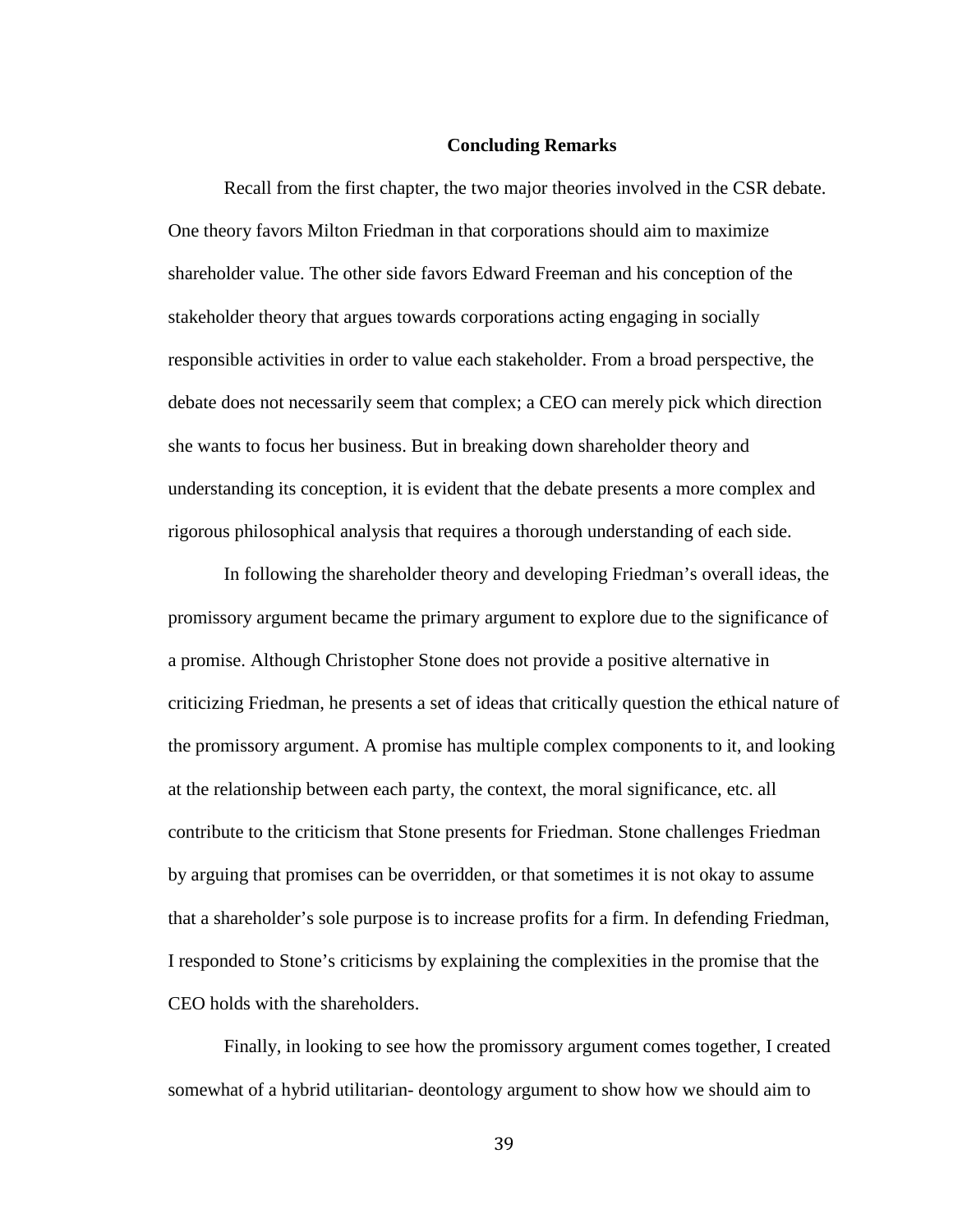maximize overall welfare in order to not treat people as a means to end, since that is considered morally unacceptable. From an empirical perspective, engaging in CSR is not detrimental to corporation; it is even morally good in an immediate sense. But in blending two major ethical theories, a defense of the promissory argument in favor of Friedman comes to light. Though the promissory argument and its implications are only one aspect of Friedman's overarching argument, finding a way to defend it lends itself to eventually defending the entire argument.

- <sup>xix</sup> Orlitzky, Benjamin, "Corporate social performance and firm risk: A meta-analytic Review" 388.
- <sup>xx</sup> Archie Carroll, Kareem Shabana. "The Business Case for Corporate Social Responsibility: A Review of Concepts, Research and Practice," *International Journal of Management Reviews*, no. 12 (Spring 2010), http://onlinelibrary.wiley.com/doi/10.1111/j.1468-2370.2009.00275.x/full (accessed April 22, 2015.
- <sup>xxi</sup> Carroll, Shabana. "The Business Case for Corporate Social Responsibility: A Review of Concepts. Research and Practice".

i Archie B., Carroll, *Business and Society: Managing Corporate Social Performance* (Boston: Little,

Brown, 1981), 604.<br>
<sup>ii</sup> Ciulla, Martin, and Robert C. Solomon, *Honest Work: A Business Ethics Reader* (New York: Oxford<br>
University Press, 2014), 253.

iii Ciulla, Martin, and Robert C. Solomon, *Honest Work: A Business Ethics Reader*, 250.<br><sup>iv</sup> Ciulla, Martin, and Robert C. Solomon, *Honest Work: A Business Ethics Reader*, 253.<br><sup>Y</sup> Christopher D. Stone, *Where the Law En Magazine*, 1970.<br><sup>viii</sup> Stone, *Where the Law Ends*, 85.<br><sup>ix</sup> Norman E. Bowie and Thomas Beachamp, eds., *Ethical Theory and Business* (New Jersey: Prentice

Hall, 1994), 66. <sup>x</sup> Eric Orts and Alan Strudler, "Putting a Stake in Stakeholder Theory" *Journal of Business Ethics*, no. 88

<sup>(2009)</sup>[, http://www.jstor.org/stable/27749734](http://www.jstor.org/stable/27749734) (accessed March, 2015). xi Alex Rajczi, *Freeman* (paper presented in the class Phil. 178 Business Ethics, Claremont McKenna

<sup>&</sup>lt;sup>xii</sup> Stone, *Where the Law Ends*, 86.<br>
<sup>xii</sup> Ciulla, Martin, and Robert C. Solomon, *Honest Work: A Business Ethics Reader*, 254.<br>
<sup>xiv</sup> Stone, *Where the Law Ends*, 81.<br>
<sup>xv</sup> Ciulla, Martin, and Robert C. Solomon, *Hones* review," *Business & Society*, no. 40.4

<sup>&</sup>lt;sup>xxii</sup> Allen W. Wood, *Kantian Ethics* (New York: Cambridge University Press, 2008), 85-86. xxiii Wood, *Kantian Ethics*, 90.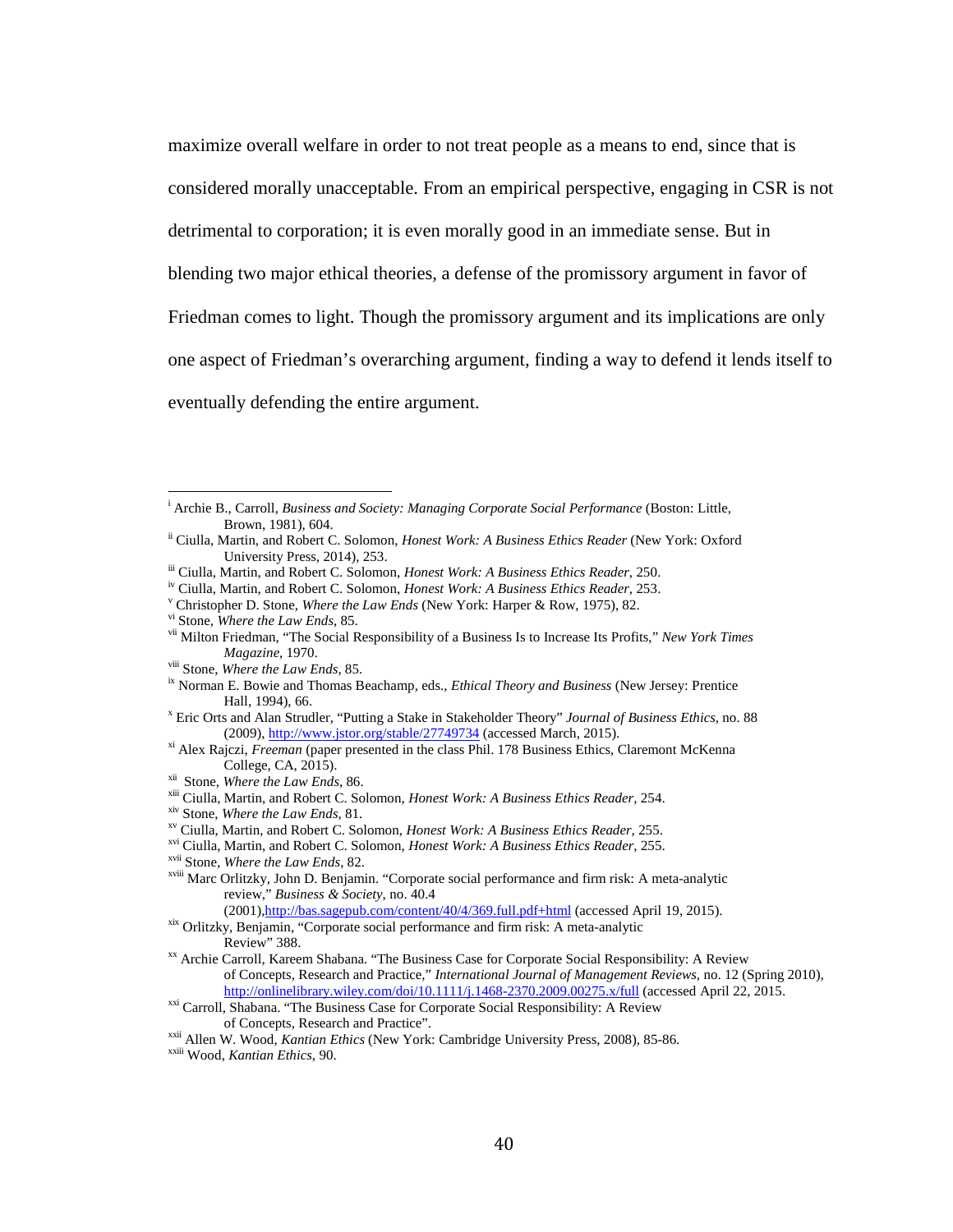# **Bibliography**

- Allhoff, Fritz and Anand J. Vaidya, "The Central Debate." In *Business in Ethical Focus An Anthology*, Toronto: Broadview Press, 2008.
- Carroll, Archie B. *Business and Society: Managing Corporate Social Performance*. Boston, Massachusetts: Little, Brown, 1981.
- Carroll, Archie B., and Kareem M. Shabana. "The Business Case for Corporate Social Responsibility: A Review of Concepts, Research and Practice." *International Journal of Management Reviews* 12, no. 1 (2010): 85-105. Accessed April 24, 2015. [http://onlinelibrary.wiley.com/doi/10.1111/j.1468-2370.2009.00275.x/epdf.](http://onlinelibrary.wiley.com/doi/10.1111/j.1468-2370.2009.00275.x/epdf)
- Ciulla, Joanne B., Clancy Martin, and Robert C. Solomon. "Is the Social Responsibility of a Business...To Increase Profits?" In *Honest Work: A Business Ethics Reader*. Third ed. New York, New York: Oxford University Press, 2007.
- Freeman, Edward, ed. by Tom L. Beauchamp and Norman E. Bowie, "A Stakeholder Theory of the Modern Corporation." In *Ethical Theory and Business*, by. Seventh ed. Englewood Cliffs, N.J.: Prentice Hall, 1979.
- Goodpaster, Kenneth E. "Business Ethics and Stakeholder Analysis." *Business Ethics Quarterly* 1, no. 1 (1991): 53. Accessed April 24, 2015. [http://www.jstor.org/stable/3857592.](http://www.jstor.org/stable/3857592)
- Hendry, John. "Missing the Target: Normative Stakeholder Theory and the Corporate Governance Debate." *Business Ethics Quarterly* 11, no. 1 (2001): 159-76. Accessed April 24, 2015. [http://www.jstor.org/stable/3857875.](http://www.jstor.org/stable/3857875)
- Mill, John Stuart. "Chapter 2." In *Utilitarianism*, par. George Sher, 25-56. Indianapolis, Indiana: Hackett Pub., 1979.
- Milton, Friedman. "The Social Responsibility of Business is to Increase its Profits." New York Times Magazine 13, 1970.
- Orlitzky, M., and J. D. Benjamin. "Corporate Social Performance and Firm Risk: A Meta-Analytic Review." *Business & Society* 40, no. 4 (2001): 369-96. Accessed April 24, 2015. [http://bas.sagepub.com/content/40/4/369.full.pdf+html.](http://bas.sagepub.com/content/40/4/369.full.pdf+html)
- Orts, Eric W., and Alan Strudler. "Putting A Stake In Stakeholder Theory." *Journal of Business Ethics* 88, no. 4 (2010): 605-15. Accessed April 22, 2015. [http://www.jstor.org/stable/27749734.](http://www.jstor.org/stable/27749734)

Stone, Christopher D. "Why Shouldn't Corporations Be Socially Responsible?" In Where